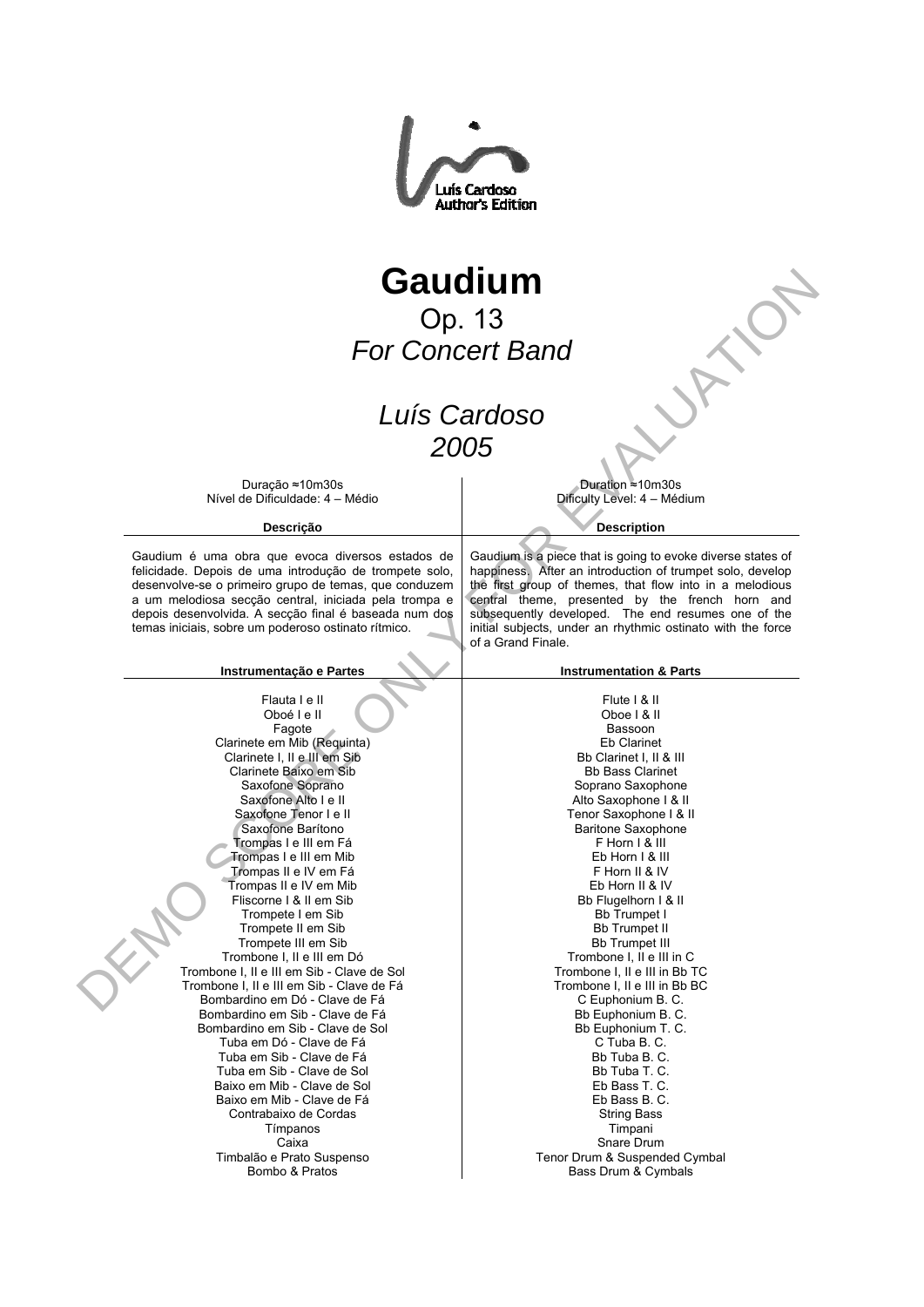OFFERING ONLY FOR EVALUATION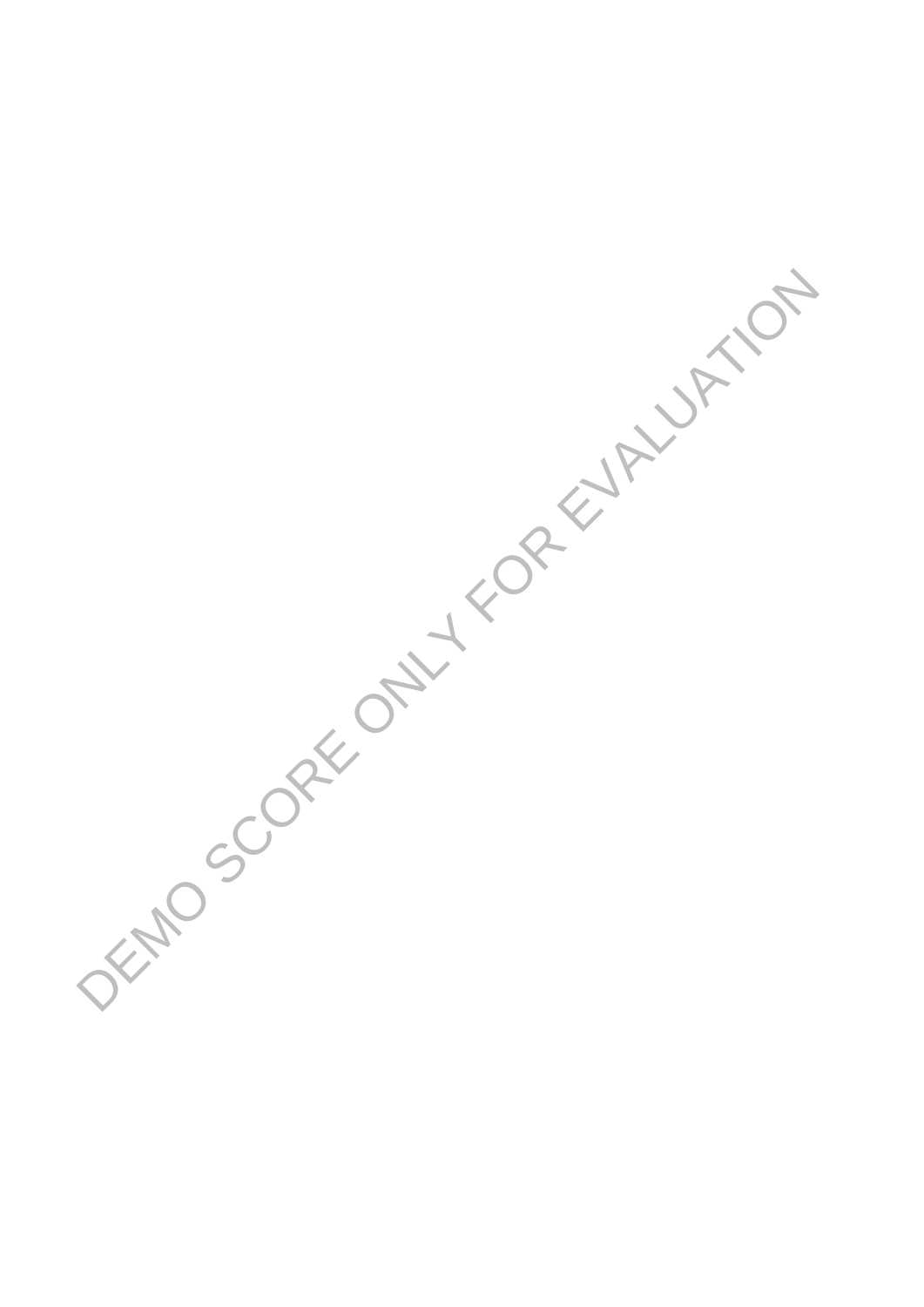# **Gaudium** 1

|                                                                  |                                   |             | $\equiv$ 112 Allegro Giusto |                      |            |             |                |         |                |        |        | Luís Cardoso |
|------------------------------------------------------------------|-----------------------------------|-------------|-----------------------------|----------------------|------------|-------------|----------------|---------|----------------|--------|--------|--------------|
|                                                                  |                                   |             | $\,2\,$<br>$\sqrt{3}$       | $\sqrt{4}$           | $\sqrt{5}$ | $\,$ 6 $\,$ | $\overline{7}$ | $\bf 8$ | $\overline{9}$ | $10\,$ | $11\,$ | $12\,$       |
| Flute I & II in $\cal C$                                         | $\blacklozenge$                   |             |                             |                      |            |             |                |         |                |        |        |              |
|                                                                  |                                   |             |                             |                      |            |             |                |         |                |        |        |              |
|                                                                  |                                   |             |                             |                      |            |             |                |         |                |        |        |              |
| Oboe I & II in $\cal C$                                          | 6                                 |             |                             |                      |            |             |                |         |                |        |        |              |
|                                                                  |                                   |             |                             |                      |            |             |                |         |                |        |        |              |
| Bassoon in C                                                     | 2                                 |             |                             |                      |            |             |                |         |                |        |        |              |
|                                                                  |                                   |             |                             |                      |            |             |                |         |                |        |        |              |
|                                                                  |                                   |             |                             |                      |            |             |                |         |                |        |        |              |
| Clarinet in Eb                                                   |                                   |             |                             |                      |            |             |                |         |                |        |        |              |
|                                                                  |                                   |             |                             |                      |            |             |                |         |                |        |        |              |
| Clarinet I in Bb                                                 | ω,                                |             |                             |                      |            |             |                |         |                |        |        |              |
|                                                                  |                                   |             |                             |                      |            |             |                |         |                |        |        |              |
| Clarinet II in Bb                                                |                                   |             |                             |                      |            |             |                |         |                |        |        |              |
|                                                                  |                                   |             |                             |                      |            |             |                |         |                |        |        |              |
|                                                                  |                                   |             |                             |                      |            |             |                |         |                |        |        |              |
| Clarinet III in Bb                                               |                                   |             |                             |                      |            |             |                |         |                |        |        |              |
|                                                                  |                                   |             |                             |                      |            |             |                |         |                |        |        |              |
| Bass Clarinet in Bb                                              |                                   |             |                             |                      |            |             |                |         |                |        |        |              |
|                                                                  |                                   |             |                             |                      |            |             |                |         |                |        |        |              |
|                                                                  |                                   |             |                             |                      |            |             |                |         |                |        |        |              |
| Soprano Saxophone in Bb                                          |                                   |             |                             |                      |            |             |                |         |                |        |        |              |
|                                                                  |                                   |             |                             |                      |            |             |                |         |                |        |        |              |
| Alto Saxophone I & II in ${\rm Eb}$                              | 6                                 |             |                             |                      |            |             |                |         |                |        |        |              |
|                                                                  |                                   |             |                             |                      |            |             |                |         |                |        |        |              |
|                                                                  |                                   |             |                             |                      |            |             |                |         |                |        |        |              |
| Tenor Saxophone I & II in Bb                                     | ⊙                                 |             |                             |                      |            |             |                |         |                |        |        |              |
|                                                                  |                                   |             |                             |                      |            |             |                |         |                |        |        |              |
| Baritone Saxophone in Eb                                         |                                   |             |                             |                      |            |             |                |         |                |        |        |              |
|                                                                  |                                   |             |                             |                      |            |             |                |         |                |        |        |              |
|                                                                  |                                   |             |                             |                      |            |             |                |         |                |        |        |              |
| Horn I & III in F                                                | ⊕                                 |             |                             |                      |            |             |                |         |                |        |        |              |
|                                                                  |                                   |             |                             |                      |            |             |                |         |                |        |        |              |
| Horn II & IV in ${\rm F}$                                        |                                   |             |                             |                      |            |             |                |         |                |        |        |              |
|                                                                  |                                   |             |                             |                      |            |             |                |         |                |        |        |              |
|                                                                  |                                   |             |                             |                      |            |             |                |         |                |        |        |              |
| Flugelhorn I & II in Bb                                          |                                   |             |                             |                      |            |             |                |         |                |        |        |              |
|                                                                  |                                   | solo ad lib |                             |                      |            |             |                |         |                |        |        |              |
| $\operatorname{Trumpet} \operatorname{I}$ in $\operatorname{Bb}$ | €                                 |             |                             | $\overline{\bullet}$ | ÷          |             |                |         |                |        |        |              |
|                                                                  |                                   |             |                             |                      |            |             |                |         |                |        |        |              |
|                                                                  |                                   |             |                             |                      |            |             |                |         |                |        |        |              |
| Trumpet II in Bb                                                 | ⊕                                 |             |                             |                      |            |             |                |         |                |        |        |              |
|                                                                  |                                   |             |                             |                      |            |             |                |         |                |        |        |              |
| $\operatorname{Trumpet}$ III in Bb                               | 6                                 |             |                             |                      |            |             |                |         |                |        |        |              |
|                                                                  |                                   |             |                             |                      |            |             |                |         |                |        |        |              |
|                                                                  |                                   |             |                             |                      |            |             |                |         |                |        |        |              |
| Trombone I in C                                                  |                                   |             |                             |                      |            |             |                |         |                |        |        |              |
|                                                                  |                                   |             |                             |                      |            |             |                |         |                |        |        |              |
| Trombone II in $\cal C$                                          | <del>) ,</del>                    |             |                             |                      |            |             |                |         |                |        |        |              |
|                                                                  |                                   |             |                             |                      |            |             |                |         |                |        |        |              |
|                                                                  |                                   |             |                             |                      |            |             |                |         |                |        |        |              |
| Trombone III in C                                                | $\mathcal{P}_\mathcal{P}$         |             |                             |                      |            |             |                |         |                |        |        |              |
|                                                                  |                                   |             |                             |                      |            |             |                |         |                |        |        |              |
| Euphonium I & II in $\hat{C}$                                    | $\mathbf{\mathcal{P}}_{\text{b}}$ |             |                             |                      |            |             |                |         |                |        |        |              |
|                                                                  |                                   |             |                             |                      |            |             |                |         |                |        |        |              |
|                                                                  |                                   |             |                             |                      |            |             |                |         |                |        |        |              |
| Tuba I & II in C                                                 | $2^-$                             |             |                             |                      |            |             |                |         |                |        |        |              |
|                                                                  |                                   |             |                             |                      |            |             |                |         |                |        |        |              |
| Timpani                                                          | ⇒                                 |             |                             |                      |            |             |                |         |                |        |        |              |
|                                                                  |                                   | $p\bar{p}$  |                             |                      |            |             |                |         |                |        |        |              |
|                                                                  |                                   |             |                             |                      |            |             |                |         |                |        |        |              |
| Snare Drum                                                       | $-\frac{4}{4}$<br>$+$             |             |                             |                      |            |             |                |         |                |        |        |              |
|                                                                  |                                   |             |                             |                      |            |             |                |         |                |        |        |              |
| Tenor Drum & Susp. Cymbal                                        | ш                                 |             |                             |                      |            |             |                |         |                |        |        |              |
|                                                                  |                                   |             |                             |                      |            |             |                |         |                |        |        |              |
|                                                                  |                                   |             |                             |                      |            |             |                |         |                |        |        |              |
| Bass Drum & Cymbals                                              | Ш                                 |             |                             |                      |            |             |                |         |                |        |        |              |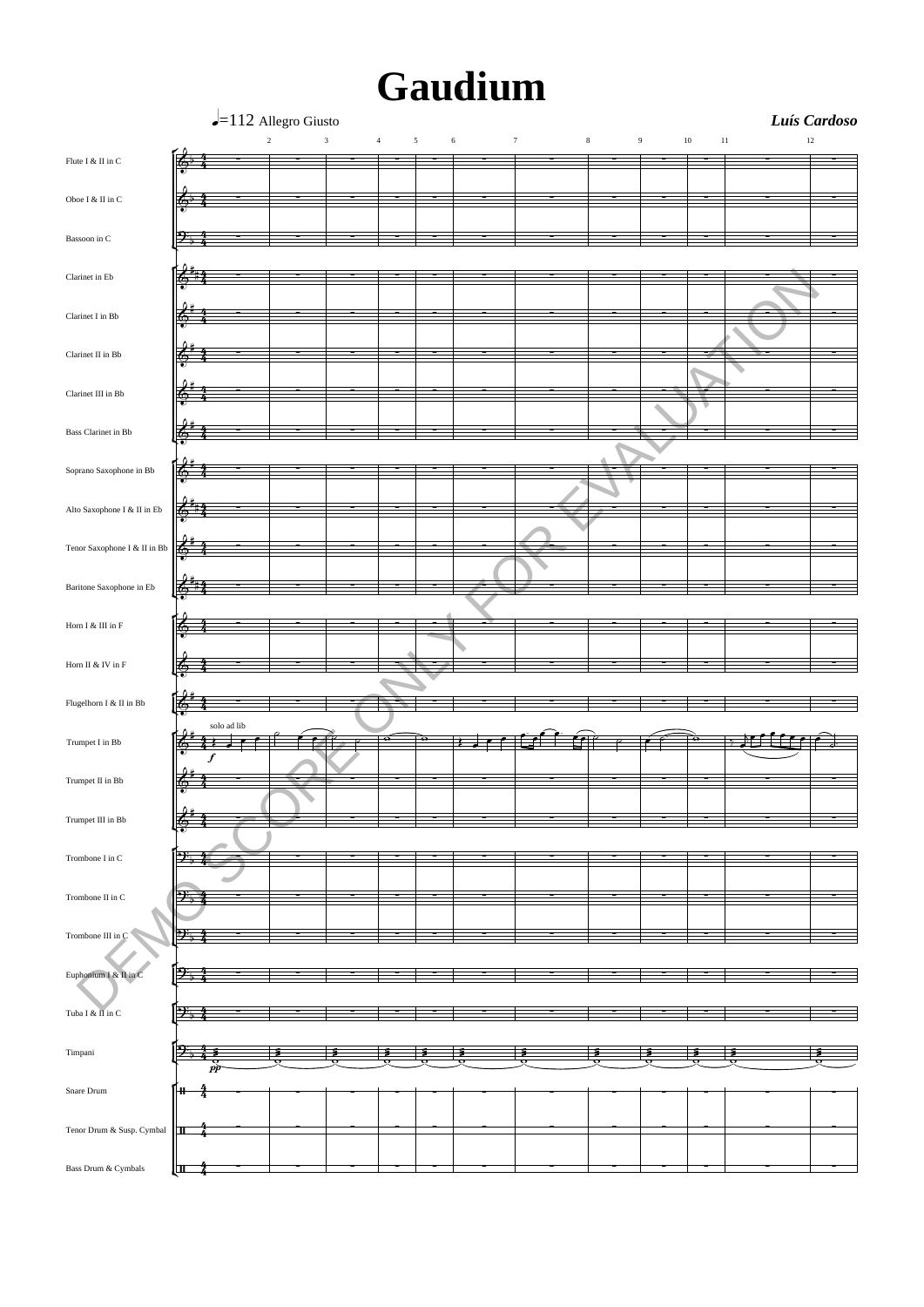|                                 | $13\,$                       | $14\,$<br>15             |                                          | $16\,$       | 17                                                | $18\,$         | 19 | $20\,$<br>$21\,$ |   | $^{22}$ L               | $\overline{\mathbb{P}}$ | $\overline{24}$         |
|---------------------------------|------------------------------|--------------------------|------------------------------------------|--------------|---------------------------------------------------|----------------|----|------------------|---|-------------------------|-------------------------|-------------------------|
| Fl. I & II                      |                              |                          |                                          |              |                                                   |                |    |                  |   | ₽                       |                         |                         |
|                                 | $\ddot{\circ}$               |                          |                                          |              |                                                   |                |    |                  |   |                         |                         |                         |
|                                 |                              |                          |                                          |              |                                                   |                |    |                  |   | Ι.                      |                         |                         |
| Ob. I & II                      | $\overline{\mathbb{P}}$      |                          |                                          |              |                                                   |                |    |                  |   |                         |                         | $\overline{\mathbf{Q}}$ |
|                                 |                              |                          |                                          |              |                                                   |                |    |                  |   |                         |                         |                         |
|                                 |                              |                          |                                          |              |                                                   |                |    |                  |   |                         |                         |                         |
| Bsn                             | $\mathbf{D}_\mathrm{b}$      |                          |                                          |              |                                                   |                |    |                  |   |                         |                         |                         |
|                                 |                              |                          |                                          |              |                                                   |                |    |                  |   |                         |                         |                         |
|                                 |                              |                          |                                          |              |                                                   |                |    |                  |   |                         |                         |                         |
| $\operatorname{Eb}$ Cl.         | 6"                           |                          |                                          |              |                                                   |                |    |                  |   |                         |                         |                         |
|                                 |                              |                          |                                          |              |                                                   |                |    |                  |   |                         |                         |                         |
|                                 |                              |                          |                                          |              |                                                   |                |    |                  |   |                         |                         |                         |
| $\mathop{\rm Cl}\nolimits.$ I   | $\phi^*$                     |                          |                                          |              |                                                   |                |    |                  |   |                         |                         |                         |
|                                 |                              |                          |                                          |              |                                                   |                |    |                  |   |                         |                         |                         |
|                                 |                              | $\overline{\phantom{a}}$ |                                          | $\sim$       |                                                   |                |    |                  |   |                         |                         |                         |
| $\mathop{\rm Cl}\nolimits.$ II  | ⊯                            |                          |                                          |              |                                                   |                |    |                  |   |                         |                         |                         |
|                                 |                              |                          |                                          |              |                                                   |                |    |                  |   |                         |                         |                         |
| $\mathop{\rm Cl}\nolimits.$ III | $\frac{1}{9}$<br>$\sim$      | $\overline{\phantom{a}}$ | $\overline{\phantom{a}}$                 | $\mathbf{r}$ | $\blacksquare$                                    | $\blacksquare$ | Ξ  |                  |   |                         |                         |                         |
|                                 |                              |                          |                                          |              |                                                   |                |    |                  |   |                         |                         |                         |
|                                 |                              |                          |                                          |              |                                                   |                |    |                  |   |                         |                         |                         |
| $\, {\bf B} . \, {\bf Cl} . \,$ | 6.                           |                          |                                          |              |                                                   |                |    |                  |   |                         |                         |                         |
|                                 |                              |                          |                                          |              |                                                   |                |    |                  |   |                         |                         |                         |
|                                 |                              |                          |                                          |              |                                                   |                |    |                  |   |                         |                         |                         |
| S. Sax.                         | $\clubsuit$                  |                          |                                          |              |                                                   |                |    |                  |   |                         |                         |                         |
|                                 |                              |                          |                                          |              |                                                   |                |    |                  |   |                         |                         |                         |
|                                 |                              |                          |                                          |              |                                                   |                |    |                  |   |                         |                         |                         |
| A. Sax. I & II                  | 俸                            | $\overline{\phantom{0}}$ |                                          |              |                                                   |                |    |                  |   | $\frac{1}{\sigma}$      | $\mathbf{R}$            | ক                       |
|                                 |                              |                          |                                          |              |                                                   |                |    |                  |   | $\boldsymbol{p}$        |                         |                         |
|                                 | 俸                            |                          |                                          |              | $\sim$                                            | ÷              |    |                  |   |                         |                         |                         |
| T. Sax. I & II                  |                              | €                        | $\sim$ $\sim$                            | $\sim$       |                                                   |                |    |                  |   | $\epsilon$              |                         |                         |
|                                 |                              |                          |                                          |              |                                                   |                |    |                  |   | $\boldsymbol{p}$        |                         |                         |
| Bar. Sax.                       | 6                            |                          |                                          | ÷            |                                                   |                |    |                  |   |                         |                         |                         |
|                                 |                              |                          |                                          |              |                                                   |                |    |                  |   |                         |                         |                         |
|                                 |                              |                          |                                          |              |                                                   |                |    |                  |   |                         |                         |                         |
| Hrn I & III                     | i.                           |                          |                                          |              |                                                   |                |    |                  |   | $\overline{\mathbf{R}}$ | †ऋ                      | $\overline{\mathbf{p}}$ |
|                                 |                              |                          |                                          |              |                                                   |                |    |                  |   |                         |                         |                         |
|                                 |                              |                          |                                          |              |                                                   |                |    |                  |   |                         |                         |                         |
| Hrn II & IV                     | I6                           |                          |                                          |              |                                                   |                |    |                  |   | $\overline{\mathbf{e}}$ |                         |                         |
|                                 |                              |                          |                                          |              |                                                   |                |    |                  |   |                         |                         |                         |
|                                 |                              |                          |                                          |              |                                                   |                |    |                  |   |                         |                         |                         |
|                                 |                              |                          |                                          |              |                                                   |                |    |                  |   |                         |                         |                         |
| Flg I & II                      |                              |                          |                                          |              |                                                   |                |    |                  |   |                         |                         |                         |
|                                 | <u> (4'</u>                  |                          |                                          |              |                                                   |                |    |                  |   |                         |                         |                         |
|                                 |                              |                          |                                          |              |                                                   |                |    |                  |   |                         |                         |                         |
| $\operatorname{Tpt} \mathrm{I}$ | iģ.                          |                          | $\widehat{f}$ is putted if $\widehat{f}$ |              |                                                   |                |    |                  |   |                         |                         |                         |
|                                 |                              |                          |                                          |              |                                                   |                |    |                  |   |                         |                         |                         |
|                                 |                              |                          |                                          |              |                                                   |                |    |                  |   |                         |                         |                         |
| $\operatorname{Tpt}\Pi$         | ౕ                            | <u> Exp</u>              |                                          |              | $\frac{1}{2}$ and $\frac{1}{2}$ and $\frac{1}{2}$ | ÷              |    |                  |   |                         |                         |                         |
|                                 |                              |                          |                                          |              |                                                   |                |    |                  |   |                         |                         |                         |
|                                 |                              |                          |                                          |              |                                                   |                |    |                  |   |                         |                         |                         |
| $\operatorname{Tpt}$ III        | $\mathscr{C}^*$<br>$\bullet$ |                          |                                          |              |                                                   |                |    |                  |   |                         |                         |                         |
|                                 |                              |                          |                                          |              |                                                   |                |    |                  |   |                         |                         |                         |
| Tbn. I                          |                              |                          |                                          |              |                                                   |                |    |                  |   |                         |                         |                         |
|                                 |                              |                          |                                          |              |                                                   |                |    |                  |   |                         |                         |                         |
|                                 |                              |                          |                                          |              |                                                   |                |    |                  |   |                         |                         |                         |
| Tbn. $\rm II$                   | $\mathfrak{R}$               |                          |                                          |              |                                                   |                |    |                  |   |                         |                         |                         |
|                                 |                              |                          |                                          |              |                                                   |                |    |                  |   |                         |                         |                         |
|                                 |                              |                          |                                          |              |                                                   |                |    |                  |   |                         |                         |                         |
| Tbn. $\rm III$                  | 2.                           |                          |                                          |              |                                                   |                |    |                  |   |                         |                         |                         |
|                                 |                              |                          |                                          |              |                                                   |                |    |                  |   |                         |                         |                         |
|                                 |                              |                          |                                          |              |                                                   |                |    |                  |   |                         |                         |                         |
| Euph. I & $\Pi$                 |                              |                          |                                          |              |                                                   |                |    |                  |   |                         |                         |                         |
|                                 |                              |                          |                                          |              |                                                   |                |    |                  |   |                         |                         |                         |
| Tba. I & II                     | $\mathcal{P}_\pm$            |                          |                                          |              |                                                   |                |    |                  |   |                         |                         |                         |
|                                 |                              |                          |                                          |              |                                                   |                |    |                  |   |                         |                         |                         |
|                                 |                              |                          |                                          |              |                                                   |                | 3  |                  | 3 |                         | 3                       |                         |
| Timp.                           |                              |                          |                                          |              |                                                   |                |    |                  |   |                         |                         |                         |
|                                 |                              |                          |                                          |              |                                                   |                |    |                  |   |                         |                         |                         |
|                                 |                              |                          |                                          |              |                                                   |                |    |                  |   |                         |                         |                         |
| S.D.                            | ₩.                           |                          |                                          |              |                                                   |                |    |                  |   |                         |                         |                         |
|                                 |                              |                          |                                          |              |                                                   |                |    |                  |   |                         |                         |                         |
|                                 |                              |                          |                                          |              |                                                   |                |    |                  |   |                         |                         |                         |
| T.D.                            | ╨                            |                          |                                          |              |                                                   |                |    |                  |   |                         |                         |                         |
|                                 |                              |                          |                                          |              |                                                   |                |    |                  |   |                         |                         |                         |
| <b>B. D. &amp; Cymb.</b> THE    |                              |                          |                                          |              |                                                   |                |    |                  |   |                         |                         |                         |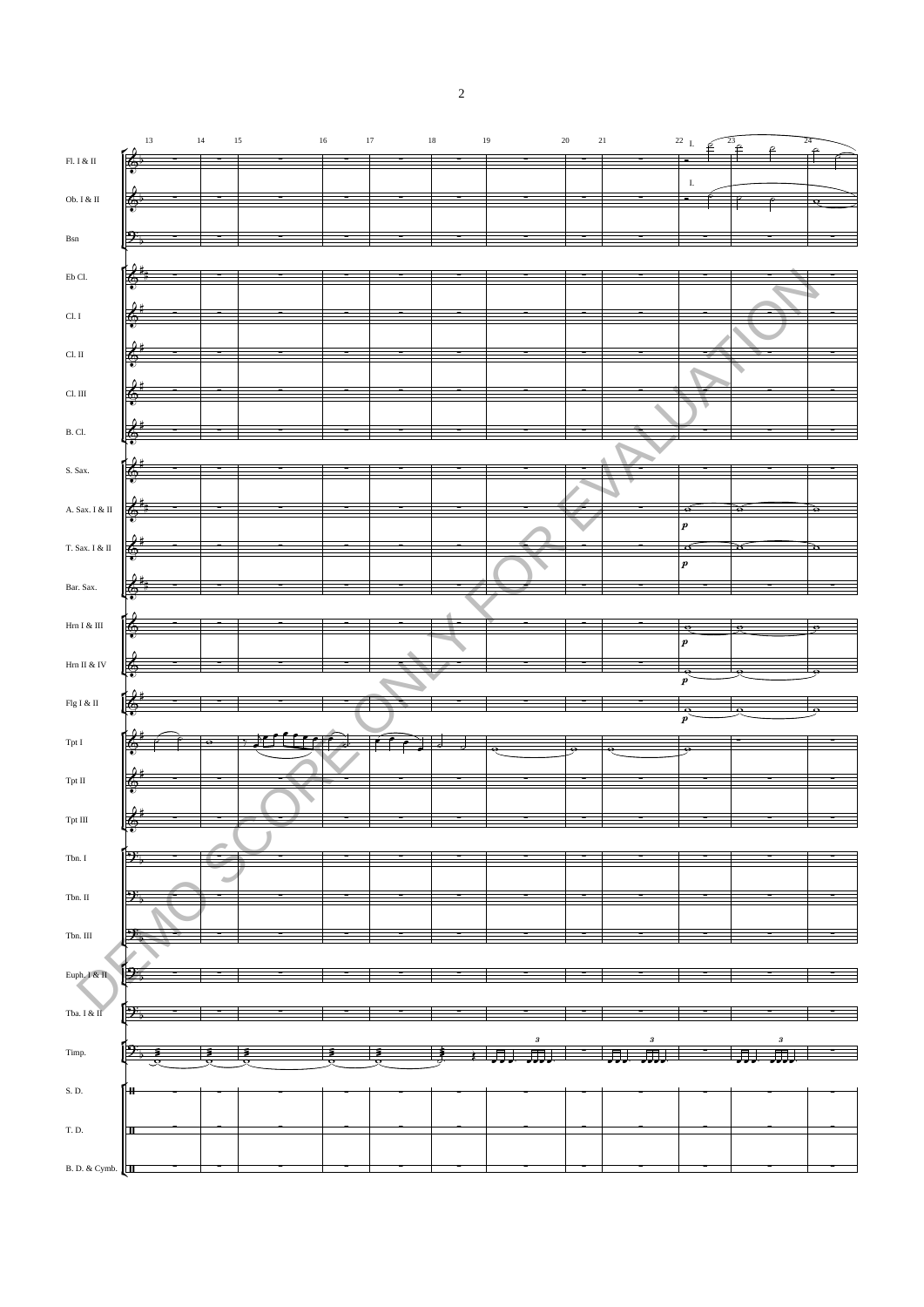|                                  |                                                 | 26               |              | $\overline{27}$      | 28                   | 29                       | Ι. Π.<br>$30\,$  | 31                       |                          |                                            |               |                              |
|----------------------------------|-------------------------------------------------|------------------|--------------|----------------------|----------------------|--------------------------|------------------|--------------------------|--------------------------|--------------------------------------------|---------------|------------------------------|
|                                  | 25                                              |                  |              | ₽                    |                      |                          |                  | İ.                       |                          | Ë£€                                        |               |                              |
|                                  |                                                 |                  |              |                      |                      |                          |                  |                          |                          |                                            |               |                              |
| Fl. I & II                       | $\hat{\mathbb{P}}$                              |                  |              |                      |                      |                          |                  |                          |                          |                                            |               |                              |
|                                  |                                                 |                  |              |                      |                      |                          | $\boldsymbol{p}$ |                          | $\eta f$                 |                                            |               | $\Rightarrow$                |
|                                  |                                                 |                  |              |                      |                      |                          |                  |                          |                          |                                            |               |                              |
|                                  |                                                 |                  |              |                      |                      |                          | $\frac{1}{2}$    |                          |                          |                                            |               |                              |
| Ob. I & II                       |                                                 |                  |              |                      |                      |                          |                  | $\overline{\mathbf{r}}$  |                          |                                            |               | $\widehat{\boldsymbol{C}}$ , |
|                                  | $\Phi$                                          |                  |              |                      |                      | $\overline{\phantom{a}}$ |                  |                          |                          |                                            |               |                              |
|                                  |                                                 |                  |              |                      |                      |                          | $\boldsymbol{p}$ |                          | m f                      |                                            |               |                              |
|                                  |                                                 |                  |              |                      |                      |                          |                  |                          |                          |                                            |               |                              |
|                                  |                                                 |                  |              |                      |                      |                          |                  |                          |                          |                                            |               |                              |
| $_{\rm Bsn}$                     | E                                               |                  |              |                      |                      |                          |                  |                          |                          |                                            |               |                              |
|                                  |                                                 |                  |              |                      |                      |                          |                  |                          |                          |                                            |               |                              |
|                                  |                                                 |                  |              |                      |                      |                          |                  |                          | m f                      |                                            |               |                              |
|                                  |                                                 |                  |              |                      |                      |                          |                  |                          |                          |                                            |               |                              |
|                                  |                                                 |                  |              |                      |                      |                          |                  |                          |                          |                                            |               |                              |
| $\operatorname{Eb}$ Cl.          | $\breve{\phantom{a}}$                           |                  |              |                      |                      |                          |                  |                          |                          |                                            |               |                              |
|                                  |                                                 |                  |              |                      |                      |                          |                  |                          |                          |                                            |               |                              |
|                                  |                                                 |                  |              |                      |                      |                          |                  |                          | $\it mf$                 |                                            |               |                              |
|                                  |                                                 |                  |              |                      |                      |                          |                  |                          |                          |                                            |               |                              |
|                                  |                                                 |                  |              |                      |                      |                          |                  |                          |                          |                                            |               | $\overline{\bullet}$         |
| $\mathop{\rm Cl}\nolimits.$ I    | $\overline{\bm{6}}$                             |                  |              |                      |                      |                          |                  |                          |                          |                                            |               |                              |
|                                  |                                                 |                  |              |                      |                      |                          |                  |                          |                          |                                            |               |                              |
|                                  |                                                 |                  |              |                      |                      |                          |                  |                          | $\it mf$                 |                                            |               |                              |
|                                  |                                                 |                  |              |                      |                      |                          |                  |                          |                          |                                            |               |                              |
|                                  |                                                 |                  |              |                      |                      |                          |                  |                          |                          |                                            |               |                              |
| Cl. $\rm II$                     |                                                 |                  |              |                      |                      |                          |                  |                          |                          |                                            |               | $\overline{\mathbf{p}}$      |
|                                  |                                                 |                  |              |                      |                      |                          |                  |                          |                          |                                            |               |                              |
|                                  |                                                 |                  |              |                      |                      |                          |                  |                          | m f                      |                                            |               |                              |
|                                  |                                                 |                  |              |                      |                      |                          |                  |                          |                          |                                            |               |                              |
| $\rm Cl.$ $\rm III$              |                                                 |                  |              |                      |                      |                          |                  |                          |                          |                                            |               |                              |
|                                  |                                                 |                  |              |                      |                      |                          |                  |                          |                          |                                            |               |                              |
|                                  |                                                 |                  |              |                      |                      |                          |                  |                          | mf                       | হ                                          |               | তু                           |
|                                  |                                                 |                  |              |                      |                      |                          |                  |                          |                          |                                            |               |                              |
|                                  |                                                 |                  |              |                      |                      |                          |                  |                          |                          |                                            |               |                              |
| $\,$ B. Cl.                      | 6                                               |                  |              |                      |                      |                          |                  |                          |                          |                                            |               |                              |
|                                  |                                                 |                  |              |                      |                      |                          |                  |                          |                          |                                            |               |                              |
|                                  |                                                 |                  |              |                      |                      |                          |                  |                          | mf                       | ਜ਼                                         |               | ŷ                            |
|                                  |                                                 |                  |              |                      |                      |                          |                  |                          |                          |                                            |               |                              |
|                                  |                                                 |                  |              |                      |                      |                          |                  |                          |                          |                                            |               |                              |
| S. Sax.                          |                                                 |                  |              |                      |                      |                          |                  |                          |                          |                                            |               |                              |
|                                  |                                                 |                  |              |                      |                      |                          |                  |                          |                          |                                            |               |                              |
|                                  |                                                 |                  |              |                      |                      |                          | $\boldsymbol{p}$ | 탿                        | $\eta f$                 |                                            |               | =                            |
|                                  |                                                 |                  |              |                      |                      |                          |                  |                          |                          |                                            |               |                              |
|                                  |                                                 |                  |              |                      |                      |                          |                  |                          |                          |                                            |               |                              |
| A. Sax. I & $\Pi$                | 6                                               |                  |              | $\mathbf{\Omega}$    | $\overline{\bullet}$ |                          |                  |                          |                          |                                            |               | Ę                            |
|                                  |                                                 |                  |              |                      |                      |                          |                  | $\overline{\mathcal{L}}$ |                          |                                            |               |                              |
|                                  |                                                 |                  |              |                      |                      |                          |                  |                          | $\frac{r}{m}$            |                                            |               | $\Rightarrow$                |
|                                  |                                                 |                  |              |                      |                      |                          |                  |                          |                          |                                            |               |                              |
|                                  |                                                 |                  | $\mathbf{p}$ |                      |                      |                          |                  |                          |                          |                                            |               |                              |
| T. Sax. I & II                   | জ                                               |                  |              | ಕ                    | रू                   |                          |                  |                          |                          |                                            |               |                              |
|                                  |                                                 |                  |              |                      |                      |                          |                  |                          |                          |                                            |               | Ĺ                            |
|                                  |                                                 |                  |              |                      |                      |                          |                  | Ľ                        | $\eta f$                 |                                            |               | $\Rightarrow$                |
|                                  |                                                 |                  |              |                      |                      |                          |                  |                          |                          |                                            |               |                              |
|                                  |                                                 |                  |              |                      |                      |                          |                  |                          |                          |                                            |               |                              |
| Bar. Sax.                        | কি                                              |                  |              |                      |                      |                          |                  |                          |                          |                                            |               |                              |
|                                  |                                                 |                  |              |                      |                      |                          |                  |                          |                          |                                            |               |                              |
|                                  |                                                 |                  |              |                      |                      |                          |                  |                          | m f                      |                                            |               |                              |
|                                  |                                                 |                  |              |                      |                      |                          |                  |                          |                          |                                            |               |                              |
| Hrn I & III                      |                                                 |                  |              | $\overline{\bullet}$ |                      | ≠                        |                  |                          |                          |                                            |               |                              |
|                                  |                                                 |                  |              |                      | $\sigma$             |                          |                  |                          |                          |                                            |               |                              |
|                                  |                                                 |                  |              |                      |                      |                          |                  |                          |                          |                                            |               |                              |
|                                  |                                                 |                  |              |                      |                      |                          |                  |                          |                          |                                            |               |                              |
|                                  |                                                 |                  |              |                      |                      |                          |                  |                          |                          |                                            |               |                              |
|                                  |                                                 |                  |              |                      |                      |                          |                  |                          |                          |                                            |               |                              |
|                                  |                                                 |                  |              |                      |                      |                          |                  |                          |                          |                                            |               |                              |
| Hrn II & IV                      | ⊺                                               |                  |              |                      |                      | $\bullet$                | इ                | ă                        |                          |                                            |               |                              |
|                                  |                                                 |                  |              |                      |                      |                          |                  |                          |                          |                                            |               |                              |
|                                  |                                                 |                  |              |                      |                      |                          |                  |                          |                          |                                            |               |                              |
|                                  |                                                 |                  |              |                      |                      |                          |                  |                          |                          |                                            |               |                              |
|                                  |                                                 |                  |              |                      |                      |                          | я                |                          |                          |                                            |               |                              |
| Flg I & II                       |                                                 |                  |              | p                    |                      |                          |                  |                          |                          |                                            |               |                              |
|                                  |                                                 |                  |              |                      | हे                   |                          |                  |                          |                          |                                            |               |                              |
|                                  |                                                 |                  |              |                      |                      |                          |                  |                          |                          |                                            |               |                              |
|                                  |                                                 |                  |              |                      |                      |                          |                  |                          |                          |                                            |               |                              |
|                                  |                                                 |                  |              |                      |                      |                          |                  |                          |                          |                                            |               |                              |
| $\operatorname{Tpt}$ I           |                                                 |                  |              |                      |                      |                          |                  |                          |                          |                                            |               |                              |
|                                  |                                                 |                  |              |                      |                      |                          |                  |                          |                          |                                            |               |                              |
|                                  |                                                 |                  |              |                      |                      |                          |                  |                          |                          |                                            |               |                              |
|                                  |                                                 |                  |              |                      |                      |                          |                  |                          |                          |                                            |               |                              |
| $\operatorname{Tpt}\nolimits\Pi$ |                                                 |                  |              |                      |                      |                          |                  |                          |                          |                                            |               |                              |
|                                  | ∲                                               |                  |              |                      |                      |                          |                  |                          |                          |                                            |               |                              |
|                                  |                                                 |                  |              |                      |                      |                          |                  |                          |                          |                                            |               |                              |
|                                  |                                                 |                  |              |                      |                      |                          |                  |                          |                          |                                            |               |                              |
|                                  |                                                 |                  |              |                      |                      |                          |                  |                          |                          |                                            |               |                              |
| $\operatorname{Tpt}$ III         |                                                 |                  |              |                      |                      |                          |                  |                          |                          |                                            |               |                              |
|                                  | 唪<br>ಀ                                          |                  |              |                      |                      |                          |                  |                          |                          |                                            |               |                              |
|                                  |                                                 |                  |              |                      |                      |                          |                  |                          |                          |                                            |               |                              |
|                                  |                                                 |                  |              |                      |                      |                          |                  |                          |                          |                                            |               |                              |
| Tbn. $\rm I$                     |                                                 |                  |              |                      |                      |                          |                  |                          |                          |                                            |               |                              |
|                                  | $\mathfrak{D}_{\overline{\flat}}$               |                  |              |                      |                      |                          |                  |                          |                          |                                            |               |                              |
|                                  |                                                 |                  |              |                      |                      |                          |                  |                          |                          |                                            |               |                              |
|                                  |                                                 |                  |              |                      |                      |                          |                  |                          | $\boxed{\textit{mf}}$    |                                            |               |                              |
|                                  |                                                 |                  |              |                      |                      |                          |                  |                          |                          |                                            |               |                              |
| Tbn. $\rm II$                    | $\mathbf{\mathfrak{P}}_{\mathbf{\mathfrak{p}}}$ |                  |              |                      |                      |                          |                  |                          |                          |                                            |               |                              |
|                                  |                                                 |                  |              |                      |                      |                          |                  |                          |                          |                                            |               |                              |
|                                  |                                                 |                  |              |                      |                      |                          |                  |                          | $\it mf$                 |                                            |               |                              |
|                                  |                                                 |                  |              |                      |                      |                          |                  |                          |                          |                                            |               |                              |
|                                  |                                                 |                  |              |                      |                      |                          |                  |                          |                          |                                            |               |                              |
| Tbn. III $\,$                    | $\mathfrak{I}_\flat$                            |                  |              |                      |                      |                          |                  |                          | Ξ                        |                                            |               | $\overline{\mathbf{Q}}$      |
|                                  |                                                 |                  |              |                      |                      |                          |                  |                          |                          |                                            |               |                              |
|                                  |                                                 |                  |              |                      |                      |                          |                  |                          | $\it mf$                 |                                            |               |                              |
|                                  |                                                 |                  |              |                      |                      |                          |                  |                          |                          |                                            |               |                              |
|                                  |                                                 |                  |              |                      |                      |                          |                  |                          |                          |                                            |               |                              |
|                                  | Đ,                                              |                  |              |                      |                      |                          |                  |                          |                          | ō                                          |               |                              |
|                                  |                                                 |                  |              |                      |                      |                          |                  |                          |                          |                                            |               | प्रव                         |
| Euph. I & $\Pi$                  |                                                 |                  |              |                      |                      |                          |                  |                          | $\it mf$                 |                                            |               |                              |
|                                  |                                                 |                  |              |                      |                      |                          |                  |                          |                          |                                            |               |                              |
|                                  |                                                 |                  |              |                      |                      |                          |                  |                          |                          |                                            |               |                              |
| Tba. I & II                      | $\mathbf{\mathcal{D}_{\mathrm{b}}}$             |                  |              |                      |                      |                          |                  |                          |                          | Ó                                          |               | þ                            |
|                                  |                                                 |                  |              |                      |                      |                          |                  |                          |                          |                                            |               |                              |
|                                  |                                                 |                  |              |                      |                      |                          |                  |                          | $\overline{mf}$          |                                            |               |                              |
|                                  |                                                 | $\boldsymbol{s}$ |              | $\boldsymbol{s}$     |                      | 3                        |                  | $\boldsymbol{s}$         |                          |                                            |               |                              |
| $\mbox{Timp.}$                   | ୬                                               |                  |              |                      |                      |                          |                  | F.                       | ╼                        |                                            |               |                              |
|                                  |                                                 |                  |              | 用                    |                      |                          |                  | 黒                        |                          |                                            |               |                              |
|                                  |                                                 |                  |              |                      |                      |                          |                  |                          | $\overline{\mathit{mf}}$ |                                            |               |                              |
|                                  |                                                 |                  |              |                      |                      |                          |                  |                          |                          |                                            |               |                              |
|                                  |                                                 |                  |              |                      |                      |                          |                  |                          |                          |                                            |               |                              |
|                                  | ᆊ                                               |                  |              |                      |                      |                          |                  |                          |                          |                                            |               |                              |
| $\mathbf S.$ D.                  |                                                 |                  |              |                      |                      |                          |                  |                          |                          |                                            |               |                              |
|                                  |                                                 |                  |              |                      |                      |                          |                  |                          |                          |                                            | $\frac{1}{3}$ |                              |
|                                  |                                                 |                  |              |                      |                      |                          |                  |                          |                          | $\prod_{\scriptstyle\gamma\in\mathcal{F}}$ |               |                              |
|                                  | ш                                               |                  |              |                      |                      |                          |                  |                          |                          |                                            |               |                              |
| $\mathcal{T}.\ \mathcal{D}.$     |                                                 |                  |              |                      |                      |                          |                  |                          |                          |                                            |               |                              |
|                                  |                                                 |                  |              |                      |                      |                          |                  |                          |                          |                                            |               |                              |
|                                  |                                                 |                  |              |                      |                      |                          |                  |                          |                          |                                            |               |                              |
| B.D. & Cymb.                     |                                                 |                  |              |                      |                      |                          |                  |                          |                          |                                            |               |                              |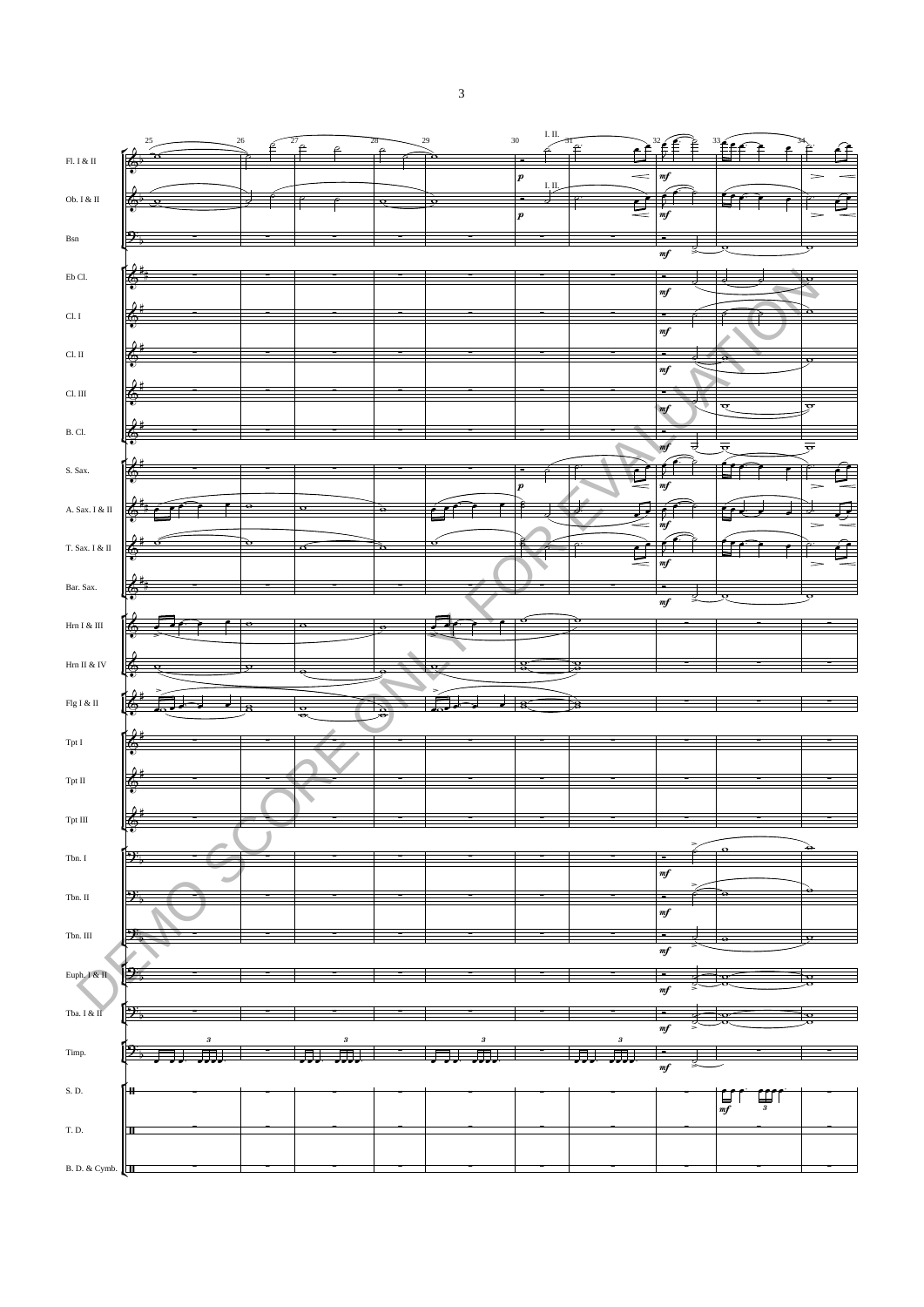

 $\overset{\bullet}{f}$ bass drum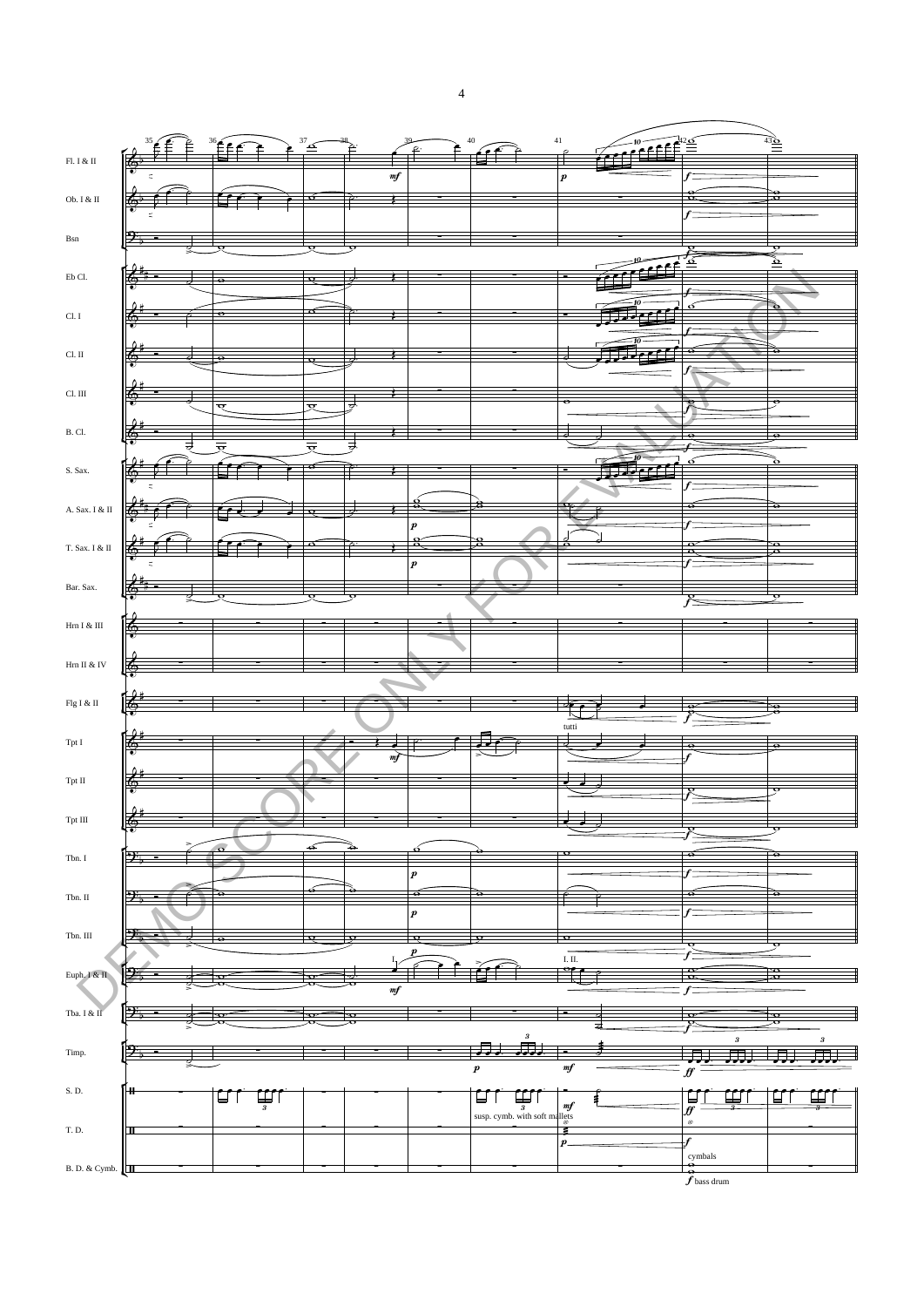$=120$  Poco più mosso 44 45 45 46 47 48 49 50 51 Fl. I & II Ob. I & II Bsn Eb Cl. Cl. I Cl. II Cl. III B. Cl. S. Sax. A. Sax. I & II T. Sax. I & II Bar. Sax. Hrn I & III Hrn II & IV Flg I & II Tpt I Tpt II Tpt III Tbn. I Tbn. II Tbn. III Euph. I &  $\Pi$ Tba. I & II Timp. S. D. T. D. B. D. & Cymb. Ł [2 Ł  $\left( \frac{1}{2} \right)$ Ł Ľ Ł Ľ  $\frac{1}{2}$ Ų ⊯ lĢ. Ł  $\frac{2}{3}$ Ł Ľ  $\mathbb{R}$ Ľ Ł 2 ┢ mf  $\frac{1}{2}$  $\mathbb{C}$   $\mathbb{C}$   $\mathbb{C}$   $\mathbb{C}$   $\mathbb{C}$   $\mathbb{C}$   $\mathbb{C}$   $\mathbb{C}$   $\mathbb{C}$   $\mathbb{C}$   $\mathbb{C}$   $\mathbb{C}$   $\mathbb{C}$   $\mathbb{C}$   $\mathbb{C}$   $\mathbb{C}$   $\mathbb{C}$   $\mathbb{C}$   $\mathbb{C}$   $\mathbb{C}$   $\mathbb{C}$   $\mathbb{C}$   $\mathbb{C}$   $\mathbb{C}$   $\mathbb{$   $\overset{\circ}{\diamond}$  mf jer C  $\mathbb{C}$  or  $\mathbb{C}$  or  $\mathbb{C}$  .  $\sqrt{1-\frac{1}{2}}$  $2_{\frac{1}{2}}$ mf p  $\frac{3}{2}$  $\frac{3}{2}$  $\begin{matrix} \frac{\partial}{\partial} & \frac{\partial}{\partial} \end{matrix}$  $\frac{2}{3}$  $\overset{\circ}{\mathsf{p}}\qquad \overset{\circ}{\mathsf{p}}$  $\frac{3}{2}$  $\overset{\bullet}{\mathsf{p}}$  $\frac{2}{3}$  $\overset{\circ}{\mathsf{P}}$  $\frac{1}{2}$  $\frac{1}{2}$  $rac{2}{5}$  $\frac{1}{2}$  $\frac{1}{2}$  $\frac{3}{5}$ E  $\delta^*$  $\blacksquare$  . The contract of the contract of the contract of the contract of  $\blacksquare$  $\hat{\mathbb{S}}^*$ mf  $\hat{\mathscr{C}}$ mf  $\delta^*$ mf  $\hat{\mathbb{S}}^*$ mf  $\frac{1}{\sigma}$  , and the set of the set of the set of the set of the set of the set of the set of the set of the set of the set of the set of the set of the set of the set of the set of the set of the set of the set of the se  $k^*$  ,  $\cdots$  ,  $\cdots$  $\mathbb{C}$   $\mathbb{C}$   $\mathbb{C}$   $\mathbb{C}$   $\mathbb{C}$   $\mathbb{C}$   $\mathbb{C}$   $\mathbb{C}$   $\mathbb{C}$   $\mathbb{C}$   $\mathbb{C}$   $\mathbb{C}$   $\mathbb{C}$   $\mathbb{C}$   $\mathbb{C}$   $\mathbb{C}$   $\mathbb{C}$   $\mathbb{C}$   $\mathbb{C}$   $\mathbb{C}$   $\mathbb{C}$   $\mathbb{C}$   $\mathbb{C}$   $\mathbb{C}$   $\mathbb{$ ic Liri  $\mathbf{\hat{e}}^*$ ⇉ mf <del>the control of the control of the control of the control of the control of the control of the control of the control of the control of the control of the control of the control of the control of the control of the control</del>  $\frac{1}{2}$  $\hat{\mathscr{C}}$ mf  $\alpha$ ╘ mf <del>j de la jedijad la je je do je do jedno</del> je do je do je do je do je do je do je do je do je do je do je do je d<br>Do je do je do je do je do je do je do je do je do je do je do je do je do je do je do je do je do je do je d mf  $\frac{1}{2}$ mf  $\overline{a}$  , and  $\overline{a}$  , and  $\overline{a}$  , and  $\overline{a}$  , and  $\overline{a}$  , and  $\overline{a}$  $\frac{1}{2}$  ,  $\frac{1}{2}$  ,  $\frac{1}{2}$  ,  $\frac{1}{2}$  ,  $\frac{1}{2}$  $\stackrel{\circ}{\circ}$  mf  $\lambda$ r f  $\mathbb{C}$   $\mathbb{C}$   $\mathbb{C}$   $\mathbb{C}$   $\mathbb{C}$   $\mathbb{C}$   $\mathbb{C}$   $\mathbb{C}$   $\mathbb{C}$   $\mathbb{C}$   $\mathbb{C}$   $\mathbb{C}$   $\mathbb{C}$   $\mathbb{C}$   $\mathbb{C}$   $\mathbb{C}$   $\mathbb{C}$   $\mathbb{C}$   $\mathbb{C}$   $\mathbb{C}$   $\mathbb{C}$   $\mathbb{C}$   $\mathbb{C}$   $\mathbb{C}$   $\mathbb{$  $\overbrace{\hspace{2.5cm}}$  $k^*$  and the contract of the contract of the contract of the contract of the contract of the contract of the contract of the contract of the contract of the contract of the contract of the contract of the contract of the  $k$  and the contract of the contract of the contract of the contract of the contract of the contract of the contract of the contract of the contract of the contract of the contract of the contract of the contract of the c  $k$  , where the contract of the contract of the contract of the contract of the contract of the contract of the contract of the contract of the contract of the contract of the contract of the contract of the contract of t mf 9≒ mf  $\hat{\mathbf{y}}_{\flat}$ mf de pe de ppe de ppe de pp mf  $\frac{1}{\sqrt{2}}$  $\frac{1}{2}$ mf .<br>m  $\frac{1}{m}$ eee<del>t eeee tijder tijdert iere teensteen teensteen teensteen tijder tijder teenste<sup>3</sup> jeret eeer<sup>t</sup>e</del>  $\mathfrak p$ Ш  $\frac{2}{8}$ mf <del>्राप्त संस्थापित स्थापना । स्थापना स्थापना । स्थापना स्थापना स्थापना स्थापना स्थापना स्थापना । स्थापना स्थापना<br>३ स्थापना स्थापना स्थापना स्थापना स्थापना स्थापना स्थापना स्थापना स्थापना स्थापना स्थापना स्थापना स्थापना स्</del> DEMO SCORE ONLY FOR EVALUATION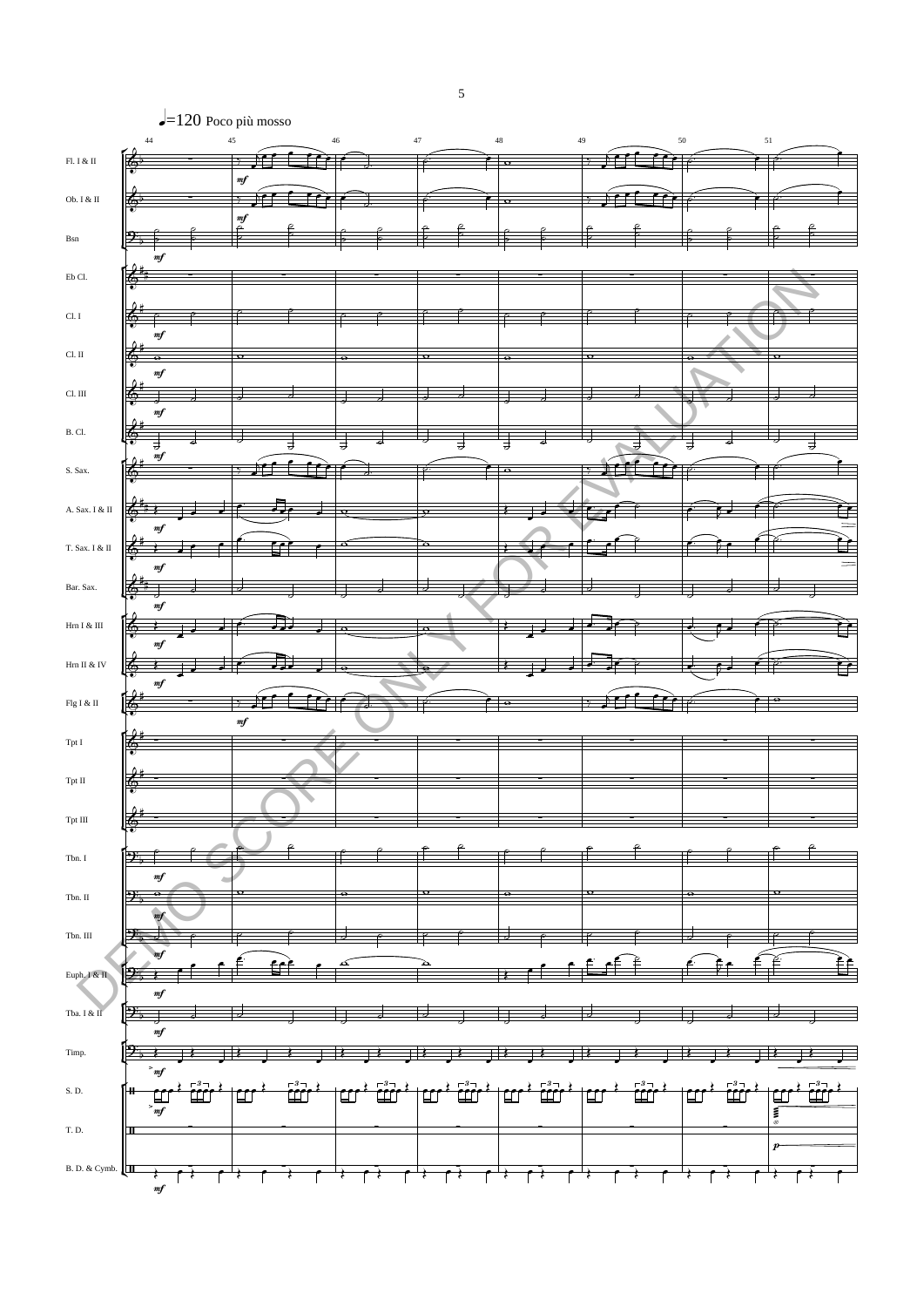|                                  | $52\,$<br>53                  |             | 54<br>55             | 56                        |                      | $rac{57}{12}$              | 58 > 28            | ં≩<br>š            | $\frac{59}{9}$       | $\overline{\mathbf{B}}^{60}$<br>61          | 62                        |                           |
|----------------------------------|-------------------------------|-------------|----------------------|---------------------------|----------------------|----------------------------|--------------------|--------------------|----------------------|---------------------------------------------|---------------------------|---------------------------|
| Fl. I & II                       | $\overline{\mathbb{e}}$<br>-8 | 8           | 8                    | 8                         | 8                    |                            |                    |                    |                      |                                             | $\mathbf{e}$              |                           |
|                                  |                               |             |                      |                           |                      |                            |                    |                    |                      | $\pmb{\mathit{ff}}$                         |                           |                           |
| Ob. I & $\rm II$                 | $\overline{\mathbb{P}}$<br>8  |             |                      |                           | $\frac{8}{5}$        | $\tilde{\hat{B}}$          | $\bar{\mathbf{z}}$ | $\bar{\mathbf{z}}$ | 3                    | $\frac{5}{6}$                               | $\frac{1}{\circ}$         |                           |
|                                  |                               |             |                      |                           |                      |                            |                    |                    |                      | $\frac{f}{\Delta}$                          |                           |                           |
|                                  |                               |             |                      |                           |                      |                            |                    |                    | Ł                    |                                             | $\overline{\bullet}$      |                           |
| $_{\rm Bsn}$                     | ኃ                             |             |                      |                           | ┲                    |                            |                    |                    |                      |                                             |                           | $\,{}^{\circ}$            |
|                                  | $\boldsymbol{f}$              |             |                      |                           |                      | $\tilde{\mathbf{o}}$       | èÈ                 | ě                  |                      | $\frac{f}{\sigma}$                          |                           |                           |
| $\operatorname{Eb}$ Cl.          | $\frac{2}{6}$ $\frac{1}{6}$   | $\mathbf o$ |                      |                           |                      |                            |                    |                    |                      |                                             | $\circ$                   |                           |
|                                  | m f                           |             |                      |                           |                      | š                          |                    | i.<br>⊟⊟           |                      | ff<br>0                                     |                           |                           |
| Cl. I                            | $\sigma$                      | Ð           |                      |                           |                      |                            |                    |                    |                      |                                             | $\bullet$                 |                           |
|                                  |                               |             |                      |                           |                      |                            |                    |                    |                      | $\frac{f}{f}$                               |                           |                           |
| $\rm Cl.$ $\rm II$               | 6                             |             | $\overline{\bullet}$ | $\mathbf{\sigma}$         | $\overline{\bullet}$ | $\overline{\mathbf{c}}$    | $\circ$            |                    | $\overline{\bullet}$ | $\overline{\mathbf{e}}$                     |                           |                           |
|                                  |                               |             |                      |                           |                      |                            |                    |                    |                      |                                             | $\mathbf{\alpha}$         |                           |
|                                  |                               |             |                      |                           |                      |                            | $\circ$            |                    |                      | $\frac{d}{dt}$<br>$\overline{\mathbf{e}}$   |                           |                           |
| $\rm Cl.$ $\rm III$              |                               |             | $\overline{\bullet}$ | $\sigma$                  | $\bullet$            | $\circ$<br>⋝               |                    |                    | $\circ$              |                                             | $\sigma$                  |                           |
|                                  |                               |             |                      |                           |                      |                            |                    |                    |                      | $\frac{f}{f}$                               |                           |                           |
| $\,$ B. Cl.                      |                               |             |                      |                           |                      |                            |                    |                    | $\overline{\bullet}$ | $\overline{\bullet}$                        | $\overline{\mathbf{e}}$   |                           |
|                                  | f                             |             |                      |                           |                      |                            |                    |                    |                      | $\bar{f}$<br>ō                              |                           |                           |
| S. Sax.                          |                               | $\bullet$   |                      |                           |                      | $\bullet$                  |                    |                    |                      |                                             | $\bullet$                 |                           |
|                                  |                               |             |                      |                           |                      |                            |                    |                    | $\frac{1}{\Phi}$     | $\frac{f}{\frac{1}{2}}$                     |                           |                           |
| A. Sax. I & II                   | $\frac{1}{6}$                 | 8           | 8                    | 8                         | 8                    | $\check{\hat{\mathbf{g}}}$ |                    | ji f               |                      |                                             | $\frac{8}{6}$             | ō                         |
|                                  |                               |             |                      |                           |                      |                            |                    |                    |                      | $\frac{f}{8}$                               |                           |                           |
| T. Sax. I & II                   | $\phi^*$<br>-8                | 8           | 8                    | 8                         | $\theta$             | $\frac{1}{8}$              | š                  |                    | $\frac{1}{8}$        |                                             | $\overline{\mathbf{8}}$   | €                         |
|                                  |                               |             |                      |                           |                      |                            |                    |                    |                      |                                             |                           |                           |
|                                  |                               |             |                      |                           |                      |                            |                    |                    |                      | $\oint_{\delta}$                            |                           |                           |
| Bar. Sax.                        | ֍                             |             |                      |                           |                      |                            |                    |                    |                      |                                             | p                         | ०                         |
|                                  | $\mathbf f$                   |             |                      |                           |                      |                            |                    |                    |                      | $\bar{f}$                                   |                           |                           |
| Hrn I & III                      | ∲<br>$\mathbf{\sigma}$        | 8           | 8                    | 8                         | 8                    | $\overline{\mathbf{a}}$    | JJ.                | <u>Д.</u>          | $\mathbf{\Omega}$    | $\circ$                                     | $\frac{\bullet}{\bullet}$ |                           |
|                                  |                               |             |                      |                           |                      |                            |                    |                    |                      | $\bar{f}$                                   |                           |                           |
|                                  |                               |             |                      |                           |                      |                            |                    |                    |                      |                                             |                           |                           |
| Hrn II & IV                      |                               |             | 8                    | 8                         | 8                    | 8                          |                    |                    | $\mathbf{\Omega}$    | $\frac{>}{\alpha}$                          |                           |                           |
|                                  | €                             |             |                      |                           |                      |                            |                    | ₹                  |                      |                                             | $\overline{\bullet}$      |                           |
|                                  |                               |             |                      | e                         | ₽                    |                            |                    |                    |                      | $\frac{f}{f}$<br>$\overline{\bullet}$       |                           |                           |
| Flg I & II                       | 尊                             |             |                      |                           |                      |                            |                    |                    |                      |                                             | $\overline{\mathbf{e}}$   | $\frac{1}{8}$             |
|                                  |                               |             |                      |                           |                      |                            |                    |                    |                      | $f\!\!\bar f$<br>$\geq$                     |                           |                           |
| Tpt I                            | ⊚                             |             |                      | $\circ$                   | £                    |                            |                    |                    | $\overline{\bullet}$ | $\overline{\bullet}$                        | $\overline{\bullet}$      | $\overline{\bullet}$      |
|                                  |                               |             |                      |                           |                      |                            |                    |                    |                      | $\int\limits_{-\infty}^{\infty}$            |                           |                           |
| $\operatorname{Tpt}\nolimits\Pi$ | ∲                             | <u>.</u>    |                      | $\bullet$                 |                      |                            |                    |                    | ө                    | $\circ$                                     | $\overline{\cdot}$        | $\overline{\sigma}$       |
|                                  |                               |             |                      |                           |                      |                            |                    |                    |                      |                                             |                           |                           |
| $\operatorname{Tpt}$ III         | $\mathcal{L}$                 | 凡           |                      | $\bullet$                 | Ŧ<br>┋═              | 只                          |                    |                    | -е                   | $\int_{-\infty}$<br>$\overline{\mathbf{e}}$ | σ                         |                           |
|                                  | $\bullet$                     |             |                      |                           |                      |                            |                    |                    |                      |                                             |                           | $\mathbf{\sigma}$         |
| Tbn. $\rm I$                     |                               |             |                      |                           |                      |                            |                    |                    |                      | ff<br><del>o</del>                          | $\bullet$                 | $\bullet$                 |
|                                  |                               |             |                      |                           |                      |                            |                    |                    |                      |                                             |                           |                           |
|                                  |                               |             |                      |                           |                      |                            |                    |                    |                      | $\frac{f}{\tilde{\mathbf{e}}}$              |                           | $\mathbf{\Omega}$         |
| Tbn. $\rm II$                    |                               |             |                      |                           |                      |                            |                    |                    |                      |                                             | $\mathbf{\Omega}$         |                           |
|                                  |                               |             |                      |                           |                      |                            |                    |                    |                      | $\frac{f}{\delta}$                          |                           |                           |
| Tbn. $\rm III$                   | 9                             |             |                      |                           |                      |                            |                    |                    |                      |                                             |                           | $\mathbf \sigma$          |
|                                  |                               |             |                      |                           |                      |                            |                    |                    |                      | ff<br>$\bullet$                             |                           |                           |
|                                  |                               |             |                      |                           |                      |                            |                    |                    |                      |                                             | $\overline{\mathbf{c}}$   | $\circ$                   |
|                                  | f                             |             |                      |                           |                      |                            |                    |                    |                      | $f\bar{f}$                                  |                           |                           |
| Tba. I & II                      |                               |             |                      |                           |                      |                            |                    |                    |                      | ě                                           |                           |                           |
|                                  |                               |             |                      |                           |                      |                            |                    |                    |                      | ff                                          |                           |                           |
|                                  |                               |             |                      |                           |                      |                            |                    |                    | ៰៓                   |                                             |                           |                           |
|                                  |                               |             |                      |                           |                      |                            |                    |                    | p                    |                                             |                           |                           |
| Timp.                            | #                             |             |                      |                           |                      |                            |                    |                    |                      | $\bar{f}$                                   |                           |                           |
|                                  | Ξ                             |             |                      | $\overline{\mathbf{L}}^3$ |                      |                            |                    |                    |                      |                                             |                           | $\overline{\mathbf{f}}^3$ |
| $\mathbf S.$ D.                  |                               |             |                      | s m                       |                      |                            |                    |                    | $\sum_{\omega}$      | €                                           | $\mathbf{f}_\circ$        | $\mathbf{F}$              |
| Euph. I & $\Pi$<br>T. D.         | ц                             |             |                      |                           |                      |                            |                    |                    |                      |                                             |                           |                           |
|                                  | $\mathcal{F}$                 |             |                      | p                         |                      |                            |                    |                    | p                    |                                             |                           |                           |
| <b>B. D. &amp; Cymb.</b>         |                               |             |                      |                           |                      |                            |                    |                    |                      | $\frac{1}{f}$                               |                           |                           |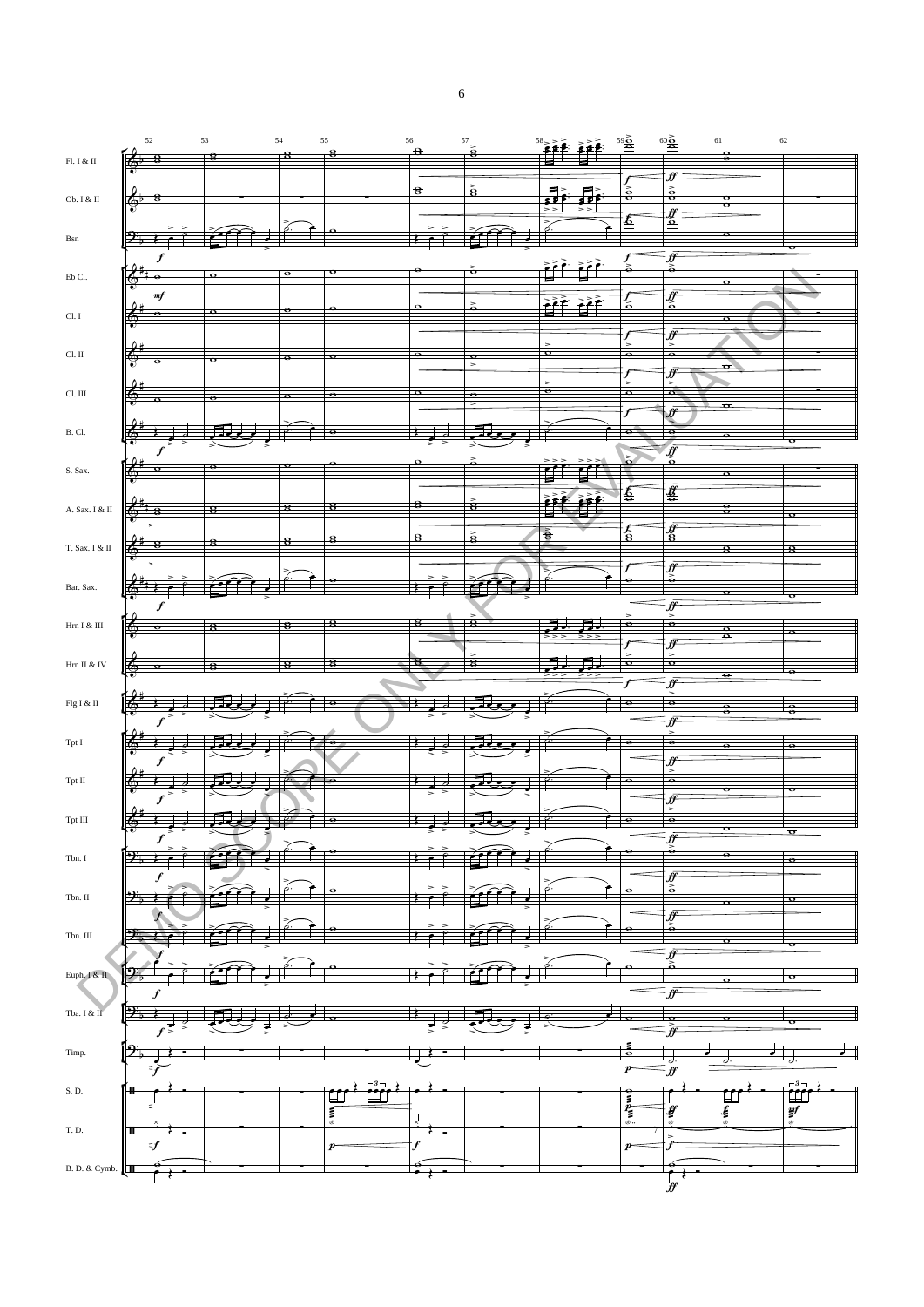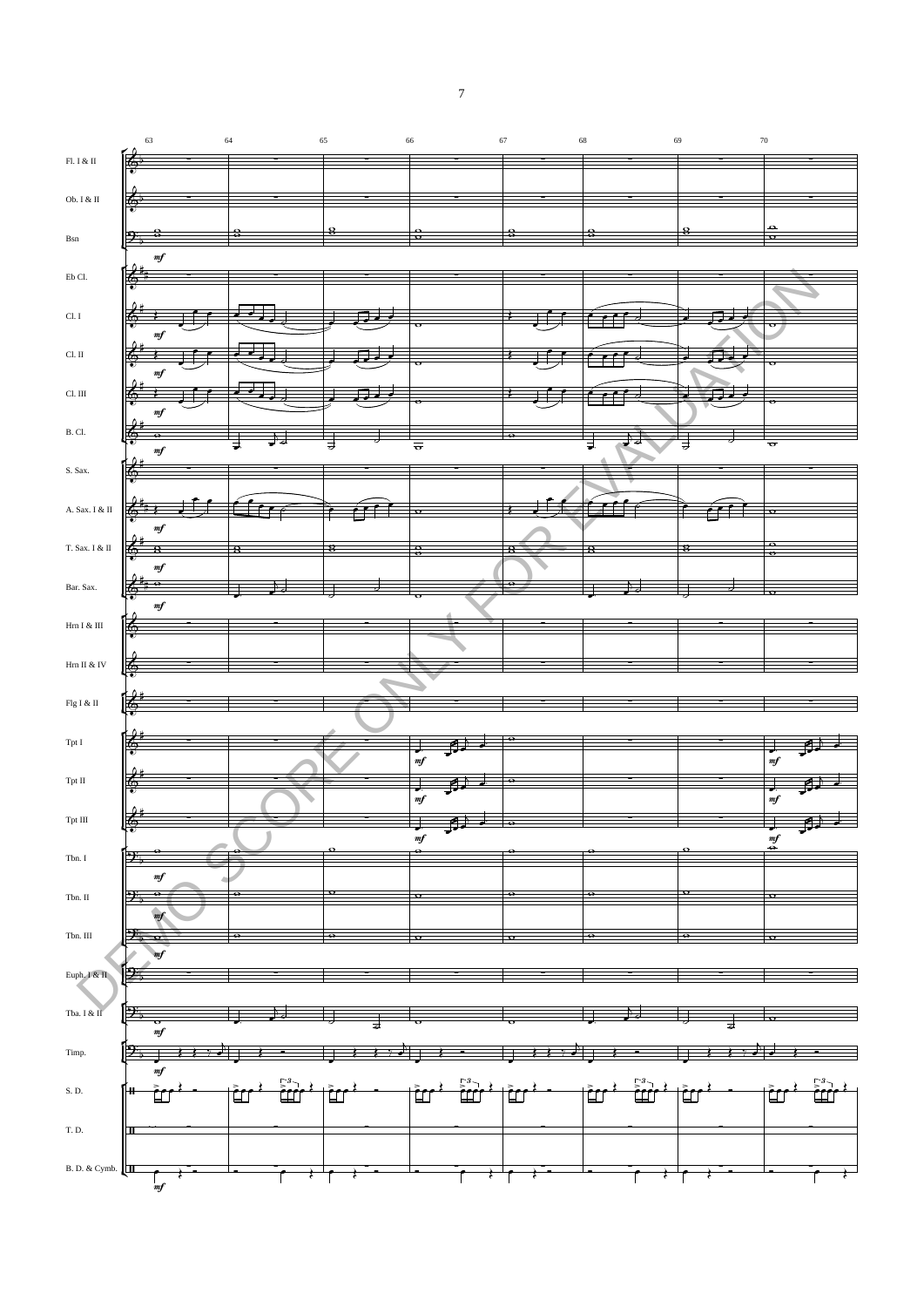|                                | 71                             | 72                              | 73                                                                                                                                                                                                                                                                                                                         |                      |      |                            | $\frac{276}{2}$                                   | $\frac{780}{2}$<br>≅    | 79               |
|--------------------------------|--------------------------------|---------------------------------|----------------------------------------------------------------------------------------------------------------------------------------------------------------------------------------------------------------------------------------------------------------------------------------------------------------------------|----------------------|------|----------------------------|---------------------------------------------------|-------------------------|------------------|
| Fl. I & II                     | 嚎<br>mf                        |                                 |                                                                                                                                                                                                                                                                                                                            |                      |      |                            |                                                   |                         |                  |
| Ob. I & $\rm II$               | ∲                              |                                 | $\begin{tabular}{ c c } \hline \quad \quad & \quad \quad & \quad \quad & \quad \quad \\ \hline \quad \quad & \quad \quad & \quad \quad \\ \hline \quad \quad & \quad \quad & \quad \quad \\ \hline \quad \quad & \quad \quad & \quad \quad \\ \hline \quad \quad & \quad \quad & \quad \quad \\ \hline \end{tabular}$<br>F |                      |      |                            |                                                   | õ                       |                  |
| Bsn                            | $\mathfrak{D}_{\flat}$         |                                 |                                                                                                                                                                                                                                                                                                                            |                      |      |                            |                                                   | ☜                       |                  |
|                                |                                |                                 |                                                                                                                                                                                                                                                                                                                            |                      |      |                            |                                                   | $\dot{\mathbf{o}}$      |                  |
| $\operatorname{Eb}$ Cl.        | $\epsilon$                     |                                 |                                                                                                                                                                                                                                                                                                                            | ∉ि                   | ??   | €                          |                                                   |                         |                  |
| $\mathop{\rm Cl.}\nolimits$ I  | 6                              |                                 |                                                                                                                                                                                                                                                                                                                            |                      |      |                            | ő                                                 | ە                       |                  |
| $\mathop{\rm Cl}\nolimits.$ II | 6                              |                                 |                                                                                                                                                                                                                                                                                                                            |                      | ♬    | ➤<br>f.                    | ᡒ                                                 | $\mathbf{e}$            |                  |
| $\rm Cl.$ $\rm III$            |                                |                                 |                                                                                                                                                                                                                                                                                                                            | ⋥₹                   | ♬€   | فيملغ<br>→<br>f.           | Ó                                                 | $\bullet$               | Ţ,               |
| B.Cl.                          |                                |                                 |                                                                                                                                                                                                                                                                                                                            |                      |      |                            |                                                   |                         |                  |
|                                |                                |                                 | J                                                                                                                                                                                                                                                                                                                          |                      |      |                            |                                                   | $\bullet$               |                  |
| S. Sax.                        |                                | J                               |                                                                                                                                                                                                                                                                                                                            |                      |      |                            |                                                   |                         |                  |
| A. Sax. I & II                 |                                |                                 |                                                                                                                                                                                                                                                                                                                            |                      | f    | ۶F                         |                                                   | B                       | $\boldsymbol{f}$ |
| T. Sax. I & $\Pi$              | mf<br>IĢ.                      |                                 | 尋                                                                                                                                                                                                                                                                                                                          |                      |      |                            |                                                   | $\overline{\bullet}$    |                  |
| Bar. Sax.                      | mf<br>জি                       |                                 |                                                                                                                                                                                                                                                                                                                            | $\overrightarrow{f}$ |      |                            |                                                   |                         |                  |
|                                |                                |                                 |                                                                                                                                                                                                                                                                                                                            | $\sum_{f}$           |      |                            |                                                   | $\frac{1}{m}$           |                  |
| Hrn I & III                    | ∲                              |                                 | J.                                                                                                                                                                                                                                                                                                                         | عمقه                 |      |                            | Ó                                                 | $\hat{\sigma}$          |                  |
| Hrn II & IV                    | 嚎                              |                                 | ŗ,                                                                                                                                                                                                                                                                                                                         |                      |      |                            |                                                   |                         |                  |
| Flg I & II                     | Ģ                              |                                 | रीह<br>ग्रे                                                                                                                                                                                                                                                                                                                |                      |      |                            |                                                   |                         |                  |
| Tpt I                          | mf<br>€                        | <u>, J.</u><br>₩                | $\bar{J}_1$                                                                                                                                                                                                                                                                                                                |                      |      |                            |                                                   |                         |                  |
| $Tpt$ $II$                     | ₹                              | $\overline{J}$<br>$\rightarrow$ | ₩                                                                                                                                                                                                                                                                                                                          | ♬                    | ♬€   | $\bar{J}$<br>$\frac{2}{2}$ | $\dot{\bullet}$                                   | $\dot{\mathbf{e}}$      |                  |
| $\operatorname{Tpt}$ III       | $6^{\circ}$ f                  | rr 15                           | $\downarrow$ , $\downarrow$                                                                                                                                                                                                                                                                                                | $\mathcal{L}$        |      | $\sqrt{2}$                 |                                                   | $\circ$                 |                  |
| Tbn. $I$                       | $\bullet$                      |                                 |                                                                                                                                                                                                                                                                                                                            |                      |      |                            |                                                   |                         |                  |
|                                |                                |                                 |                                                                                                                                                                                                                                                                                                                            | f                    |      |                            |                                                   |                         | f                |
| Tbn. $\rm II$                  |                                |                                 |                                                                                                                                                                                                                                                                                                                            | f                    |      |                            |                                                   | $\sigma$                |                  |
| Tbn. $\rm III$                 | ッ                              |                                 |                                                                                                                                                                                                                                                                                                                            |                      | ্তৃ) |                            |                                                   | $\mathbf{a}$            | $\boldsymbol{f}$ |
| Euph. I & $\Pi$                |                                |                                 |                                                                                                                                                                                                                                                                                                                            |                      |      |                            | $\frac{\tilde{\mathbf{p}}}{\mathbf{p}}$           | $\overline{\mathbf{e}}$ |                  |
| Tba. I & II                    | mf<br>$\mathcal{P}_\mathbb{R}$ |                                 |                                                                                                                                                                                                                                                                                                                            | $\boldsymbol{f}$     |      |                            |                                                   |                         |                  |
| Timp.                          |                                |                                 |                                                                                                                                                                                                                                                                                                                            |                      | ರ    |                            |                                                   |                         |                  |
| $\mathbf S.$ D.                |                                | $\sum_{i=1}^{n}$                |                                                                                                                                                                                                                                                                                                                            | $\boldsymbol{f}$     |      |                            |                                                   |                         |                  |
|                                |                                |                                 | <b>WAIN</b>                                                                                                                                                                                                                                                                                                                |                      |      |                            | 毛                                                 |                         | ŧ                |
| $\mathcal{T}$ . D.             | п                              |                                 |                                                                                                                                                                                                                                                                                                                            |                      |      |                            | $\frac{1}{\sqrt{\frac{1}{2}}\arctan \frac{1}{2}}$ | ŧ                       | Ţ                |
| B. D. & Cymb. $\Box$           |                                |                                 |                                                                                                                                                                                                                                                                                                                            |                      |      |                            |                                                   |                         |                  |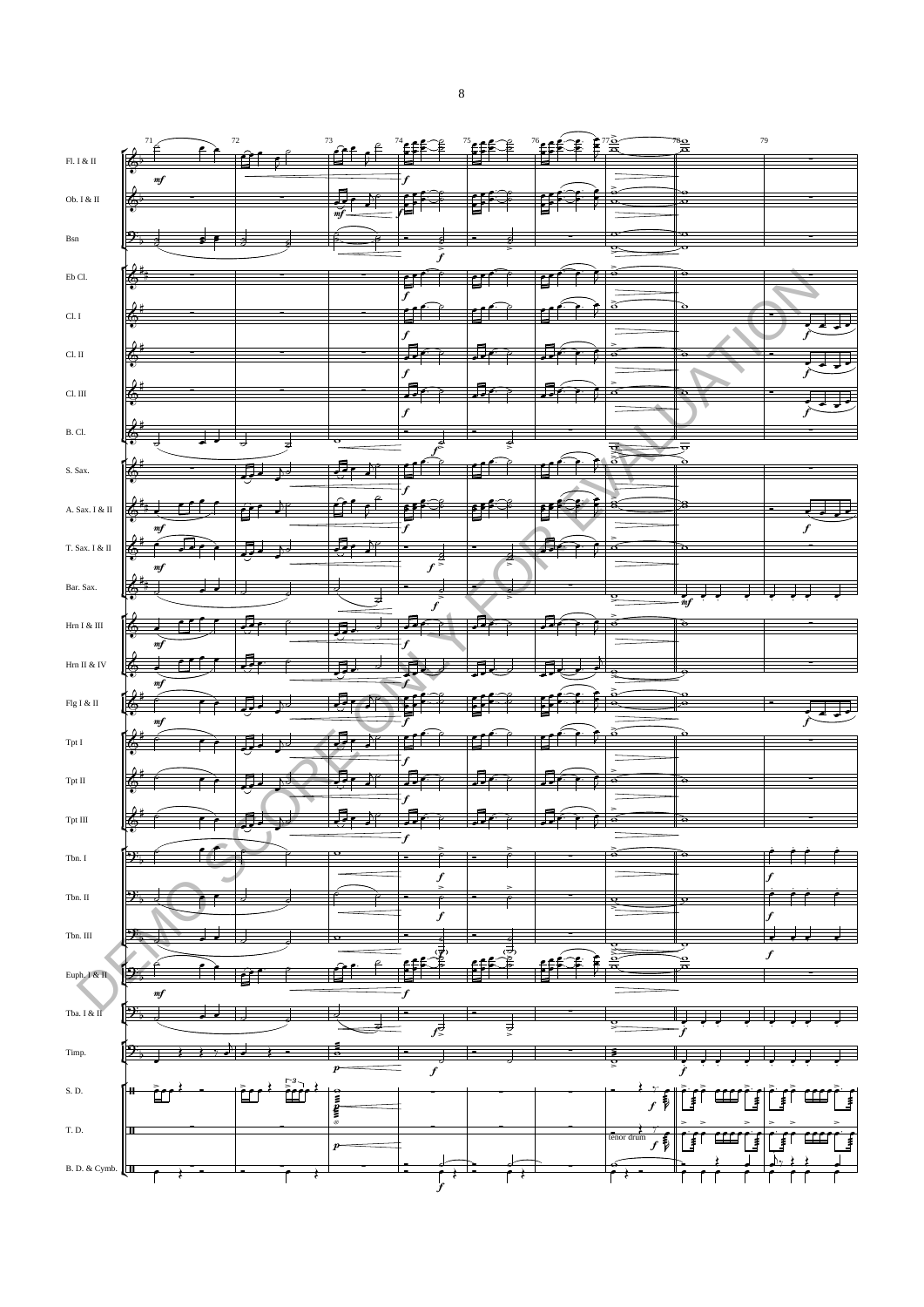|                      |                                            |                          |                                                                                    | <u>Friffit</u> |         |                               |
|----------------------|--------------------------------------------|--------------------------|------------------------------------------------------------------------------------|----------------|---------|-------------------------------|
| Fl. I & II           |                                            |                          |                                                                                    |                |         |                               |
|                      |                                            |                          |                                                                                    |                |         |                               |
| Ob. I & II           | $\Phi$                                     |                          |                                                                                    | Ħf             |         |                               |
|                      |                                            |                          |                                                                                    |                |         |                               |
| Bsn                  |                                            |                          |                                                                                    |                |         |                               |
|                      |                                            |                          |                                                                                    |                |         |                               |
| Eb Cl.               | $\mathcal{E}^*$                            |                          |                                                                                    |                |         |                               |
|                      |                                            |                          |                                                                                    |                |         |                               |
| $\mathop{\rm Cl}$ I  | $\epsilon$ $\epsilon$<br>$\phi^*$          |                          |                                                                                    |                |         |                               |
|                      |                                            | $\overline{\phantom{a}}$ |                                                                                    |                |         |                               |
|                      |                                            |                          |                                                                                    |                |         |                               |
| $\rm Cl.$ $\rm II$   | $\phi$                                     | $\overline{\phantom{a}}$ |                                                                                    |                |         |                               |
|                      |                                            |                          |                                                                                    |                |         |                               |
| $\rm Cl.$ $\rm III$  | $\blacklozenge$                            | ₹.                       |                                                                                    |                | Ţ       |                               |
|                      |                                            |                          |                                                                                    |                |         |                               |
| B. Cl.               | $\mathbf{C}^*$<br><u> Ramani</u>           | $\exists$                |                                                                                    |                |         |                               |
|                      |                                            |                          |                                                                                    |                |         |                               |
| S. Sax.              | $\frac{2}{6}$                              |                          |                                                                                    |                |         |                               |
|                      |                                            |                          | $\frac{1}{\sqrt{2}}$                                                               |                |         |                               |
| A. Sax. I & $\rm II$ |                                            | ≁                        |                                                                                    |                |         |                               |
|                      |                                            |                          |                                                                                    |                |         |                               |
| T. Sax. I & II       | ြံ့ ျေး ၃⊑                                 | $\bigcap_{i=1}^n$        | ▀▀▁▏▎▔▁▔▏                                                                          |                |         |                               |
|                      |                                            |                          |                                                                                    |                |         |                               |
| Bar. Sax.            | 攀                                          |                          |                                                                                    |                |         |                               |
|                      |                                            |                          |                                                                                    |                |         |                               |
|                      |                                            |                          |                                                                                    |                |         |                               |
| Hrn I & III          | $\frac{1}{2}$                              |                          |                                                                                    |                |         |                               |
|                      |                                            |                          |                                                                                    |                |         |                               |
| Hrn II & IV          | $\mathbb{R}$ , $\mathbb{S}$ , $\mathbb{S}$ |                          |                                                                                    |                |         |                               |
|                      |                                            |                          |                                                                                    |                |         |                               |
| Flg I & II           | !∲'                                        | <del>स्थित</del> ्       |                                                                                    |                |         |                               |
|                      |                                            |                          |                                                                                    |                |         |                               |
|                      |                                            |                          |                                                                                    |                |         |                               |
| Tpt I                |                                            |                          | E                                                                                  |                |         |                               |
|                      |                                            |                          | ءَ تڪ                                                                              |                |         |                               |
| Tpt II               |                                            |                          |                                                                                    |                |         |                               |
|                      | 尊                                          |                          | $\overline{\mathcal{D}_{\mathcal{G}}+}$                                            |                |         |                               |
| Tpt III              | $\mathcal{L}$                              |                          |                                                                                    |                |         |                               |
|                      | $\mathbf{C}$                               |                          |                                                                                    | $\Box$         |         |                               |
|                      |                                            |                          |                                                                                    |                |         |                               |
| Tbn. I               |                                            |                          |                                                                                    |                |         |                               |
|                      |                                            |                          |                                                                                    |                |         |                               |
| Tbn. II              |                                            |                          |                                                                                    |                |         |                               |
|                      |                                            |                          |                                                                                    |                |         |                               |
| Tbn. III             |                                            |                          |                                                                                    |                |         |                               |
|                      |                                            |                          |                                                                                    |                |         |                               |
| Euph. I & $\Pi$      |                                            |                          |                                                                                    |                |         |                               |
|                      | $\boldsymbol{f}$                           |                          |                                                                                    |                |         |                               |
| Tba. I & II          | $\mathbf{P}$                               |                          |                                                                                    |                |         |                               |
|                      |                                            |                          |                                                                                    |                |         |                               |
| Timp.                | ウ                                          |                          |                                                                                    |                |         |                               |
|                      |                                            |                          |                                                                                    |                |         |                               |
| S. D.                |                                            |                          |                                                                                    |                |         |                               |
|                      | t⊬<br>T <u>ing</u><br>▔┋▏<br>Γ≨Γ           |                          | <u>. Li mai l'Ili li ma l'Ili l'avai l'I</u>                                       | أتنتت كالإ     | ा।<br>Ţ | <u>ה המשחקה הר</u><br>TILIT ( |
| T. D.                | Щ                                          |                          |                                                                                    |                |         |                               |
|                      | م تو م                                     |                          | <u>ette kirklingu ette kirklingu ette kirklingu ette kirklingu ette kirklingu.</u> |                |         | <u>tra Lillia ma</u>          |
| B.D. & Cymb.         | $\mathbf{u}$                               |                          |                                                                                    |                |         |                               |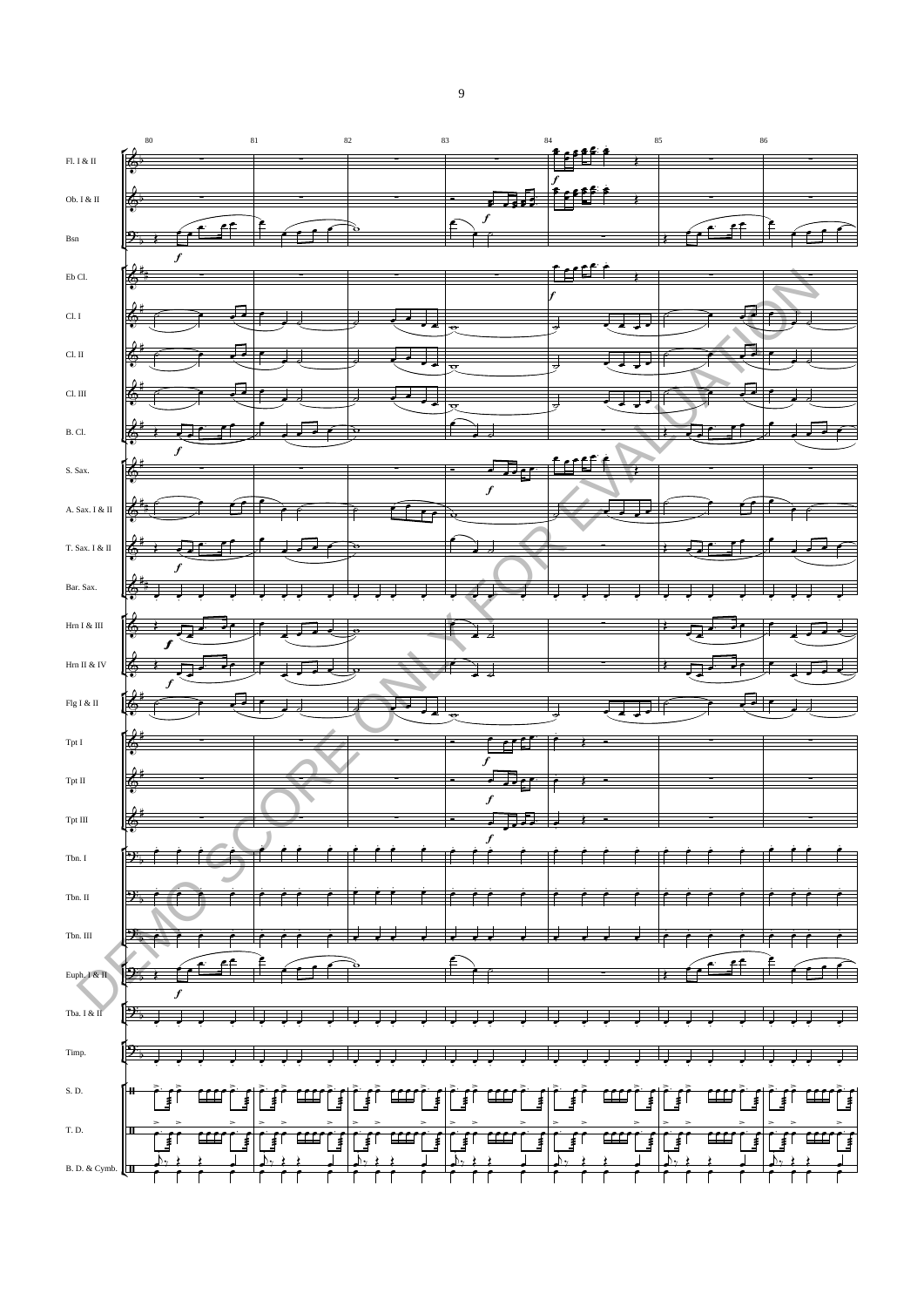| Fl. I & II                      | $\mathcal{L}$                |                               | <u>Friff f</u>                                                                                                                                                                                                                                                                                                                                      | $\frac{1}{\sqrt{2}}$ | $\implies$     |                               |                                                     | fi <u>mer finice</u>                 |
|---------------------------------|------------------------------|-------------------------------|-----------------------------------------------------------------------------------------------------------------------------------------------------------------------------------------------------------------------------------------------------------------------------------------------------------------------------------------------------|----------------------|----------------|-------------------------------|-----------------------------------------------------|--------------------------------------|
| Ob. I & II                      | $\Phi$                       | $\sqrt{2}$                    | $\begin{picture}(180,10) \put(0,0){\line(1,0){10}} \put(10,0){\line(1,0){10}} \put(10,0){\line(1,0){10}} \put(10,0){\line(1,0){10}} \put(10,0){\line(1,0){10}} \put(10,0){\line(1,0){10}} \put(10,0){\line(1,0){10}} \put(10,0){\line(1,0){10}} \put(10,0){\line(1,0){10}} \put(10,0){\line(1,0){10}} \put(10,0){\line(1,0){10}} \put(10,0){\line($ |                      |                | $\widehat{\mathcal{C}}$       | ∰<br>∰                                              | $\sqrt{2}$<br>≢                      |
| Bsn                             | ∍                            |                               |                                                                                                                                                                                                                                                                                                                                                     |                      |                |                               |                                                     |                                      |
| Eb Cl.                          |                              |                               |                                                                                                                                                                                                                                                                                                                                                     |                      |                |                               |                                                     |                                      |
|                                 |                              |                               |                                                                                                                                                                                                                                                                                                                                                     | €                    |                | Æf                            | <del>¥ा</del> मी                                    | <u>Attrict</u>                       |
| Cl. I                           | $\phi$                       |                               | $\overline{\mathbf{v}}$                                                                                                                                                                                                                                                                                                                             |                      |                |                               |                                                     |                                      |
| $\rm Cl.$ $\rm II$              | 6<br>一                       |                               | $\overline{\mathbf{v}}$                                                                                                                                                                                                                                                                                                                             | ⇉                    |                | $5$ $\uparrow$                | <u>Alar Ali</u> n                                   |                                      |
| $\mathop{\rm Cl}\nolimits.$ III |                              |                               | $\overline{\mathbf{v}}$                                                                                                                                                                                                                                                                                                                             |                      |                |                               | $\overline{\phantom{a}}$ , $\overline{\phantom{a}}$ | $\mathbf{r}$<br>$\overrightarrow{C}$ |
| B.Cl.                           |                              |                               |                                                                                                                                                                                                                                                                                                                                                     |                      |                |                               |                                                     |                                      |
| S. Sax.                         | $\mathcal{C}^*$              | <u>निम</u>                    | <del>in</del>                                                                                                                                                                                                                                                                                                                                       |                      |                |                               |                                                     |                                      |
| A. Sax. I & $\Pi$               | $\overline{\phantom{a}}$     |                               |                                                                                                                                                                                                                                                                                                                                                     |                      |                | $\overline{t}$ $\overline{t}$ | $\overline{\mathbf{a}}$                             |                                      |
| T. Sax. I & II                  | $\mathbb{C}^*$ $\rightarrow$ | н                             |                                                                                                                                                                                                                                                                                                                                                     |                      |                |                               | राए                                                 | tric e                               |
| Bar. Sax.                       | 攀                            |                               |                                                                                                                                                                                                                                                                                                                                                     |                      |                |                               |                                                     |                                      |
|                                 |                              |                               |                                                                                                                                                                                                                                                                                                                                                     |                      |                |                               |                                                     |                                      |
| Hrn I & III                     | ∳                            |                               |                                                                                                                                                                                                                                                                                                                                                     |                      |                |                               |                                                     |                                      |
| Hrn II & IV                     | ∲                            |                               |                                                                                                                                                                                                                                                                                                                                                     |                      |                |                               |                                                     |                                      |
| Flg I & II                      | €                            |                               |                                                                                                                                                                                                                                                                                                                                                     |                      |                |                               |                                                     |                                      |
| Tpt I                           |                              |                               | f eff                                                                                                                                                                                                                                                                                                                                               |                      |                |                               |                                                     | इ€<br>Tre er                         |
| Tpt II                          | $\frac{1}{2}$                | <u> Sec</u>                   | عوتر<br>⋤                                                                                                                                                                                                                                                                                                                                           |                      |                |                               | <del>J</del> • .                                    | $\equiv$                             |
| Tpt III                         | $\frac{2}{3}$                | 37 J J<br>E                   | ≠                                                                                                                                                                                                                                                                                                                                                   |                      |                | $\Box$                        | لوفتتها الرابي                                      | $\frac{1}{2}$                        |
| Tbn. I                          |                              |                               |                                                                                                                                                                                                                                                                                                                                                     |                      |                |                               |                                                     |                                      |
| Tbn. II                         |                              |                               |                                                                                                                                                                                                                                                                                                                                                     |                      |                |                               |                                                     |                                      |
| Tbn. III                        | 9                            |                               |                                                                                                                                                                                                                                                                                                                                                     |                      |                |                               |                                                     |                                      |
|                                 |                              |                               |                                                                                                                                                                                                                                                                                                                                                     |                      |                |                               |                                                     |                                      |
| Euph. I & $\Pi$                 |                              |                               |                                                                                                                                                                                                                                                                                                                                                     |                      |                |                               |                                                     |                                      |
|                                 |                              |                               |                                                                                                                                                                                                                                                                                                                                                     |                      | $\overline{f}$ |                               |                                                     |                                      |
| Tba. I & II                     | ₽                            |                               |                                                                                                                                                                                                                                                                                                                                                     |                      |                |                               |                                                     |                                      |
| Timp.                           |                              |                               |                                                                                                                                                                                                                                                                                                                                                     |                      |                |                               |                                                     |                                      |
| S.D.                            |                              |                               | $\frac{1}{2}$                                                                                                                                                                                                                                                                                                                                       |                      |                | ĭ                             |                                                     | ਿੱ                                   |
| T.D.                            | $\mathbf{H}$<br>∄<br>- F     | $\mathbf{F}$<br>$\frac{1}{2}$ | $\mathbf{m}$<br>Ţ<br>Ţ                                                                                                                                                                                                                                                                                                                              |                      | $\frac{1}{2}$  |                               | Ţ                                                   | T<br>$\sharp$                        |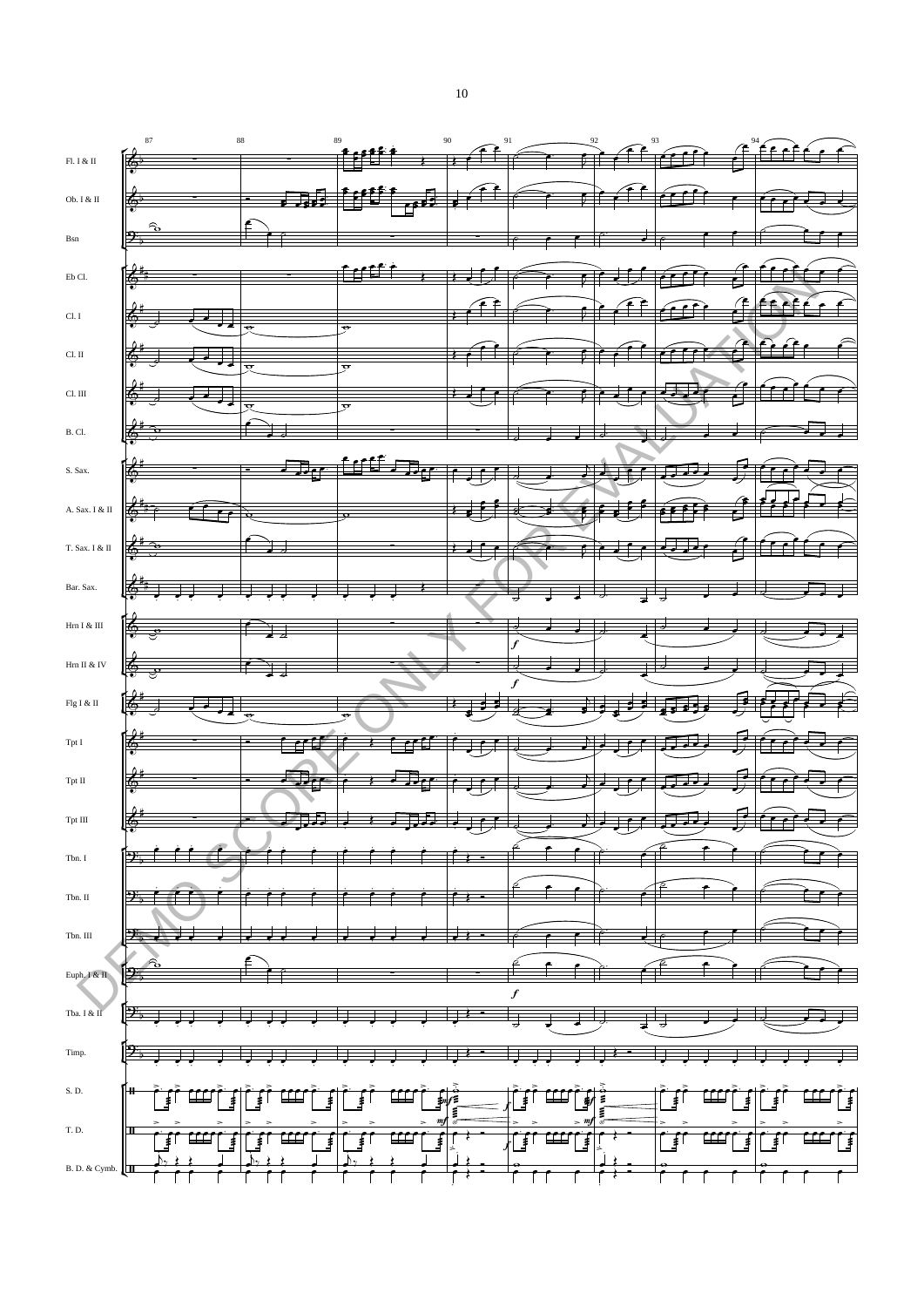|                                         |             |    |                    |               |                  |                           |            |                     | ▓ <del></del>                   | 100 <del>8</del>   | $102 \left(b\right)$                                       |
|-----------------------------------------|-------------|----|--------------------|---------------|------------------|---------------------------|------------|---------------------|---------------------------------|--------------------|------------------------------------------------------------|
| Fl. I & II                              | 6           |    |                    |               |                  |                           |            |                     |                                 |                    | ÞЪ С<br>$\frac{1}{\left( \phi\right) }$                    |
| Ob. I & $\rm II$                        | 6           |    |                    |               |                  | $\mathbf{c}^{\mathbf{r}}$ |            |                     |                                 | £,                 | $\rightarrow$ , c                                          |
|                                         |             |    |                    |               |                  |                           |            |                     |                                 |                    | ₫ff<br>o                                                   |
| Bsn                                     | 9           |    |                    |               |                  |                           |            |                     |                                 |                    | $e \circ \infty$<br>$f\!f\!f$                              |
| Eb Cl.                                  |             |    |                    |               |                  | 只                         |            | ℯ                   |                                 |                    | $\tilde{\sigma}$                                           |
|                                         |             |    |                    |               |                  |                           |            |                     | ے ہ                             | <u>ه</u>           | 毋                                                          |
| Cl. I                                   | 6           |    |                    |               |                  |                           |            |                     |                                 |                    | fff                                                        |
| $\mathop{\rm Cl}\nolimits.$ II          |             |    |                    |               |                  | €₹                        | ◢          | ₫                   |                                 |                    | $\bigoplus$                                                |
|                                         |             |    |                    |               |                  |                           |            |                     |                                 |                    | $\overline{f\hspace{-0.1cm}f\hspace{-0.1cm}f}$             |
| $\rm Cl.$ $\rm III$                     |             |    |                    |               |                  | Г.                        |            | б.                  | ℯ                               | o                  | ⊸<br>$\overline{f\!f\!f}$                                  |
| B.Cl.                                   | ⊕           |    |                    |               |                  |                           |            |                     |                                 |                    | $\frac{\epsilon_{\text{max}}}{\epsilon}$                   |
|                                         |             |    |                    |               |                  |                           |            |                     |                                 | ò                  | 毋                                                          |
| S. Sax.                                 |             |    |                    |               |                  | r 1                       | ਦ          |                     |                                 |                    |                                                            |
| A. Sax. I & $\Pi$                       | 6           |    |                    |               |                  | E                         | $\epsilon$ |                     | <u>1945 Fe</u>                  |                    | 丣<br>$e \overline{e}$                                      |
|                                         |             |    |                    |               |                  |                           |            | ≝                   |                                 |                    | ∰                                                          |
| T. Sax. I & II                          | 6           |    |                    |               |                  | 見。                        |            |                     |                                 |                    | $\epsilon^{\oplus}$                                        |
| Bar. Sax.                               |             |    |                    | <del>€₫</del> |                  |                           |            |                     |                                 |                    | $\overline{\textit{eff}}$                                  |
|                                         |             |    |                    |               |                  |                           |            |                     | ff S                            | ᠊ᠦ                 | $\overset{\oplus \frac{\infty}{H}}$                        |
| Hrn I & III                             | Ģ           |    |                    | 炅             | 見                | ₽                         | ,          | न्दि                |                                 | $\frac{1}{\infty}$ | $\epsilon$ $\rightarrow$                                   |
|                                         |             |    |                    |               |                  |                           |            |                     | ⋥⋫⋸                             |                    | $\overline{\mathit{ff}}$                                   |
| Hrn II & IV                             | €           |    |                    |               | 事                | .                         |            |                     |                                 | $\mathbf{g}$       | $\mathfrak{e}\,\mathfrak{\phi}$<br>研                       |
| Flg I & II                              |             |    |                    |               |                  | $\left  \cdot \right $    | æ          |                     | e \$ \$Cβ                       | 8                  |                                                            |
|                                         |             |    |                    |               |                  |                           |            |                     | r C                             | ò                  | $\tilde{\sigma}$                                           |
| Tpt I                                   | 6           |    |                    |               |                  | غور                       |            |                     |                                 |                    | ¢                                                          |
| Tpt II                                  | ∲           |    | ٠                  | ╺             |                  | 反                         | 臣          | ਵ<br>$\blacksquare$ | 鲽                               |                    | $\overline{\frac{f\overline{f}}{\frac{f\overline{f}}{2}}}$ |
|                                         |             |    |                    |               |                  |                           |            |                     |                                 |                    | fff                                                        |
| $\operatorname{Tpt} \operatorname{III}$ | 6           |    |                    |               |                  |                           |            |                     |                                 |                    | ά<br>fff                                                   |
| Tbn. I                                  |             |    |                    | ₫Ĺ            |                  |                           |            |                     |                                 |                    | ₽.                                                         |
|                                         |             |    |                    |               |                  |                           |            |                     |                                 |                    |                                                            |
| Tbn. II                                 | ナ           |    |                    | ≃             |                  |                           |            |                     |                                 | ð                  | $\mathfrak{e}^{\,\scriptscriptstyle{(b)}}$                 |
| Tbn. III                                | 2           |    |                    |               |                  |                           |            |                     |                                 |                    | D.                                                         |
|                                         |             |    |                    |               |                  | ヺ                         | ੍ਰੋ        |                     | ff™                             | $\sigma$           |                                                            |
| Euph. I & $\Pi$                         | 2           |    |                    |               |                  |                           | "Г.        | fJ                  |                                 | -o                 | R                                                          |
| Tba. I & II                             | $ 2\rangle$ |    |                    |               |                  |                           |            |                     |                                 |                    | $\mathbb{P}, \mathfrak{c}$                                 |
|                                         |             | 表す |                    | 長身            | इन्              |                           | रू         |                     | ff™                             | p                  | <u>¢) र</u>                                                |
| Timp.                                   |             |    |                    |               |                  |                           |            |                     |                                 |                    |                                                            |
| $\mathbf S.$ D.                         |             |    |                    |               |                  |                           |            |                     |                                 |                    |                                                            |
|                                         |             | ŧΙ | ш<br>ŧ             | ŢШ            | $\mathbf{F}$     |                           |            |                     | $\left  \left  \right  \right $ | <u>ייר וויירות</u> |                                                            |
| T. D.                                   | щ           | ŧΓ | É<br>$\frac{1}{2}$ | <u>tm.</u>    | <sub>≸</sub> œr¦ |                           |            |                     | щ<br>ا≵                         | <u>रे स्तरस्य</u>  |                                                            |
|                                         |             |    |                    |               |                  |                           |            |                     | Ţ                               |                    |                                                            |
| B. D. & Cymb.                           |             |    |                    |               |                  |                           | ţ          |                     | $\int_{\mathcal{F}}$            |                    |                                                            |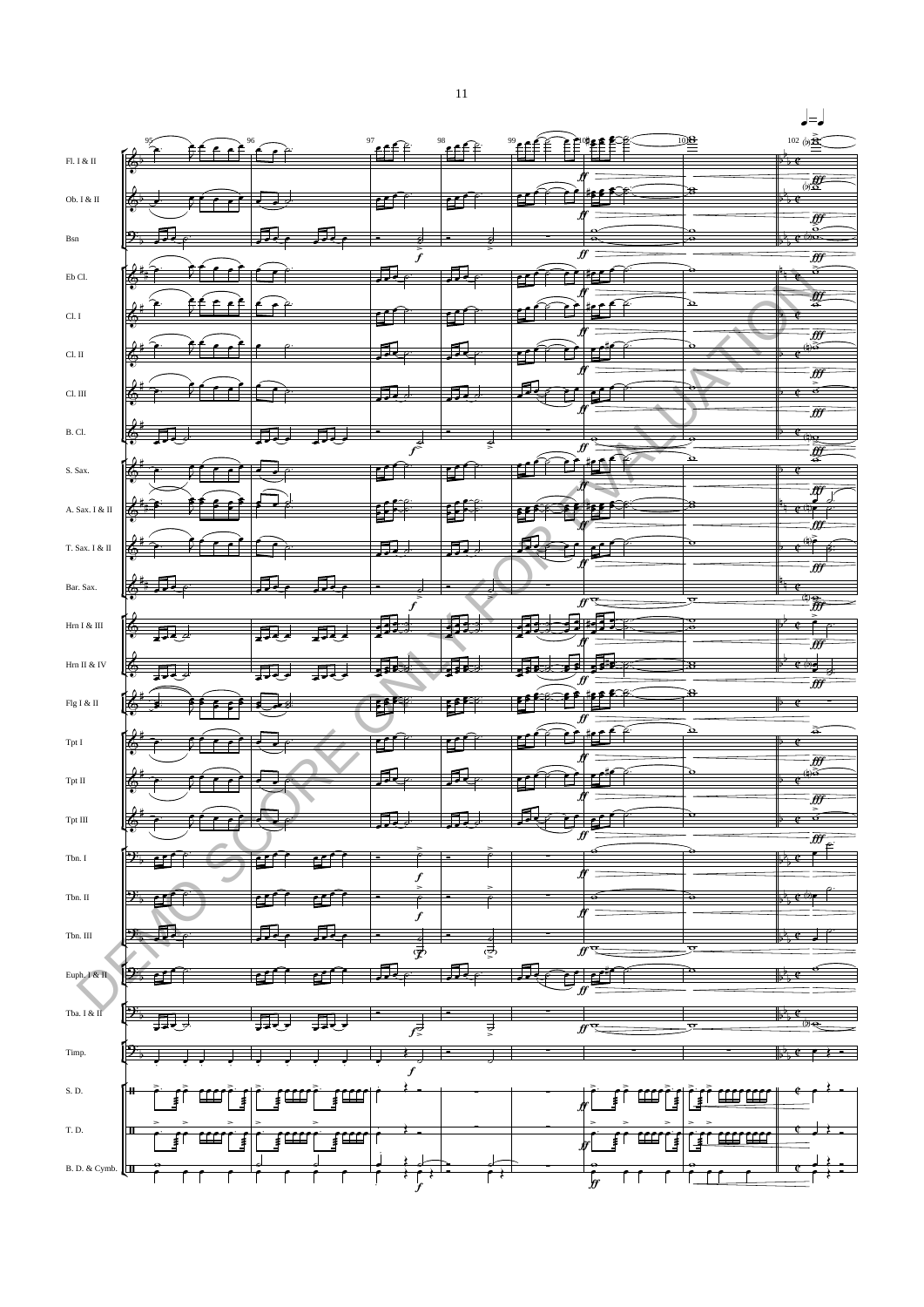|                                  | 1038                                                                   | $104\,$<br>$105\,$                       | $106\,$ | $\overrightarrow{A}$      | 108<br>$109\,$ | $110$                     |   | ₿                         |    | $-3-$                        | $^{-114}$ |
|----------------------------------|------------------------------------------------------------------------|------------------------------------------|---------|---------------------------|----------------|---------------------------|---|---------------------------|----|------------------------------|-----------|
| Fl. I & II                       | $\frac{2}{9}$                                                          |                                          |         |                           |                |                           |   | $\overline{\mathbf{3}}$   |    |                              |           |
| Ob. I & II                       | $\frac{a}{\sqrt{a}}$<br>$\langle 1 \rangle$                            |                                          |         |                           |                |                           |   |                           |    |                              |           |
|                                  |                                                                        |                                          |         |                           |                |                           |   |                           |    |                              |           |
| $_{\rm Bsn}$                     | 2, 3                                                                   |                                          |         |                           |                |                           |   |                           |    |                              |           |
|                                  | $\mathbf{p}$                                                           |                                          |         |                           |                |                           |   |                           |    |                              |           |
| $\operatorname{Eb}$ Cl.          | ó                                                                      |                                          |         |                           |                |                           |   |                           |    |                              |           |
| $\mathop{\rm Cl}\nolimits.$ I    | $\rightarrow$                                                          | ₹                                        |         |                           |                |                           |   |                           |    |                              |           |
|                                  |                                                                        | $\boldsymbol{p}$                         |         |                           |                |                           |   |                           |    |                              |           |
| Cl. II                           |                                                                        | ₹<br>p<br>$\boldsymbol{p}$               |         | ত                         |                | ত                         |   | p                         |    | ÿ                            |           |
| $\mathop{\rm Cl}\nolimits.$ III  |                                                                        |                                          |         |                           |                |                           |   |                           | ¥  |                              |           |
|                                  |                                                                        | 匡<br>p<br>₹<br>$\overline{\overline{5}}$ |         | $\overline{\overline{5}}$ |                | $\overline{\overline{z}}$ | ₹ | $\overline{\overline{p}}$ | ⊅∙ | $\overline{\overline{5}}$    |           |
| $\,$ B. Cl.                      | ∲<br>$\overline{\mathbf{e}}$                                           | Q                                        |         |                           |                |                           |   |                           |    |                              |           |
| S. Sax.                          | $\triangleq$<br>∲                                                      | $\pmb{p}$                                |         |                           |                |                           |   |                           |    |                              |           |
|                                  |                                                                        |                                          |         |                           |                |                           |   |                           |    |                              |           |
| A. Sax. I & II                   | 喬                                                                      | ŝ,                                       |         |                           |                |                           |   |                           |    |                              |           |
| T. Sax. I & II                   | 8                                                                      | ₹                                        |         | ₿                         |                | 8                         |   | 8                         |    | 8                            |           |
|                                  | ∲'                                                                     | $\pmb{p}$                                |         |                           |                |                           |   |                           |    |                              |           |
| Bar. Sax.                        | է<br>$\overline{\mathbf{z}}$                                           | $\overline{\phantom{a}}$<br>ò            | ó       | ò                         | ó              | ò                         | o | ò                         | ó  | ò                            | ó         |
| $\operatorname{Hrn}$ I & III     |                                                                        | $\pmb{p}$                                |         |                           |                |                           |   |                           |    | solo                         |           |
|                                  | ∲                                                                      |                                          |         |                           |                |                           |   |                           |    |                              |           |
| Hrn II & IV                      | է≑<br>$\overline{\bullet}$                                             |                                          |         |                           |                |                           |   |                           |    |                              |           |
| Flg I & II                       | Ģ                                                                      |                                          |         |                           |                |                           |   |                           |    | $\rm{opc.}$ horn $\rm{solo}$ | <u>o</u>  |
|                                  |                                                                        |                                          |         |                           |                |                           |   |                           |    |                              |           |
| $\operatorname{Tpt} \mathrm{I}$  | <u> ə</u><br>∲                                                         |                                          |         |                           |                |                           |   |                           |    |                              |           |
| $\operatorname{Tpt}\nolimits\Pi$ |                                                                        |                                          |         |                           |                |                           |   |                           |    |                              |           |
|                                  | ଙ                                                                      |                                          |         |                           |                |                           |   |                           |    |                              |           |
| $\operatorname{Tpt}$ III         | $\overline{\mathbb{e}}$<br>$\hat{\mathcal{C}}$<br>$\overline{\bullet}$ |                                          |         |                           |                |                           |   |                           |    |                              |           |
|                                  |                                                                        |                                          |         |                           |                |                           |   |                           |    |                              |           |
| Tbn. $\rm I$                     |                                                                        |                                          |         |                           |                |                           |   |                           |    |                              |           |
| Tbn. $\rm II$                    | ゚゚゚゚゚゚                                                                 |                                          |         |                           |                |                           |   |                           |    |                              |           |
|                                  | 2                                                                      |                                          |         |                           |                |                           |   |                           |    |                              |           |
| Tbn. $\rm III$                   |                                                                        |                                          |         |                           |                |                           |   |                           |    |                              |           |
| Euph. I & $\Pi$                  | 22                                                                     |                                          |         |                           |                |                           |   |                           |    |                              |           |
|                                  |                                                                        |                                          |         |                           |                |                           |   |                           |    |                              |           |
| Tba. I & II                      | $2_{\mathbb{Z}}$<br>호                                                  |                                          |         |                           |                |                           |   |                           |    |                              |           |
|                                  |                                                                        |                                          |         |                           |                |                           |   |                           |    |                              |           |
| $\mbox{Timp.}$                   | $\mathfrak{D} \sharp$                                                  |                                          |         |                           |                |                           |   |                           |    |                              |           |
|                                  |                                                                        |                                          |         |                           |                |                           |   |                           |    |                              |           |
| $\mathbf S.$ D.                  | #                                                                      |                                          |         |                           |                |                           |   |                           |    |                              |           |
| $\mathbf T.$ D.                  | п                                                                      |                                          |         |                           |                |                           |   |                           |    |                              |           |
|                                  |                                                                        |                                          |         |                           |                |                           |   |                           |    |                              |           |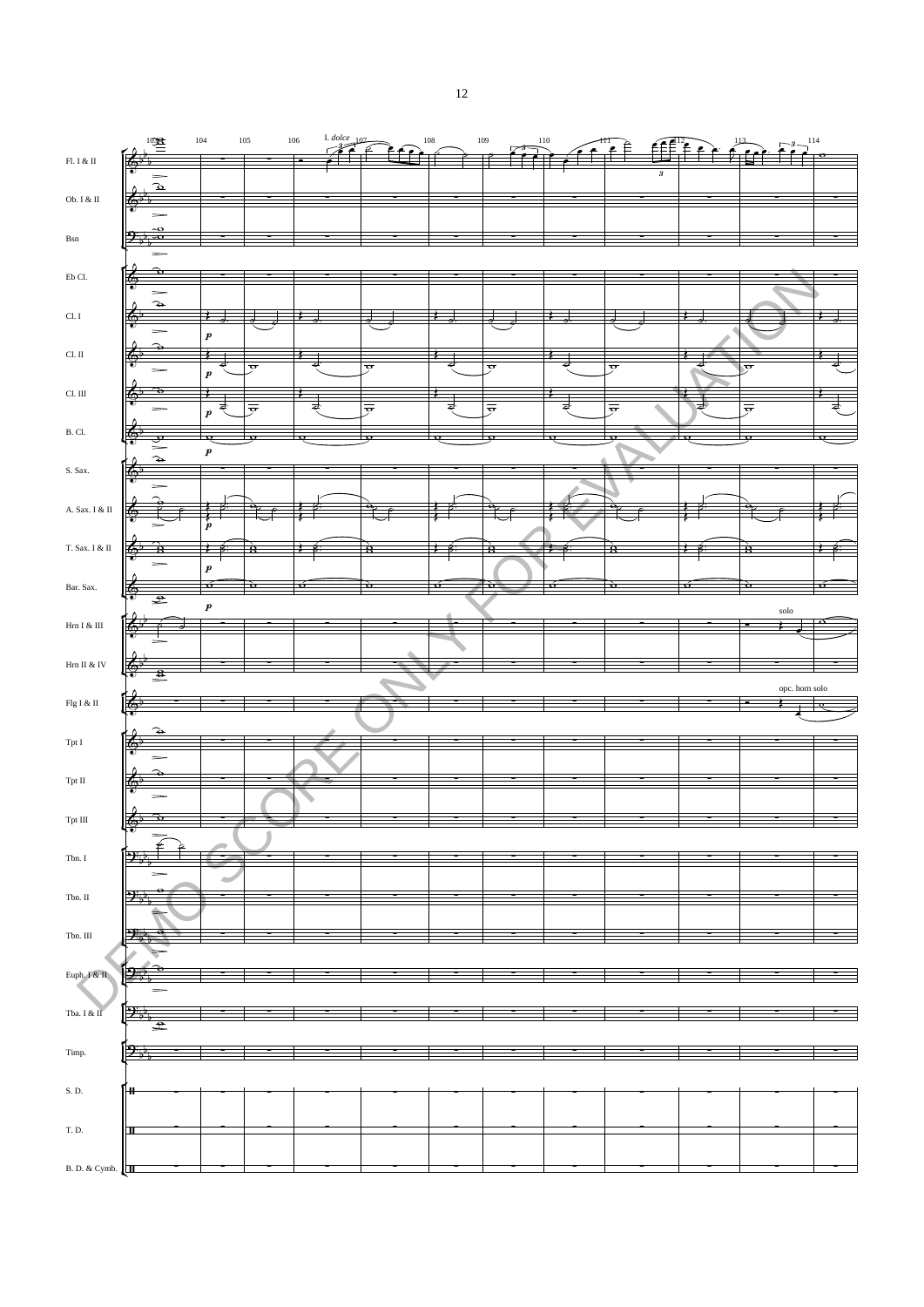|                                 | 115                                  | $116\,$<br>117 |                                      | $118\,$<br>119 |                                      | $120\,$<br>121           |                         | 122<br>123              | 124                       |   | 125                       | 126           |
|---------------------------------|--------------------------------------|----------------|--------------------------------------|----------------|--------------------------------------|--------------------------|-------------------------|-------------------------|---------------------------|---|---------------------------|---------------|
| Fl. I & II                      | 6                                    |                |                                      |                |                                      |                          |                         |                         |                           |   |                           |               |
| Ob. I & II                      | $\mathbb{C}^{\mathbb{P}}$            |                |                                      |                |                                      |                          |                         |                         |                           |   |                           |               |
| Bsn                             | $\overline{\mathcal{P}^+}$           |                |                                      |                |                                      |                          |                         |                         |                           |   |                           |               |
| $\operatorname{Eb}$ Cl.         | 6                                    |                |                                      |                |                                      |                          |                         |                         |                           |   |                           |               |
|                                 |                                      |                |                                      |                |                                      |                          |                         |                         |                           |   |                           |               |
| $\mathop{\rm Cl}\nolimits.$ I   |                                      |                |                                      |                |                                      |                          |                         |                         |                           |   |                           |               |
| $\mathop{\rm Cl}\nolimits.$ II  | 夣<br><u>ত</u>                        |                | $\overline{\overline{\overline{P}}}$ | र्न            | $\overline{\mathbf{v}}$              |                          | $\overline{\bullet}$    |                         |                           |   | $\overline{\bullet}$      | ₹             |
| $\mathop{\rm Cl}\nolimits.$ III | Ģ<br>ত                               |                | $\overline{\overline{\overline{}}}$  | न्न            | $\overline{\overline{\overline{p}}}$ | ⇉                        | $\overline{\mathbf{p}}$ | ੜੋ-                     | $\overline{\overline{2}}$ | ₹ | $\overline{\overline{2}}$ | ₹             |
| $\,$ B. Cl.                     |                                      |                |                                      |                |                                      |                          |                         |                         |                           |   |                           |               |
| S. Sax.                         |                                      |                |                                      |                |                                      |                          |                         |                         |                           |   |                           |               |
| A. Sax. I & II                  | 嗪                                    |                | مهفز                                 | ŏ              |                                      |                          |                         |                         |                           |   | $\frac{1}{2}$             | ŏ             |
| T. Sax. I & II                  | 16                                   |                |                                      |                | $\overline{\mathbf{8}}$              | 毛<br>≢                   | $\dot{\mathbf{p}}$      | Ŧ                       |                           |   |                           |               |
| Bar. Sax.                       |                                      |                |                                      |                | ⊓•                                   |                          |                         | ó                       |                           |   |                           |               |
| $\rm Hm$ I & III                | 6                                    |                |                                      |                | $\overline{\phantom{a}}^3$           | $\overline{\mathcal{R}}$ |                         |                         |                           |   |                           |               |
| Hrn II & IV                     | $\overline{6}$                       |                |                                      |                |                                      |                          |                         |                         |                           |   |                           |               |
| Flg I & II                      | $\overline{\mathbb{H}}$<br>7         | 开              | $\frac{r^{3}}{1-r}$                  |                | $\frac{1}{1}$                        |                          |                         | $\overline{\mathbf{R}}$ |                           |   | $\frac{-s-}{\epsilon}$    | $\rightarrow$ |
| $\operatorname{Tpt} \mathrm{I}$ | 6                                    |                |                                      |                |                                      |                          |                         |                         |                           |   |                           |               |
| $\operatorname{Tpt}\mathbf{II}$ |                                      |                |                                      |                |                                      |                          |                         |                         |                           |   |                           |               |
| $\operatorname{Tpt}$ III        |                                      |                |                                      |                |                                      |                          |                         |                         |                           |   |                           |               |
|                                 |                                      |                |                                      |                |                                      |                          |                         |                         |                           |   |                           |               |
|                                 | $\overline{\mathbb{C}}$<br>$\bullet$ |                |                                      |                |                                      |                          |                         |                         |                           |   |                           |               |
| Tbn. $I$                        | $\mathfrak{P}_\mathbb{E}$            |                |                                      |                |                                      |                          |                         |                         |                           |   |                           |               |
| Tbn. $\rm II$                   | $\mathfrak{P}$ ,                     |                |                                      |                |                                      |                          |                         |                         |                           |   |                           |               |
| Tbn. $\rm III$                  | ファ                                   |                |                                      |                |                                      |                          |                         |                         |                           |   |                           |               |
| Euph. I & $\Pi$                 | 2.                                   |                |                                      |                |                                      |                          |                         |                         |                           |   |                           |               |
| Tba. I & II                     | $\mathbf{P}$                         |                |                                      |                |                                      |                          |                         |                         |                           |   |                           |               |
| Timp.                           | $2_{\rm F}$                          |                |                                      |                |                                      |                          |                         |                         |                           |   |                           |               |
| $\mathbf S.$ D.                 | #                                    |                |                                      |                |                                      |                          |                         |                         |                           |   |                           |               |
| $\mathcal{T}.\ \mathcal{D}.$    | ╨                                    |                |                                      |                |                                      |                          |                         |                         |                           |   |                           |               |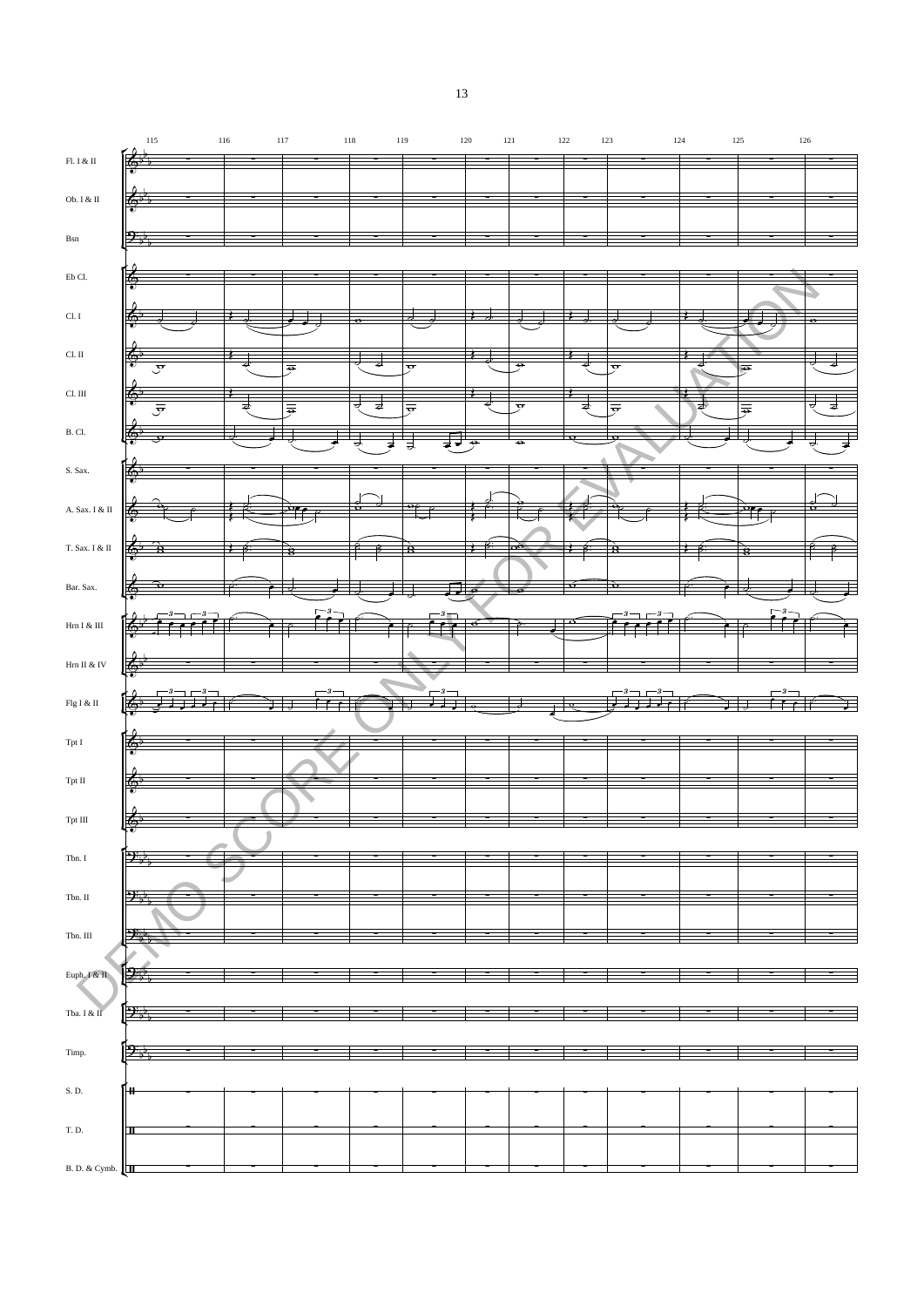|                                  | $127\,$                                            | $128\,$                           | 129                       | 130                     | 131                 | 132                         | 133                                  | 134                                | 135                                | 136 | 137                                          | $^{138}$ $_{\rm L}$ | 139                            |
|----------------------------------|----------------------------------------------------|-----------------------------------|---------------------------|-------------------------|---------------------|-----------------------------|--------------------------------------|------------------------------------|------------------------------------|-----|----------------------------------------------|---------------------|--------------------------------|
| Fl. I & II                       | $\mathbb{Z}^2$                                     |                                   |                           |                         |                     |                             |                                      |                                    |                                    |     |                                              |                     |                                |
| Ob. I & $\Pi$                    | $\overline{\mathbb{C}}$                            |                                   |                           |                         |                     |                             |                                      |                                    |                                    |     |                                              |                     |                                |
|                                  |                                                    |                                   |                           |                         |                     |                             |                                      |                                    |                                    |     |                                              |                     |                                |
| $_{\rm Bsn}$                     | ッ                                                  |                                   |                           |                         |                     |                             |                                      |                                    |                                    |     |                                              |                     |                                |
| $\operatorname{Eb}$ Cl.          | 6                                                  |                                   |                           |                         |                     |                             |                                      |                                    |                                    |     |                                              |                     |                                |
| $\mathop{\rm Cl}\nolimits.$ I    | ∲                                                  | Ł                                 |                           |                         |                     |                             | æ                                    |                                    | $\sigma$                           |     |                                              |                     |                                |
|                                  |                                                    |                                   |                           |                         |                     |                             |                                      |                                    |                                    |     |                                              |                     |                                |
| Cl. II                           | $\overline{\mathbb{P}}$<br>$\overline{\mathbf{e}}$ |                                   | $\overline{\phantom{0}}$  |                         | $\overline{\sigma}$ |                             | ফ                                    |                                    | þọ                                 |     | $\overline{\mathbf{e}}$                      |                     | $\overline{\sigma}$            |
| $\mathop{\rm Cl}\nolimits.$ III  | 夣                                                  |                                   | $\overline{\overline{z}}$ | ₣<br>₹                  |                     | $\rightarrow$               |                                      |                                    |                                    | ↧   |                                              | ⊀                   |                                |
| $\,$ B. Cl.                      | $\overline{\overline{z}}$                          |                                   |                           |                         | $\overline{\sigma}$ |                             | $\overline{\overline{\overline{P}}}$ | $\overline{\overline{\mathbf{e}}}$ | $\overline{\overline{\mathbf{P}}}$ |     | $\overline{\mathbf{p}}$<br>$\mathbf{\sigma}$ |                     | $\overline{\overline{\sigma}}$ |
|                                  | ⊜                                                  |                                   |                           |                         |                     |                             |                                      |                                    |                                    |     |                                              |                     |                                |
| S. Sax.                          |                                                    |                                   |                           |                         |                     |                             |                                      |                                    |                                    |     |                                              |                     |                                |
| A. Sax. I & II                   | 唪                                                  |                                   |                           |                         |                     |                             | <u>poo</u>                           | प्त                                | B                                  |     |                                              |                     |                                |
|                                  |                                                    |                                   |                           |                         |                     |                             |                                      |                                    |                                    |     |                                              |                     |                                |
| T. Sax. I & II                   | I G                                                | <del>≀</del>                      | $\dot{\mathbf{o}}$        | ŧ<br>β÷                 | $\overline{8}$      | $\overline{\cdot}$          | $\frac{b}{\phi}$                     | $\frac{8}{6}$                      | $\overline{28}$                    |     | $\overline{\mathbf{e}}$                      |                     | $\overline{\mathbf{8}}$        |
| Bar. Sax.                        | る                                                  | $\Box$ $\circ$                    |                           | ó                       |                     | $\epsilon$<br>$\frac{1}{2}$ |                                      |                                    | $\overline{\bullet}$ to            |     |                                              | ó                   | ò                              |
| Hrn I & III                      | $\frac{2}{9}$                                      | $\overline{\mathbf{f}}$<br>$\sim$ |                           |                         | $\frac{3}{2}$       |                             |                                      |                                    |                                    |     |                                              |                     | ৯                              |
|                                  |                                                    |                                   |                           |                         |                     |                             |                                      |                                    |                                    |     |                                              |                     |                                |
|                                  |                                                    |                                   |                           |                         |                     |                             |                                      |                                    |                                    |     |                                              |                     |                                |
| Hrn II & IV                      | $\blacklozenge$                                    |                                   |                           |                         |                     |                             |                                      |                                    |                                    |     |                                              |                     |                                |
| Flg I & II                       | 6                                                  |                                   |                           | $\overline{\mathbf{r}}$ |                     |                             |                                      |                                    |                                    |     |                                              |                     |                                |
|                                  |                                                    |                                   |                           |                         |                     |                             |                                      |                                    |                                    |     |                                              |                     |                                |
| $\operatorname{Tpt} \mathrm{I}$  |                                                    |                                   |                           |                         |                     |                             |                                      |                                    |                                    |     |                                              |                     |                                |
| $\operatorname{Tpt}\nolimits\Pi$ | ଚ                                                  |                                   |                           |                         |                     |                             |                                      |                                    |                                    |     |                                              |                     |                                |
| $\operatorname{Tpt}$ III         |                                                    |                                   |                           |                         |                     |                             |                                      |                                    |                                    |     |                                              |                     |                                |
|                                  | 俸                                                  |                                   |                           |                         |                     |                             |                                      |                                    |                                    |     |                                              |                     |                                |
| Tbn. $\rm I$                     | クマ                                                 |                                   |                           |                         |                     |                             |                                      |                                    |                                    |     |                                              |                     |                                |
| Tbn. $\rm II$                    | $2+$                                               |                                   |                           |                         |                     |                             |                                      |                                    |                                    |     |                                              |                     |                                |
|                                  |                                                    |                                   |                           |                         |                     |                             |                                      |                                    |                                    |     |                                              |                     |                                |
| Tbn. $\rm III$                   | $\mathcal{P}_\mathbb{P}$                           |                                   |                           |                         |                     |                             |                                      |                                    |                                    |     |                                              |                     |                                |
| Euph. I & II                     | <b>DP</b>                                          |                                   |                           |                         |                     |                             |                                      |                                    |                                    |     |                                              |                     |                                |
| Tba. I & II                      | $\mathfrak{P}$                                     |                                   |                           |                         |                     |                             |                                      |                                    |                                    |     |                                              |                     |                                |
|                                  |                                                    |                                   |                           |                         |                     |                             |                                      |                                    |                                    |     |                                              |                     |                                |
| Timp.                            | $2\,$                                              |                                   |                           |                         |                     |                             |                                      |                                    |                                    |     |                                              |                     |                                |
| $\mathbf S.$ D.                  | μ⊩                                                 |                                   |                           |                         |                     |                             |                                      |                                    |                                    |     |                                              |                     |                                |
| $\mathbf T.$ D.                  | ╨                                                  |                                   |                           |                         |                     |                             |                                      |                                    |                                    |     |                                              |                     |                                |
| B.D. & Cymb.                     |                                                    |                                   |                           |                         |                     |                             |                                      |                                    |                                    |     |                                              |                     |                                |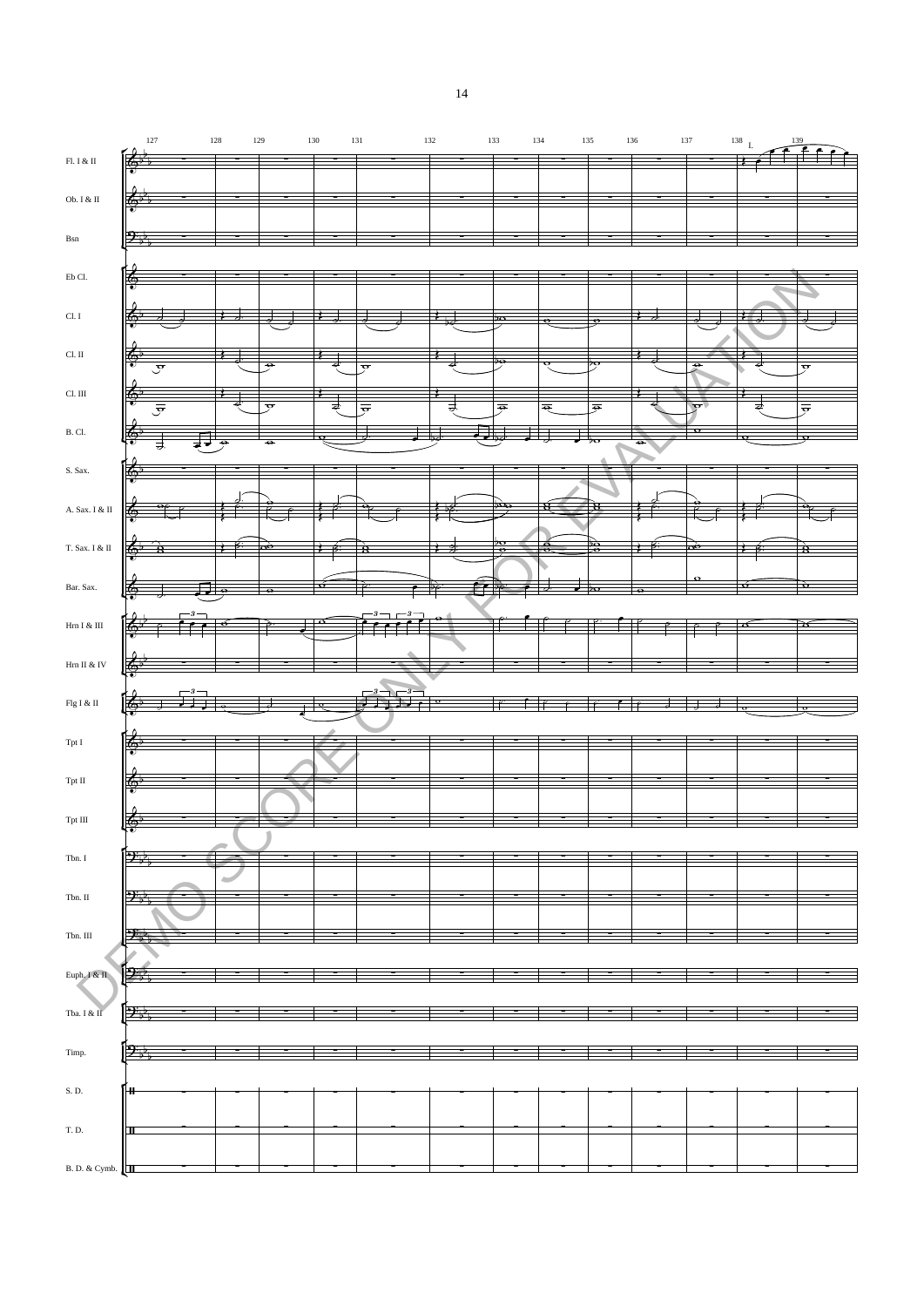|                                 | 140                           | 141 | I. I<br>142<br>$\epsilon$ <sup>143</sup> |                     |                   |                                   |                                                                                                                   | 147                  | 148                                                                                                                                                                                                                                                                                                                                                                                                                                                                                                                             | 149                |
|---------------------------------|-------------------------------|-----|------------------------------------------|---------------------|-------------------|-----------------------------------|-------------------------------------------------------------------------------------------------------------------|----------------------|---------------------------------------------------------------------------------------------------------------------------------------------------------------------------------------------------------------------------------------------------------------------------------------------------------------------------------------------------------------------------------------------------------------------------------------------------------------------------------------------------------------------------------|--------------------|
| Fl. I & II                      | 奄                             |     |                                          |                     |                   |                                   | ⊕⊖                                                                                                                |                      |                                                                                                                                                                                                                                                                                                                                                                                                                                                                                                                                 |                    |
|                                 |                               |     |                                          |                     |                   |                                   |                                                                                                                   |                      |                                                                                                                                                                                                                                                                                                                                                                                                                                                                                                                                 |                    |
| Ob. I & II                      | $\Phi$                        |     |                                          |                     |                   |                                   |                                                                                                                   |                      |                                                                                                                                                                                                                                                                                                                                                                                                                                                                                                                                 | J                  |
|                                 |                               |     |                                          |                     |                   |                                   |                                                                                                                   |                      |                                                                                                                                                                                                                                                                                                                                                                                                                                                                                                                                 |                    |
| Bsn                             | ヺ                             |     |                                          |                     |                   |                                   |                                                                                                                   |                      |                                                                                                                                                                                                                                                                                                                                                                                                                                                                                                                                 |                    |
|                                 |                               |     |                                          |                     |                   |                                   |                                                                                                                   |                      |                                                                                                                                                                                                                                                                                                                                                                                                                                                                                                                                 |                    |
| Eb Cl.                          | A                             |     |                                          |                     |                   |                                   |                                                                                                                   |                      |                                                                                                                                                                                                                                                                                                                                                                                                                                                                                                                                 |                    |
| Cl. I                           |                               |     |                                          |                     |                   |                                   |                                                                                                                   |                      |                                                                                                                                                                                                                                                                                                                                                                                                                                                                                                                                 | œ                  |
|                                 | 6                             |     |                                          |                     | mf                |                                   |                                                                                                                   |                      |                                                                                                                                                                                                                                                                                                                                                                                                                                                                                                                                 |                    |
| $\mathop{\rm Cl}\nolimits.$ II  |                               |     |                                          |                     |                   |                                   |                                                                                                                   |                      |                                                                                                                                                                                                                                                                                                                                                                                                                                                                                                                                 |                    |
|                                 |                               |     |                                          | $\overline{\sigma}$ |                   | 귱<br>тJ                           |                                                                                                                   |                      |                                                                                                                                                                                                                                                                                                                                                                                                                                                                                                                                 |                    |
| $\rm Cl.$ $\rm III$             |                               |     |                                          |                     |                   |                                   |                                                                                                                   |                      |                                                                                                                                                                                                                                                                                                                                                                                                                                                                                                                                 |                    |
|                                 |                               | ᠳ   |                                          | $\overline{\sigma}$ |                   | ヺ<br>$m\bar{t}$                   |                                                                                                                   |                      |                                                                                                                                                                                                                                                                                                                                                                                                                                                                                                                                 |                    |
| B.Cl.                           |                               |     |                                          |                     |                   |                                   |                                                                                                                   |                      |                                                                                                                                                                                                                                                                                                                                                                                                                                                                                                                                 |                    |
|                                 |                               |     |                                          |                     |                   | ತ                                 |                                                                                                                   |                      |                                                                                                                                                                                                                                                                                                                                                                                                                                                                                                                                 |                    |
| S. Sax.                         |                               |     |                                          |                     |                   |                                   |                                                                                                                   |                      |                                                                                                                                                                                                                                                                                                                                                                                                                                                                                                                                 |                    |
|                                 |                               |     |                                          |                     | m f               |                                   |                                                                                                                   |                      |                                                                                                                                                                                                                                                                                                                                                                                                                                                                                                                                 |                    |
| A. Sax. I & $\Pi$               |                               |     |                                          |                     | m f               |                                   |                                                                                                                   |                      |                                                                                                                                                                                                                                                                                                                                                                                                                                                                                                                                 |                    |
| T. Sax. I & II                  | ◎                             |     |                                          | 8                   |                   | $\mathbf{e}$                      |                                                                                                                   |                      |                                                                                                                                                                                                                                                                                                                                                                                                                                                                                                                                 |                    |
|                                 |                               |     |                                          |                     |                   |                                   |                                                                                                                   |                      |                                                                                                                                                                                                                                                                                                                                                                                                                                                                                                                                 |                    |
| Bar. Sax.                       |                               | ò   | Ó                                        | ò                   | $\mathbf{\Omega}$ |                                   |                                                                                                                   |                      |                                                                                                                                                                                                                                                                                                                                                                                                                                                                                                                                 |                    |
|                                 |                               |     |                                          |                     |                   | tutti                             |                                                                                                                   |                      |                                                                                                                                                                                                                                                                                                                                                                                                                                                                                                                                 |                    |
| $\rm Hm$ I & III                | Á                             |     |                                          | ठ                   | ਨ                 |                                   |                                                                                                                   |                      |                                                                                                                                                                                                                                                                                                                                                                                                                                                                                                                                 |                    |
|                                 |                               |     |                                          |                     |                   |                                   | $\frac{p}{\Box}$<br>-3.                                                                                           |                      |                                                                                                                                                                                                                                                                                                                                                                                                                                                                                                                                 |                    |
| Hrn II & IV                     | G                             |     |                                          |                     |                   |                                   |                                                                                                                   |                      |                                                                                                                                                                                                                                                                                                                                                                                                                                                                                                                                 |                    |
|                                 |                               |     |                                          |                     |                   |                                   |                                                                                                                   |                      |                                                                                                                                                                                                                                                                                                                                                                                                                                                                                                                                 |                    |
| Flg I & II                      | ⊕                             |     |                                          |                     |                   |                                   |                                                                                                                   |                      |                                                                                                                                                                                                                                                                                                                                                                                                                                                                                                                                 |                    |
| $\operatorname{Tpt} \mathrm{I}$ |                               |     |                                          |                     |                   |                                   |                                                                                                                   |                      |                                                                                                                                                                                                                                                                                                                                                                                                                                                                                                                                 |                    |
|                                 |                               |     |                                          |                     |                   |                                   |                                                                                                                   |                      |                                                                                                                                                                                                                                                                                                                                                                                                                                                                                                                                 |                    |
| Tpt II                          | 6                             |     |                                          |                     |                   |                                   |                                                                                                                   |                      |                                                                                                                                                                                                                                                                                                                                                                                                                                                                                                                                 |                    |
|                                 |                               |     |                                          |                     |                   |                                   |                                                                                                                   |                      |                                                                                                                                                                                                                                                                                                                                                                                                                                                                                                                                 |                    |
| $\operatorname{Tpt}$ III        | ራ<br>ಳ್                       |     |                                          |                     |                   |                                   |                                                                                                                   |                      |                                                                                                                                                                                                                                                                                                                                                                                                                                                                                                                                 |                    |
|                                 |                               |     |                                          |                     |                   |                                   | $-3$ $-3$ $-3$                                                                                                    | ņо                   | $\begin{array}{c} \n \overbrace{\qquad \qquad }^{3} \qquad \qquad \\ \n \overbrace{\qquad \qquad }^{3} \qquad \qquad \\ \n \overbrace{\qquad \qquad }^{3} \qquad \qquad \\ \n \overbrace{\qquad \qquad }^{3} \qquad \qquad \\ \n \overbrace{\qquad \qquad }^{3} \qquad \qquad \\ \n \overbrace{\qquad \qquad }^{3} \qquad \qquad \\ \n \overbrace{\qquad \qquad }^{3} \qquad \qquad \\ \n \overbrace{\qquad \qquad }^{3} \qquad \qquad \\ \n \overbrace{\qquad \qquad }^{3} \qquad \qquad \\ \n \overbrace{\qquad \qquad }^{3}$ |                    |
| Tbn. I                          | 9 <sub>2</sub>                |     |                                          |                     |                   |                                   | $\leftarrow$                                                                                                      |                      |                                                                                                                                                                                                                                                                                                                                                                                                                                                                                                                                 |                    |
|                                 | $\mathcal{Y}_{\mathcal{V}_1}$ |     |                                          |                     |                   | $\pmb{p}$<br>$\overline{\bullet}$ | $\begin{array}{c} \n \overline{ \phantom{a}}^{3} \rightarrow \overline{ \phantom{a}}^{3} \rightarrow \end{array}$ | o                    | $\begin{array}{c} -3 \rightarrow -3 \rightarrow \\ -2 \rightarrow -2 \rightarrow \end{array}$                                                                                                                                                                                                                                                                                                                                                                                                                                   |                    |
| Tbn. $\Pi$                      |                               |     |                                          |                     |                   | $\boldsymbol{p}$                  |                                                                                                                   |                      |                                                                                                                                                                                                                                                                                                                                                                                                                                                                                                                                 |                    |
| Tbn. III                        | $\mathcal{T}_{\mathcal{V}_1}$ |     |                                          |                     |                   | $\bullet$                         | $      -$<br>$\begin{array}{cc} \uparrow & \uparrow & \uparrow & \uparrow & \uparrow & \uparrow \end{array}$      | $\overline{\bullet}$ | $-3$ $-3$ $-3$<br>$\epsilon$ , and $\epsilon$                                                                                                                                                                                                                                                                                                                                                                                                                                                                                   | $\frac{1}{2}$<br>₽ |
|                                 |                               |     |                                          |                     |                   | $\pmb{p}$                         |                                                                                                                   |                      |                                                                                                                                                                                                                                                                                                                                                                                                                                                                                                                                 |                    |
| Euph. I & $\Pi$                 | ⑫                             |     |                                          |                     | ÷                 |                                   | Ξ                                                                                                                 |                      |                                                                                                                                                                                                                                                                                                                                                                                                                                                                                                                                 |                    |
|                                 |                               |     |                                          |                     |                   |                                   |                                                                                                                   |                      |                                                                                                                                                                                                                                                                                                                                                                                                                                                                                                                                 |                    |
| Tba. I & II                     | $\mathcal{D}_{\mathbb{P}_p}$  |     |                                          |                     |                   |                                   |                                                                                                                   |                      | उ                                                                                                                                                                                                                                                                                                                                                                                                                                                                                                                               |                    |
|                                 |                               |     |                                          |                     |                   | $\overline{r}$                    |                                                                                                                   |                      |                                                                                                                                                                                                                                                                                                                                                                                                                                                                                                                                 |                    |
| Timp.                           | $9_{\nu}$                     |     |                                          |                     |                   |                                   |                                                                                                                   |                      | Ξ                                                                                                                                                                                                                                                                                                                                                                                                                                                                                                                               |                    |
|                                 |                               |     |                                          |                     |                   |                                   |                                                                                                                   |                      |                                                                                                                                                                                                                                                                                                                                                                                                                                                                                                                                 |                    |
| $\mathbf S.$ D.                 | μ⊢                            |     |                                          |                     |                   |                                   |                                                                                                                   |                      |                                                                                                                                                                                                                                                                                                                                                                                                                                                                                                                                 |                    |
| T. D.                           | ≖                             |     |                                          |                     |                   |                                   |                                                                                                                   |                      |                                                                                                                                                                                                                                                                                                                                                                                                                                                                                                                                 |                    |
|                                 |                               |     |                                          |                     |                   |                                   |                                                                                                                   |                      |                                                                                                                                                                                                                                                                                                                                                                                                                                                                                                                                 |                    |
| B.D. & Cymb.                    |                               |     |                                          |                     |                   |                                   |                                                                                                                   |                      |                                                                                                                                                                                                                                                                                                                                                                                                                                                                                                                                 |                    |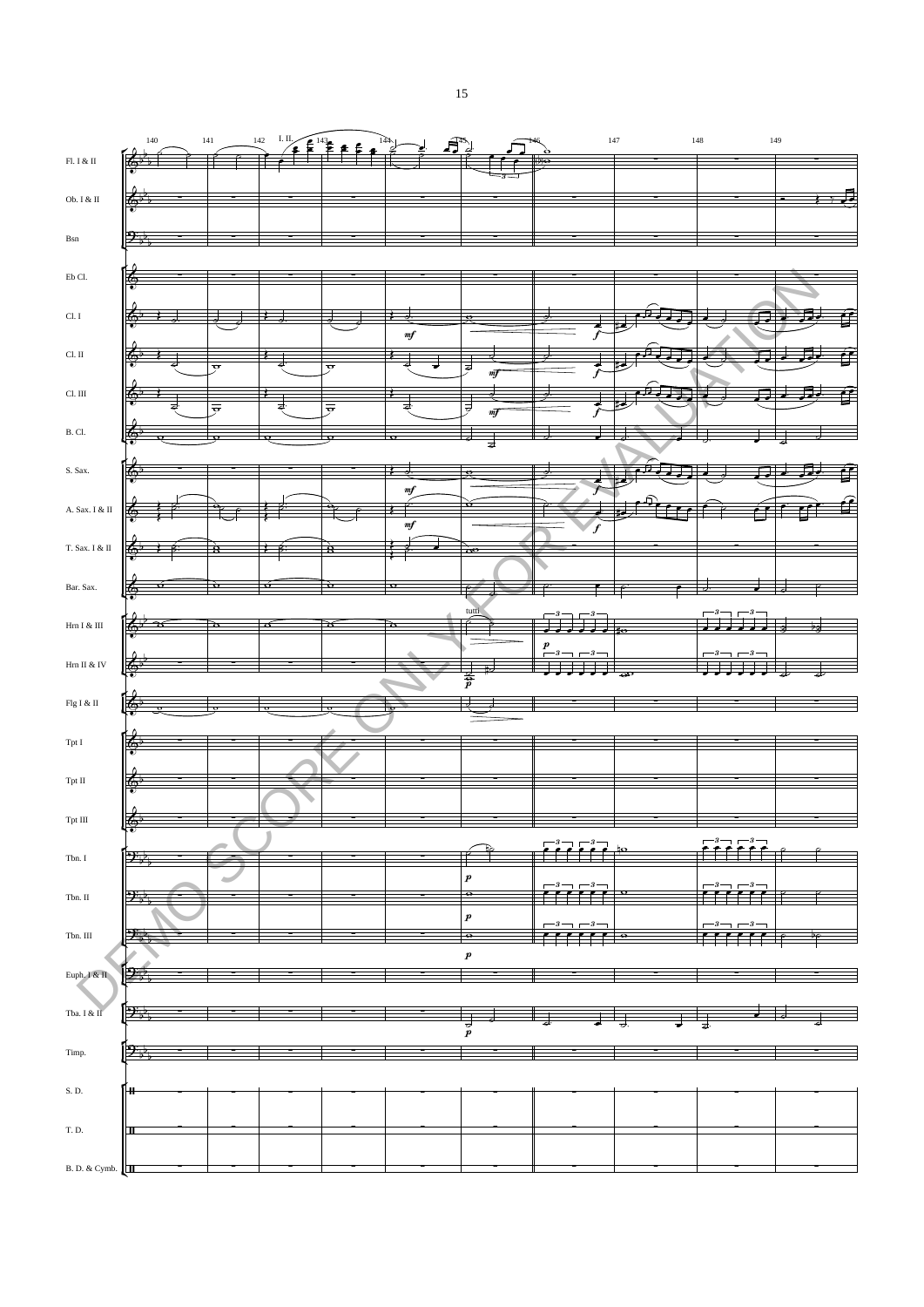|                                 | 150                                                                                                                                  | 151                           | 152                      | 153               |                                  |                                                               |          |                              |
|---------------------------------|--------------------------------------------------------------------------------------------------------------------------------------|-------------------------------|--------------------------|-------------------|----------------------------------|---------------------------------------------------------------|----------|------------------------------|
| Fl. I & II                      | €                                                                                                                                    |                               |                          |                   |                                  |                                                               |          | ₤                            |
| Ob. I & $\Pi$                   |                                                                                                                                      |                               |                          |                   |                                  |                                                               |          |                              |
|                                 |                                                                                                                                      |                               |                          |                   | $\sharp \equiv$                  |                                                               |          |                              |
| Bsn                             | $\mathcal{P}$                                                                                                                        |                               |                          |                   | Æff                              |                                                               |          | ≝                            |
|                                 |                                                                                                                                      |                               |                          |                   |                                  |                                                               |          | ê                            |
| $\operatorname{Eb}$ Cl.         |                                                                                                                                      |                               |                          | أمهمكم            |                                  |                                                               |          |                              |
| $\mathop{\rm Cl}$ I             |                                                                                                                                      |                               | $\overline{\phantom{a}}$ |                   |                                  |                                                               |          | Ĺ                            |
|                                 |                                                                                                                                      |                               |                          |                   |                                  |                                                               |          |                              |
| $\mathop{\rm Cl}\nolimits.$ II  |                                                                                                                                      |                               | $\overline{\phantom{a}}$ | 方方面               |                                  |                                                               |          | $\widehat{\mathbf{f}}$       |
| $\rm Cl.$ $\rm III$             | 6                                                                                                                                    | $\mathbb{R}^n$                | <u>JJ</u><br>रग          | <u>Ддруга "</u>   |                                  |                                                               |          | $\hat{\mathbf{r}}$           |
|                                 |                                                                                                                                      |                               |                          |                   |                                  |                                                               |          |                              |
| $\, {\bf B} . \, {\bf Cl} . \,$ |                                                                                                                                      |                               |                          |                   |                                  |                                                               |          |                              |
| S. Sax.                         |                                                                                                                                      |                               |                          |                   |                                  |                                                               |          | $\hat{\mathbf{f}}$           |
|                                 |                                                                                                                                      |                               |                          |                   |                                  |                                                               |          |                              |
| A. Sax. I & II                  |                                                                                                                                      | $\frac{D+1}{2}$               |                          | érrett            | Æ                                |                                                               |          | $\cdot$ (                    |
| T. Sax. I & $\Pi$               |                                                                                                                                      |                               |                          |                   |                                  |                                                               |          | $\mathcal{L}$                |
|                                 |                                                                                                                                      |                               |                          |                   |                                  |                                                               |          |                              |
| Bar. Sax.                       |                                                                                                                                      |                               | ₩                        |                   | $\alpha$                         |                                                               |          |                              |
|                                 | $\begin{array}{c c} -3 \longrightarrow & -3 \longrightarrow \\ \hline \end{array}$                                                   |                               |                          | $\mathbf{\Omega}$ |                                  |                                                               |          |                              |
| $\rm Hm$ I & III                | 6                                                                                                                                    |                               |                          |                   | f                                |                                                               |          | $\overline{\phantom{a}}$     |
| Hrn II & IV                     | $\epsilon$                                                                                                                           |                               | $-$ (ii) $\epsilon$      |                   |                                  |                                                               |          | $\overline{\cdot}$           |
|                                 |                                                                                                                                      |                               |                          | tutti             |                                  |                                                               |          |                              |
| Flg I & II                      | 6                                                                                                                                    |                               |                          | 九万<br>tutti       |                                  |                                                               |          | $\mathbf{f}$<br>夏            |
| Tpt I                           | 6                                                                                                                                    |                               |                          | F. J. J           |                                  |                                                               | ロー       | $\widehat{\mathbf{G}}$       |
|                                 |                                                                                                                                      |                               |                          |                   |                                  |                                                               |          |                              |
| Tpt II                          |                                                                                                                                      |                               |                          | 6. T.             |                                  | $\overline{r}$ , $\overline{r}$ , $\overline{r}$              |          | Ê                            |
| $\operatorname{Tpt}$ III        | $\overline{\mathbb{C}}$                                                                                                              |                               |                          | <b>BJJJJ</b>      |                                  | $\frac{1}{2}$ , $\frac{1}{2}$ , $\frac{1}{2}$ , $\frac{1}{2}$ | $\Box$ . | Б,<br>$\widehat{\mathbf{f}}$ |
|                                 | $\bullet$<br>−3 ─┐┌─3 ─┐<br>∷≢ ≢ ≢ ≢ ∉                                                                                               | - 12                          |                          | $\mathbf{p}$      | $\mathbb{F}$<br>$\boldsymbol{f}$ |                                                               |          |                              |
| Tbn. I                          |                                                                                                                                      |                               |                          |                   | $\boldsymbol{f}$                 |                                                               |          |                              |
| Tbn. II                         | 3                                                                                                                                    | $\tilde{\epsilon}$<br>Þβ<br>₽ | $E^{(n)}$                | ₽                 |                                  |                                                               |          |                              |
|                                 | $\begin{array}{c} \n \stackrel{3}{\longrightarrow} \n \stackrel{3}{\longrightarrow} \n \stackrel{3}{\longrightarrow} \n \end{array}$ |                               |                          |                   | $\boldsymbol{f}$                 |                                                               |          |                              |
| Tbn. $\rm III$                  | $2^{\circ}$                                                                                                                          | • •                           |                          |                   | ₹                                |                                                               |          |                              |
| Euph. I & $\Pi$                 | $\mathcal{D}$                                                                                                                        |                               |                          |                   | $\boldsymbol{f}$                 |                                                               |          |                              |
|                                 |                                                                                                                                      |                               |                          |                   |                                  |                                                               |          |                              |
| Tba. I & II                     | $2_{\bigoplus}$                                                                                                                      |                               |                          |                   | $\overline{\overline{f}}$        |                                                               |          |                              |
| Timp.                           | $\mathfrak{D}_{\mathbb{H}}$                                                                                                          |                               |                          |                   |                                  |                                                               |          |                              |
|                                 |                                                                                                                                      |                               |                          |                   |                                  |                                                               |          |                              |
| S.D.                            | #                                                                                                                                    |                               |                          |                   |                                  |                                                               |          |                              |
| T. D.                           |                                                                                                                                      |                               |                          |                   |                                  |                                                               |          |                              |
|                                 | ш                                                                                                                                    |                               |                          |                   |                                  |                                                               |          |                              |
| <b>B. D. &amp; Cymb.</b> THE    |                                                                                                                                      |                               |                          |                   |                                  |                                                               |          |                              |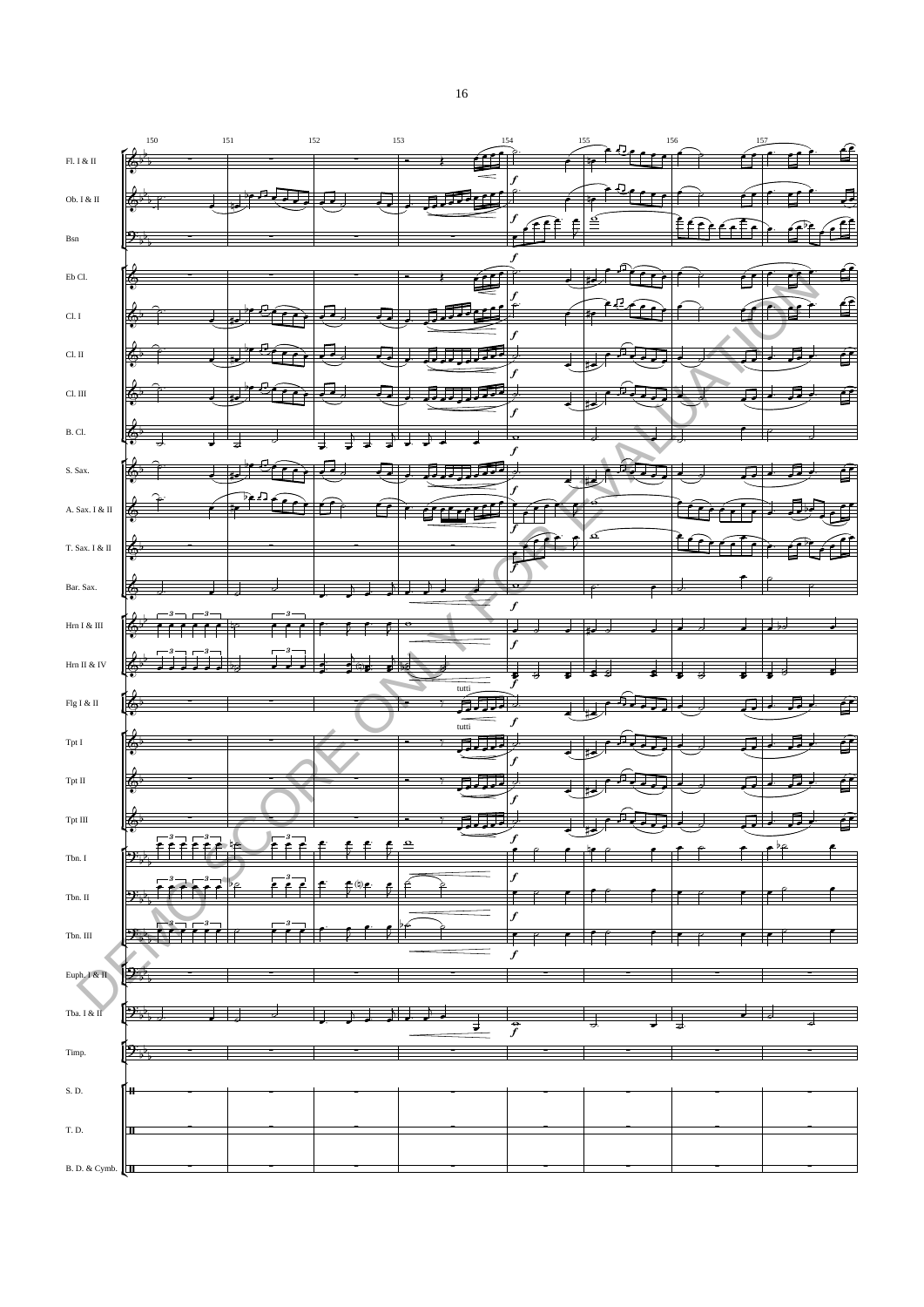|                                |                         |                                                                                                                                                                                                                                      |                          | 161                                                                                                                                                                                                                                                                                                                 | 162                                                                                         | 163<br>164    |     | 165                                              |
|--------------------------------|-------------------------|--------------------------------------------------------------------------------------------------------------------------------------------------------------------------------------------------------------------------------------|--------------------------|---------------------------------------------------------------------------------------------------------------------------------------------------------------------------------------------------------------------------------------------------------------------------------------------------------------------|---------------------------------------------------------------------------------------------|---------------|-----|--------------------------------------------------|
| Fl. I & II                     |                         |                                                                                                                                                                                                                                      |                          |                                                                                                                                                                                                                                                                                                                     |                                                                                             |               |     |                                                  |
| Ob. I & II                     | $\mathbb{C}$            | <u>, 21, 77, 77</u>                                                                                                                                                                                                                  |                          |                                                                                                                                                                                                                                                                                                                     |                                                                                             |               |     | $\frac{1}{2}$                                    |
| Bsn                            | <u>fffer</u><br>尹       |                                                                                                                                                                                                                                      |                          | $\epsilon$ of track                                                                                                                                                                                                                                                                                                 |                                                                                             |               |     | $\frac{1}{\sqrt{2}}$                             |
| Eb Cl.                         | $\epsilon$              | <b>MACHE</b>                                                                                                                                                                                                                         |                          |                                                                                                                                                                                                                                                                                                                     |                                                                                             |               |     |                                                  |
|                                |                         | <b>Esternal</b>                                                                                                                                                                                                                      |                          |                                                                                                                                                                                                                                                                                                                     |                                                                                             |               |     |                                                  |
| Cl. I                          |                         |                                                                                                                                                                                                                                      |                          |                                                                                                                                                                                                                                                                                                                     |                                                                                             |               |     |                                                  |
| $\mathop{\rm Cl}\nolimits.$ II |                         | $\frac{1}{2}$ , $\frac{1}{2}$ , $\frac{1}{2}$ , $\frac{1}{2}$ , $\frac{1}{2}$                                                                                                                                                        |                          | $\frac{1}{\sqrt{2}}$ and $\frac{1}{\sqrt{2}}$                                                                                                                                                                                                                                                                       |                                                                                             |               |     |                                                  |
| $\rm Cl.$ $\rm III$            |                         | $\frac{1}{2}$                                                                                                                                                                                                                        |                          |                                                                                                                                                                                                                                                                                                                     | $\overline{\bullet}$                                                                        |               |     |                                                  |
| B.Cl.                          |                         |                                                                                                                                                                                                                                      | $\rightarrow$ .          | 5f                                                                                                                                                                                                                                                                                                                  |                                                                                             |               |     |                                                  |
| S. Sax.                        |                         | $\mathbb{R}^n$ is the contract of $\mathbb{R}^n$                                                                                                                                                                                     |                          |                                                                                                                                                                                                                                                                                                                     |                                                                                             |               |     |                                                  |
| A. Sax. I & II                 | 唪                       | <u>Á A (Creme Jere) (Crement La Crement) de la P</u>                                                                                                                                                                                 |                          | نوم                                                                                                                                                                                                                                                                                                                 |                                                                                             |               |     |                                                  |
| T. Sax. I & II                 | $\overline{\mathbb{C}}$ |                                                                                                                                                                                                                                      |                          |                                                                                                                                                                                                                                                                                                                     |                                                                                             |               |     |                                                  |
| Bar. Sax.                      |                         | $\int$                                                                                                                                                                                                                               | F                        |                                                                                                                                                                                                                                                                                                                     | $\mathcal{L}$                                                                               |               |     | $\Box$                                           |
|                                |                         |                                                                                                                                                                                                                                      |                          |                                                                                                                                                                                                                                                                                                                     |                                                                                             |               |     |                                                  |
| Hrn I & III                    | $\phi^{\sharp}$         | $\cdot$ $\cdot$ $\cdot$                                                                                                                                                                                                              |                          | $\leftrightarrow$<br>$\overline{\phantom{a}}$                                                                                                                                                                                                                                                                       | $\frac{1}{12}$                                                                              |               |     | 墼<br>$\frac{1}{2}$                               |
|                                |                         |                                                                                                                                                                                                                                      |                          |                                                                                                                                                                                                                                                                                                                     |                                                                                             |               |     |                                                  |
| Hrn II & IV                    | $\overline{\phi}$       | $\frac{1}{2}$ $\frac{1}{2}$ $\frac{1}{2}$                                                                                                                                                                                            |                          | $\frac{1}{2}$ $\frac{1}{2}$ $\frac{1}{2}$ $\frac{1}{2}$ $\frac{1}{2}$ $\frac{1}{2}$                                                                                                                                                                                                                                 |                                                                                             | $\frac{1}{2}$ |     | $\frac{1}{2}$                                    |
| Flg I & II                     | 6                       | THACHE I                                                                                                                                                                                                                             |                          |                                                                                                                                                                                                                                                                                                                     | $\sqrt{1+1}$                                                                                |               |     |                                                  |
| Tpt I                          |                         | そば でひぼく                                                                                                                                                                                                                              | $\frac{1}{2}$            |                                                                                                                                                                                                                                                                                                                     | $\begin{array}{c} \begin{array}{c} \begin{array}{c} \end{array} \\ \end{array} \end{array}$ |               | しいけ | $\widehat{\epsilon}$<br>$\overline{\phantom{a}}$ |
| Tpt II                         |                         | $\frac{1}{2}$                                                                                                                                                                                                                        |                          | $\frac{1}{2}$ $\frac{1}{2}$ $\frac{1}{2}$ $\frac{1}{2}$ $\frac{1}{2}$ $\frac{1}{2}$ $\frac{1}{2}$                                                                                                                                                                                                                   |                                                                                             |               |     |                                                  |
| Tpt III                        | $\phi$ $\rightarrow$    | <u>and the second of the second of the second of the second of the second of the second of the second of the second of the second of the second of the second of the second of the second of the second of the second of the sec</u> | $\overline{\phantom{a}}$ | $\frac{1}{2}$ $\frac{1}{2}$ $\frac{1}{2}$ $\frac{1}{2}$ $\frac{1}{2}$ $\frac{1}{2}$ $\frac{1}{2}$ $\frac{1}{2}$ $\frac{1}{2}$ $\frac{1}{2}$ $\frac{1}{2}$ $\frac{1}{2}$ $\frac{1}{2}$ $\frac{1}{2}$ $\frac{1}{2}$ $\frac{1}{2}$ $\frac{1}{2}$ $\frac{1}{2}$ $\frac{1}{2}$ $\frac{1}{2}$ $\frac{1}{2}$ $\frac{1}{2}$ |                                                                                             |               |     |                                                  |
| Tbn. I                         |                         |                                                                                                                                                                                                                                      |                          |                                                                                                                                                                                                                                                                                                                     |                                                                                             |               |     | þω<br>$\frac{1}{2}$                              |
| Tbn. $\rm II$                  |                         |                                                                                                                                                                                                                                      |                          |                                                                                                                                                                                                                                                                                                                     |                                                                                             |               |     |                                                  |
| Tbn. $\rm III$                 |                         |                                                                                                                                                                                                                                      |                          |                                                                                                                                                                                                                                                                                                                     |                                                                                             |               |     | $\frac{1}{2}$                                    |
|                                |                         |                                                                                                                                                                                                                                      |                          |                                                                                                                                                                                                                                                                                                                     |                                                                                             |               |     | $\mathbb{P}^{\mathbf{b}}$                        |
| Euph. I & II                   |                         |                                                                                                                                                                                                                                      |                          |                                                                                                                                                                                                                                                                                                                     | mf                                                                                          |               |     | $\mathbb{P}^{\flat}$                             |
| Tba. I & II                    | $\mathfrak{P}$          |                                                                                                                                                                                                                                      |                          |                                                                                                                                                                                                                                                                                                                     |                                                                                             |               |     | $\mathbb{R}^+$                                   |
| Timp.                          |                         |                                                                                                                                                                                                                                      |                          |                                                                                                                                                                                                                                                                                                                     |                                                                                             |               |     | $\mathbb{B}^{\flat}$<br>$\bar{p}$                |
| S.D.                           | #                       |                                                                                                                                                                                                                                      |                          |                                                                                                                                                                                                                                                                                                                     |                                                                                             |               |     | ≢                                                |
| T. D.                          | ╨                       |                                                                                                                                                                                                                                      |                          |                                                                                                                                                                                                                                                                                                                     |                                                                                             |               |     | p                                                |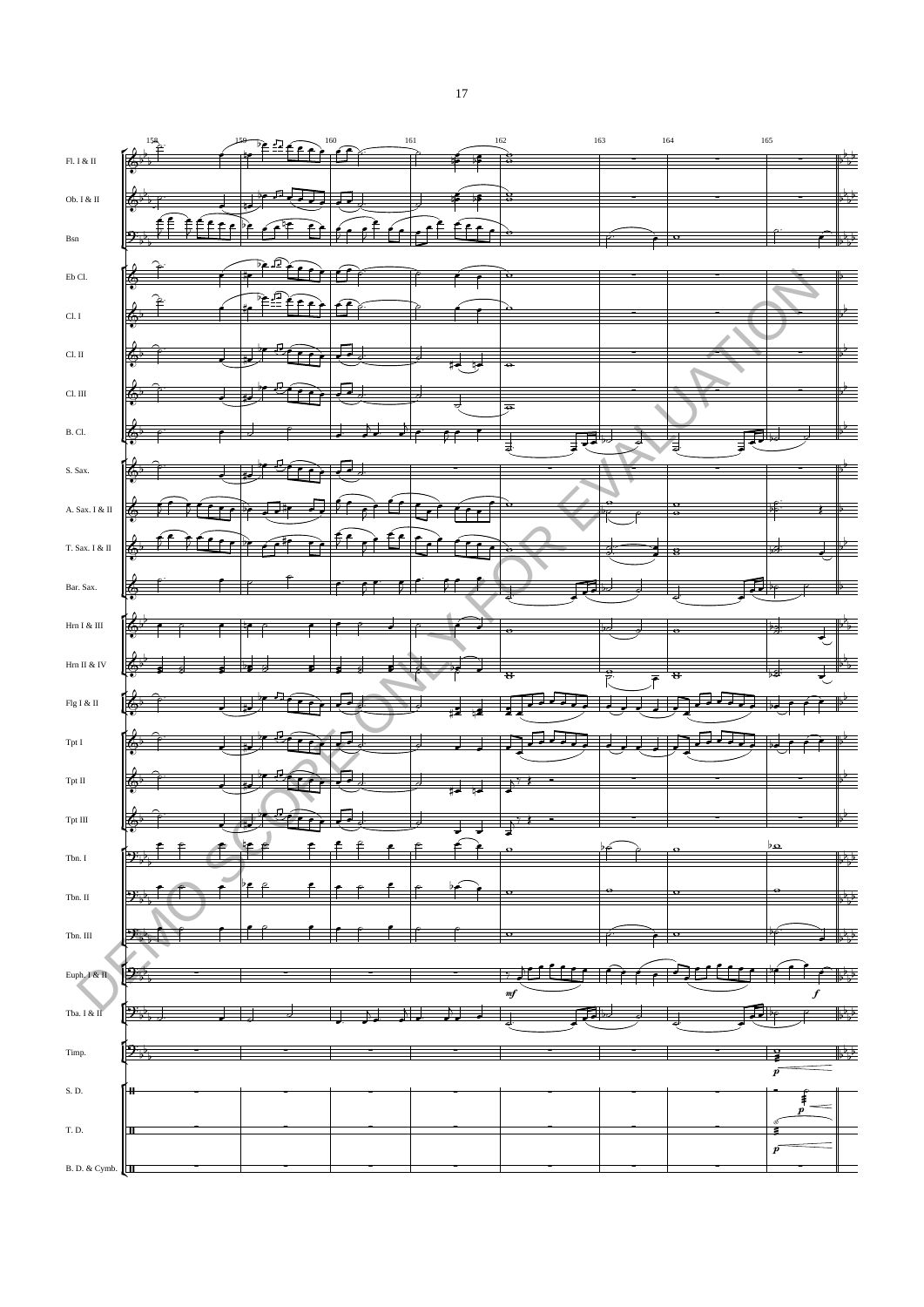|                                 | 166                                              | 167                                  | 168                                                   | 169                       | $170\,$                  | 171                  | 173<br>172                                  |               | 174              |
|---------------------------------|--------------------------------------------------|--------------------------------------|-------------------------------------------------------|---------------------------|--------------------------|----------------------|---------------------------------------------|---------------|------------------|
| Fl. I & II                      | 俺                                                |                                      |                                                       |                           |                          |                      |                                             |               |                  |
| Ob. I & $\Pi$                   |                                                  |                                      |                                                       |                           | €                        |                      |                                             |               | ╞                |
| Bsn                             | $\mathfrak{P}$                                   | ہ۔<br>●                              | ₽.                                                    | $F \neq$                  | ₽                        |                      |                                             |               | ٠Ó               |
|                                 |                                                  |                                      |                                                       |                           |                          |                      |                                             |               |                  |
| $\operatorname{Eb}$ Cl.         | কি                                               |                                      |                                                       |                           |                          |                      |                                             |               |                  |
| $\mathop{\rm Cl}\nolimits.$ I   |                                                  |                                      | ۰                                                     |                           |                          |                      | $\mathbf{\sigma}$                           |               |                  |
| $\mathop{\rm Cl}\nolimits.$ II  |                                                  |                                      |                                                       |                           |                          |                      |                                             |               |                  |
| $\rm Cl.$ $\rm III$             |                                                  | ᠳ                                    | $\overline{\sigma}$                                   | $\overline{\sigma}$       |                          | $\overline{\bullet}$ | $\bullet$                                   |               | $\sigma$         |
| $\,$ B. Cl.                     |                                                  | $\sigma$                             | $\bullet$                                             | $\sigma$                  |                          |                      |                                             |               | $\sigma$         |
|                                 |                                                  |                                      |                                                       |                           |                          |                      |                                             |               |                  |
| S. Sax.                         | f                                                |                                      |                                                       |                           |                          |                      |                                             |               |                  |
| A. Sax. I & $\Pi$               | ⊕                                                |                                      |                                                       |                           |                          |                      |                                             |               |                  |
| T. Sax. I & II                  |                                                  |                                      |                                                       |                           |                          |                      |                                             |               |                  |
| Bar. Sax.                       | জ                                                |                                      |                                                       |                           | $\bullet$                |                      |                                             |               |                  |
| $\rm Hm$ I & III                | ⊜                                                |                                      |                                                       |                           |                          |                      |                                             |               |                  |
|                                 |                                                  |                                      |                                                       |                           |                          | -3                   |                                             |               |                  |
| Hrn II & IV                     |                                                  |                                      |                                                       |                           |                          |                      |                                             |               |                  |
| Flg I & II                      | Ю                                                |                                      |                                                       | Ħ                         |                          |                      |                                             |               | €                |
| $\operatorname{Tpt} \mathrm{I}$ | $\Phi^{\flat}$                                   |                                      |                                                       |                           |                          |                      |                                             |               |                  |
| $\operatorname{Tpt}\Pi$         | ∲                                                |                                      |                                                       |                           | €                        | ┍                    | ₹                                           |               |                  |
| $\operatorname{Tpt}$ III        | ঌ<br>$\bullet$<br>⊤                              | 一场                                   | ↸                                                     |                           | ₽                        |                      | ≃                                           |               | E                |
| Tbn. $I$                        | $\frac{f}{\cdot \mathbf{e}}$<br>$2\nmid \, \mid$ |                                      |                                                       |                           |                          |                      |                                             |               |                  |
| Tbn. $\rm II$                   | $2\frac{1}{2}$                                   | ₽β                                   | $\circ$                                               |                           |                          |                      | $\overline{\bullet}$                        |               | $\circ$          |
| Tbn. $\rm III$                  | $2_{\rm B}$                                      |                                      |                                                       |                           | ⊖                        |                      |                                             |               |                  |
|                                 | ఈ                                                | $\overline{\mathbf{f}}$<br>$\cdot$ 3 | ₽                                                     | $\sigma$<br>Ł             |                          |                      |                                             |               |                  |
| Euph. I & $\Pi$                 |                                                  |                                      |                                                       |                           |                          |                      |                                             |               |                  |
| Tba. I & II                     | $2_{\mathbb{F}}$                                 |                                      |                                                       | $\overline{\phantom{a}}$  | $\overline{\phantom{a}}$ |                      | $\overline{\bullet}$                        |               |                  |
| Timp.                           | $2\frac{1}{2}$<br>$\boldsymbol{f}$               | ę                                    | $\boldsymbol{f}$                                      |                           |                          |                      | $\frac{1}{2}$<br>$\Rightarrow$<br>$\bar{p}$ |               | $\boldsymbol{f}$ |
| $\mathbf S.$ D.                 | $\Box^3$<br> ++<br>≝                             | $\bar{p}$                            | $\int \frac{e^{3}}{2}$<br>$=\left \frac{1}{f}\right $ | $\mathbf{r}^3$<br>H<br>Ÿ. | $\frac{5}{10}$<br>LЦ     |                      |                                             | $\frac{1}{p}$ | $\vec{v}$<br>⊔   |
| $\mathcal{T}.\ \mathcal{D}.$    | $\frac{f}{f}$<br>ш                               | $\boldsymbol{v}$<br>Ξ                |                                                       |                           |                          |                      | €                                           | ě             | f                |
| B. D. & Cymb.                   |                                                  | $\bar{p}$                            |                                                       |                           |                          |                      | $\bar{p}$                                   |               |                  |
|                                 | $\overline{f}$                                   |                                      | $\cdot f$                                             |                           |                          |                      |                                             |               |                  |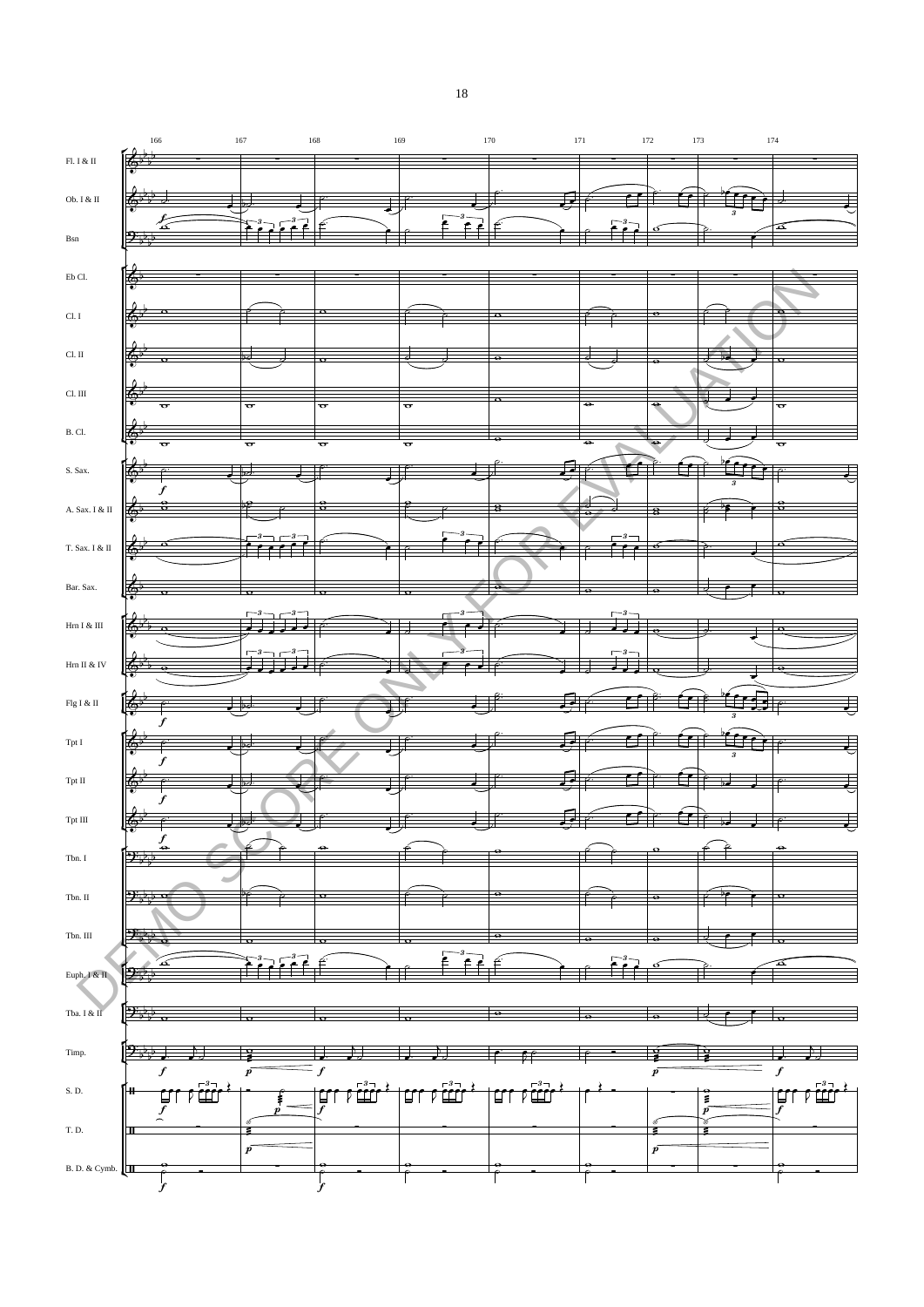|                                 | 175<br>176                               | 177                      |                               | 178                            | 179                                | $180\,$<br>181       |                          | 182                      | 183                            |
|---------------------------------|------------------------------------------|--------------------------|-------------------------------|--------------------------------|------------------------------------|----------------------|--------------------------|--------------------------|--------------------------------|
| Fl. I & II                      | Ĝ                                        |                          |                               |                                |                                    |                      |                          |                          |                                |
|                                 |                                          |                          |                               |                                |                                    |                      |                          |                          |                                |
| Ob. I & $\rm II$                | 6                                        |                          |                               | $\mathcal{L}$                  |                                    |                      |                          |                          | م<br>موسیقی                    |
|                                 |                                          |                          |                               |                                |                                    |                      |                          | $\bullet$                |                                |
| Bsn                             | 9                                        |                          |                               |                                |                                    |                      |                          |                          |                                |
| $\operatorname{Eb}$ Cl.         |                                          |                          |                               |                                |                                    |                      |                          |                          |                                |
|                                 |                                          |                          |                               |                                |                                    |                      |                          |                          |                                |
| $\mathop{\rm Cl}\nolimits.$ I   |                                          | $\bullet$                |                               | $\overline{\bullet}$           | ø.                                 | $\overline{\circ}$   |                          |                          |                                |
|                                 |                                          |                          |                               |                                |                                    |                      |                          |                          |                                |
| Cl. II                          |                                          |                          |                               | $\overline{\bullet}$           |                                    |                      |                          |                          |                                |
|                                 |                                          |                          |                               |                                |                                    |                      |                          |                          |                                |
| $\rm Cl.$ $\rm III$             | $\Phi$                                   |                          |                               |                                |                                    |                      |                          |                          |                                |
|                                 |                                          | ত                        | ত                             |                                |                                    |                      |                          |                          | $\sigma$                       |
| $\,$ B. Cl.                     |                                          |                          |                               |                                |                                    |                      |                          |                          |                                |
|                                 |                                          |                          |                               |                                |                                    |                      |                          |                          |                                |
| S. Sax.                         |                                          |                          |                               |                                |                                    |                      |                          |                          |                                |
|                                 |                                          | $\frac{8}{5}$            |                               | $\mathbf{s}$                   |                                    |                      |                          |                          |                                |
| A. Sax. I & $\rm II$            | 6                                        |                          |                               |                                |                                    |                      |                          |                          |                                |
| T. Sax. I & II                  | $\Phi$                                   |                          |                               |                                | $\frac{1}{\sqrt{2}}$               | ó                    |                          | $\bullet$                |                                |
|                                 |                                          |                          |                               |                                |                                    |                      |                          |                          |                                |
| Bar. Sax.                       | $\Phi$                                   |                          |                               | $\circ$                        | $\ddot{=}$                         |                      |                          |                          | $\overline{\mathbf{Q}}$        |
|                                 |                                          |                          |                               |                                |                                    |                      |                          |                          |                                |
| Hrn I & III                     |                                          |                          |                               |                                |                                    |                      |                          | $\overline{\bullet}$     |                                |
|                                 |                                          |                          |                               |                                |                                    |                      |                          |                          |                                |
|                                 |                                          |                          |                               |                                |                                    |                      |                          |                          |                                |
| Hrn II & IV                     | $\epsilon$                               |                          |                               | $\bullet$ $\circ$              | $\frac{-s-1}{1}$                   |                      |                          |                          | $\overline{\phantom{a}}$       |
|                                 |                                          |                          |                               |                                |                                    |                      |                          |                          |                                |
| Flg I & II                      |                                          |                          | ₩Ê                            |                                |                                    |                      | يون                      |                          | ŕr                             |
|                                 |                                          |                          |                               |                                |                                    |                      |                          |                          |                                |
| $\operatorname{Tpt} \mathrm{I}$ | 6                                        | Ħ                        |                               | ₽                              |                                    | $\epsilon$           |                          |                          | ŕſſ                            |
| Tpt II                          |                                          |                          |                               |                                | ≝                                  | ∼                    |                          |                          | 宛                              |
|                                 |                                          | J                        |                               | 聿                              |                                    |                      |                          |                          | $\widehat{a}$                  |
| $\operatorname{Tpt} \Pi$        | $\left\langle \phi^{\beta}\right\rangle$ |                          | 爭                             |                                | $\mathcal{L} \subset \mathbb{R}^n$ | <u>digital di</u>    | $\overline{\phantom{a}}$ |                          | Æ<br>$\overline{\mathbb{b}^d}$ |
|                                 |                                          |                          |                               |                                |                                    |                      |                          |                          |                                |
| Tbn. $I$                        |                                          |                          |                               |                                |                                    |                      |                          |                          |                                |
|                                 |                                          |                          |                               |                                |                                    |                      |                          |                          |                                |
| Tbn. $\Pi$                      | うっし                                      | $\mathbf{\Omega}$        |                               |                                |                                    |                      |                          |                          |                                |
|                                 |                                          |                          |                               |                                |                                    |                      |                          |                          |                                |
| Tbn. $III$                      | 2.25                                     |                          | $\overline{\mathbf{o}}$       | $\overline{\mathbf{e}}$        |                                    |                      |                          |                          |                                |
|                                 | $\overset{3}{\blacktriangle}$            | ₽                        |                               | €                              |                                    |                      |                          | $\bullet$                | $\sum_{i=1}^{3}$               |
| Euph. I & $\Pi$                 |                                          |                          |                               |                                |                                    |                      |                          |                          |                                |
| Tba. I & II                     | $2\frac{1}{2}$                           |                          |                               | $\bullet$                      | ᠋ᅙ                                 | $\overline{\bullet}$ | ᢦ                        |                          |                                |
|                                 |                                          |                          |                               |                                |                                    |                      |                          |                          |                                |
| Timp.                           | $2\frac{1}{3}$ $\frac{1}{3}$             |                          |                               |                                |                                    | $\frac{1}{2}$        | ₽                        |                          | ្តី                            |
|                                 | $\bar{p}$                                | $\boldsymbol{f}$         |                               |                                |                                    | $\bar{p}$            |                          | $\boldsymbol{f}$         | $\bar{p}$                      |
| $\mathbf S.$ D.                 | #                                        | $\mathbf{r}^3$<br>H<br>P | $\Gamma^{3}$ .<br>H<br>ш<br>P | $\tilde{\mathbf{L}}$<br>H<br>P |                                    |                      |                          | $\mathbf{E}^3$<br>D<br>Щ | ≸                              |
|                                 | p                                        | $\boldsymbol{f}$         |                               |                                |                                    |                      | $\frac{1}{p}$            | $\boldsymbol{f}$         |                                |
| T. D.                           | ш                                        |                          |                               |                                |                                    | ័                    | ≧                        |                          | Ξ                              |
| B.D. & Cymb.                    | $\bar{p}$                                |                          |                               |                                |                                    | $\bar{p}$            |                          |                          | $\bar{p}$                      |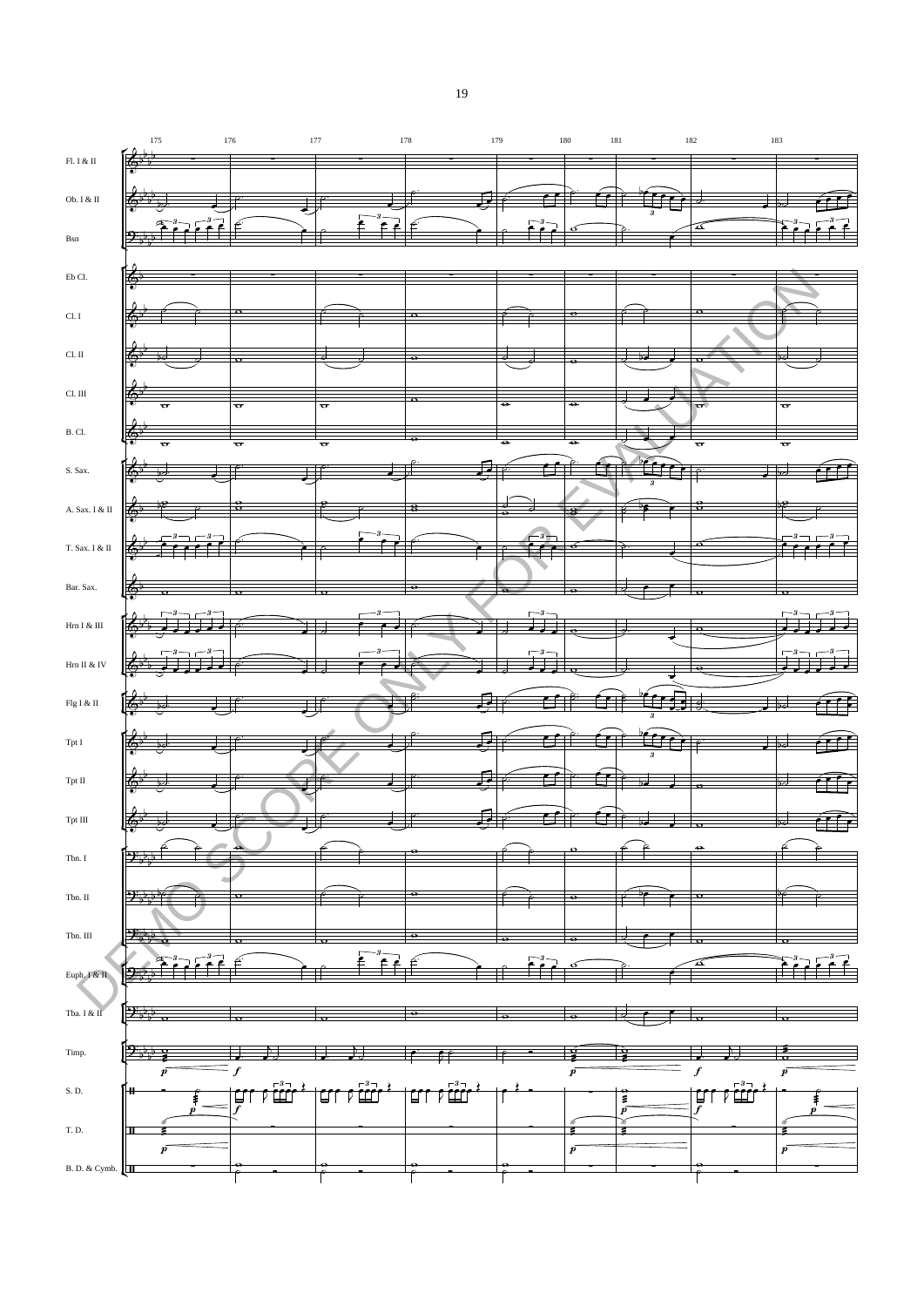|                                  |                                                 |                                                         |                      |                         |                         |                      |                  | rall.                   |                         |
|----------------------------------|-------------------------------------------------|---------------------------------------------------------|----------------------|-------------------------|-------------------------|----------------------|------------------|-------------------------|-------------------------|
|                                  | 184                                             | 185                                                     | 186                  | 187                     | 188                     |                      | <del>íffri</del> | $\bigoplus_{i=1}^{191}$ |                         |
| Fl. I & II                       | <del>♦</del>                                    |                                                         |                      |                         |                         |                      |                  |                         |                         |
|                                  |                                                 |                                                         |                      |                         |                         |                      |                  |                         |                         |
| Ob. I & $\Pi$                    |                                                 |                                                         |                      |                         |                         |                      |                  |                         |                         |
|                                  |                                                 |                                                         |                      |                         |                         |                      |                  |                         |                         |
| Bsn                              | ') ⊅                                            |                                                         |                      |                         |                         |                      |                  |                         |                         |
|                                  |                                                 |                                                         |                      |                         |                         |                      |                  |                         |                         |
| Eb Cl.                           | $\overline{\bullet}$                            |                                                         |                      |                         |                         |                      |                  |                         |                         |
|                                  |                                                 |                                                         |                      |                         |                         |                      |                  |                         |                         |
| $\mathop{\rm Cl}\nolimits.$ I    | Ъ                                               | $\overline{\mathbf{p}}$                                 | $\overline{\bullet}$ | $\overline{\mathbf{e}}$ |                         |                      |                  | ∙ -                     | $\mathbf{r}$            |
|                                  |                                                 |                                                         |                      |                         |                         |                      |                  |                         |                         |
| $\rm Cl.$ $\rm II$               | 6                                               |                                                         | $\overline{\bullet}$ | ᠈ө                      |                         |                      |                  |                         | $\overline{\mathbf{r}}$ |
|                                  |                                                 |                                                         |                      |                         |                         |                      |                  |                         |                         |
| $\rm Cl.$ $\rm III$              | €                                               |                                                         |                      |                         |                         |                      |                  |                         |                         |
|                                  |                                                 | $\overline{b\overline{a}}$                              | ᠳ                    | ᠊ᠤ                      |                         | $\overline{\bullet}$ |                  |                         |                         |
| B.Cl.                            | $\overline{50}$                                 | $\overline{50}$                                         |                      |                         |                         |                      |                  |                         |                         |
|                                  |                                                 |                                                         |                      |                         |                         |                      |                  |                         |                         |
| S. Sax.                          |                                                 |                                                         |                      |                         |                         |                      |                  |                         |                         |
|                                  |                                                 |                                                         |                      |                         |                         |                      |                  |                         |                         |
| A. Sax. I & $\Pi$                |                                                 | 28                                                      |                      | <u>,8</u>               | $\overline{\mathbf{B}}$ |                      |                  |                         |                         |
|                                  | $\Phi$                                          |                                                         |                      |                         |                         |                      |                  |                         |                         |
|                                  |                                                 |                                                         |                      |                         |                         |                      |                  |                         |                         |
| T. Sax. I & II                   | 6                                               |                                                         |                      |                         |                         |                      |                  | è                       |                         |
|                                  |                                                 |                                                         |                      | ٠ө                      |                         |                      |                  |                         |                         |
| Bar. Sax.                        | 6                                               |                                                         |                      |                         | $\overline{\mathbf{c}}$ | o                    |                  |                         |                         |
|                                  |                                                 |                                                         |                      |                         |                         |                      |                  |                         |                         |
| Hrn I & III                      | 6                                               |                                                         |                      |                         |                         |                      |                  |                         |                         |
|                                  |                                                 |                                                         |                      |                         |                         |                      |                  |                         |                         |
| Hrn II & IV                      | €                                               |                                                         |                      |                         |                         |                      |                  |                         |                         |
|                                  |                                                 |                                                         |                      |                         |                         |                      |                  |                         |                         |
| Flg I & II                       |                                                 |                                                         |                      |                         |                         |                      |                  |                         |                         |
|                                  |                                                 |                                                         |                      |                         |                         |                      |                  |                         |                         |
| $\operatorname{Tpt} \mathrm{I}$  | $\overline{\phantom{a}}$                        |                                                         |                      |                         |                         |                      |                  |                         |                         |
|                                  |                                                 |                                                         |                      |                         |                         |                      |                  |                         |                         |
| $\operatorname{Tpt}\nolimits\Pi$ | 6                                               | $\rightarrow$ $\frac{1}{2}$<br>$\overline{\phantom{a}}$ | िल                   |                         |                         |                      |                  | ۴                       |                         |
|                                  |                                                 |                                                         |                      |                         |                         |                      |                  |                         |                         |
| $\operatorname{Tpt}$ III         | \$                                              |                                                         |                      |                         |                         |                      |                  |                         |                         |
|                                  |                                                 |                                                         |                      |                         |                         |                      |                  |                         |                         |
| Tbn. I                           | $2\,$ by $^{\rm bo}$                            | $\overline{p}$                                          |                      |                         |                         |                      |                  |                         |                         |
|                                  |                                                 |                                                         |                      |                         |                         |                      |                  |                         |                         |
| Tbn. II                          | $\mathfrak{I} \not \rightarrow \mathfrak{o}$    | $\mathbf{\Omega}$                                       | $\bullet$            | $_{\rm{p}}$             | $\mathbf{\Omega}$       | $\circ$              |                  |                         |                         |
|                                  |                                                 |                                                         |                      |                         |                         |                      |                  |                         |                         |
| Tbn. III                         | $\mathcal{P}_{\nu_1}$                           | æө                                                      | $\mathbf \sigma$     | $\circ$                 | $\overline{\mathbf{o}}$ |                      | ó                | ঌ                       | ó                       |
|                                  |                                                 |                                                         |                      |                         |                         |                      |                  |                         |                         |
| Euph. I & $\Pi$                  | $\triangleq$<br>$2\frac{1}{2}$                  | ₽.                                                      |                      |                         |                         |                      |                  |                         |                         |
|                                  |                                                 |                                                         |                      |                         |                         |                      |                  |                         |                         |
| Tba. I & II                      | $ 2 \rangle$                                    |                                                         |                      |                         |                         |                      |                  |                         |                         |
|                                  |                                                 |                                                         |                      |                         |                         |                      |                  |                         |                         |
| Timp.                            | $\mathfrak{I}_{\mathbb{F}^{\prime}}$            |                                                         |                      |                         |                         |                      |                  |                         |                         |
|                                  |                                                 |                                                         |                      |                         | ę<br>$\bar{p}$          | ड़े                  | $\boldsymbol{f}$ |                         |                         |
|                                  |                                                 |                                                         |                      |                         |                         |                      |                  |                         |                         |
| S.D.                             | $\bar{v}^{\frac{3}{2}}$<br>++<br>$\blacksquare$ | $\overline{V}$<br>$\blacksquare$                        | $\mathbf{r}$         |                         |                         | $\frac{1}{p}$        |                  |                         |                         |
|                                  |                                                 |                                                         |                      |                         |                         | š                    | $\boldsymbol{f}$ |                         |                         |
| T.D.                             | ш                                               |                                                         |                      |                         | Ξ                       | ₹                    |                  |                         |                         |
|                                  |                                                 |                                                         |                      |                         | $\bar{p}$               |                      |                  |                         |                         |
| <b>B. D. &amp; Cymb.</b>         |                                                 |                                                         |                      |                         |                         |                      |                  |                         |                         |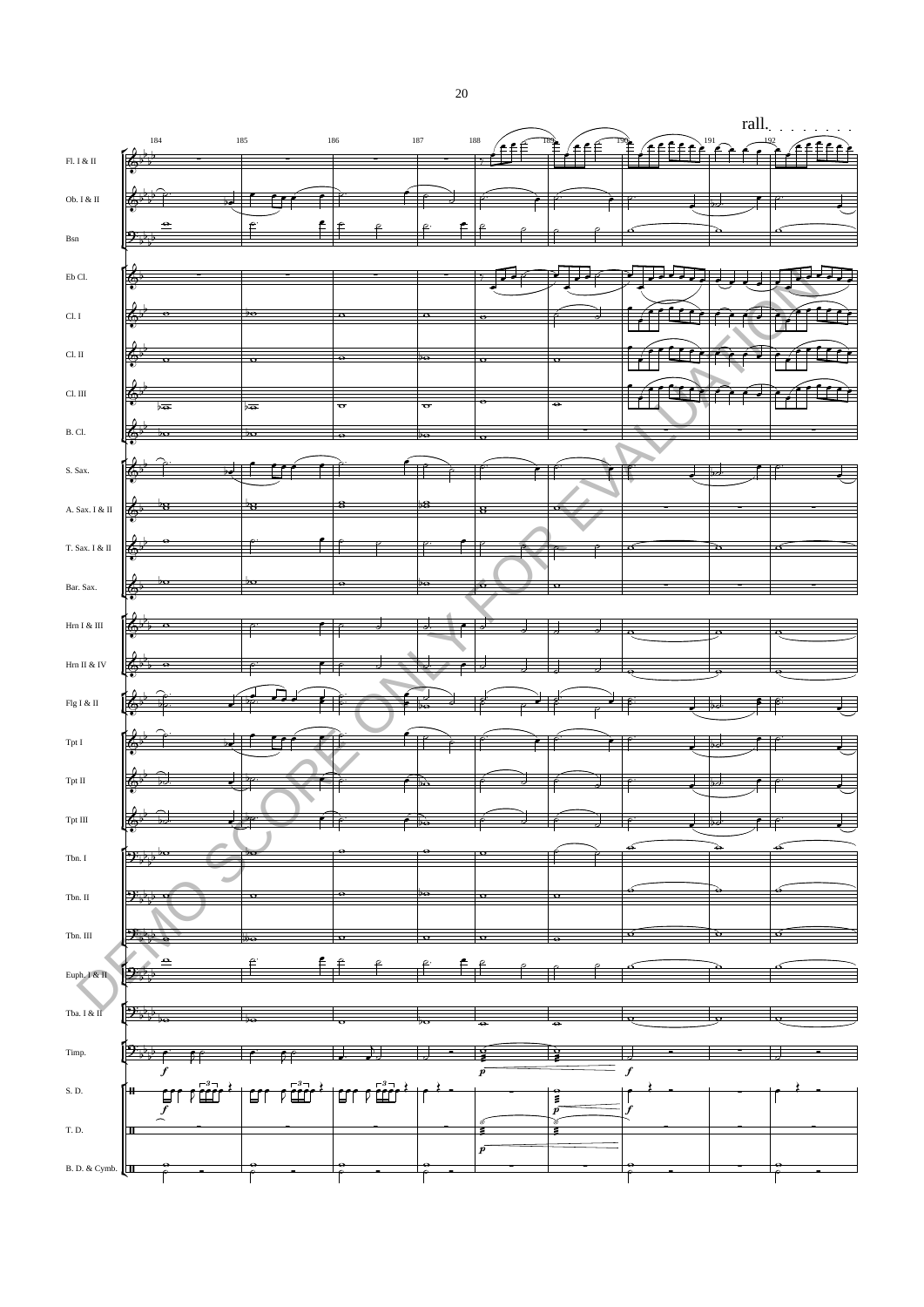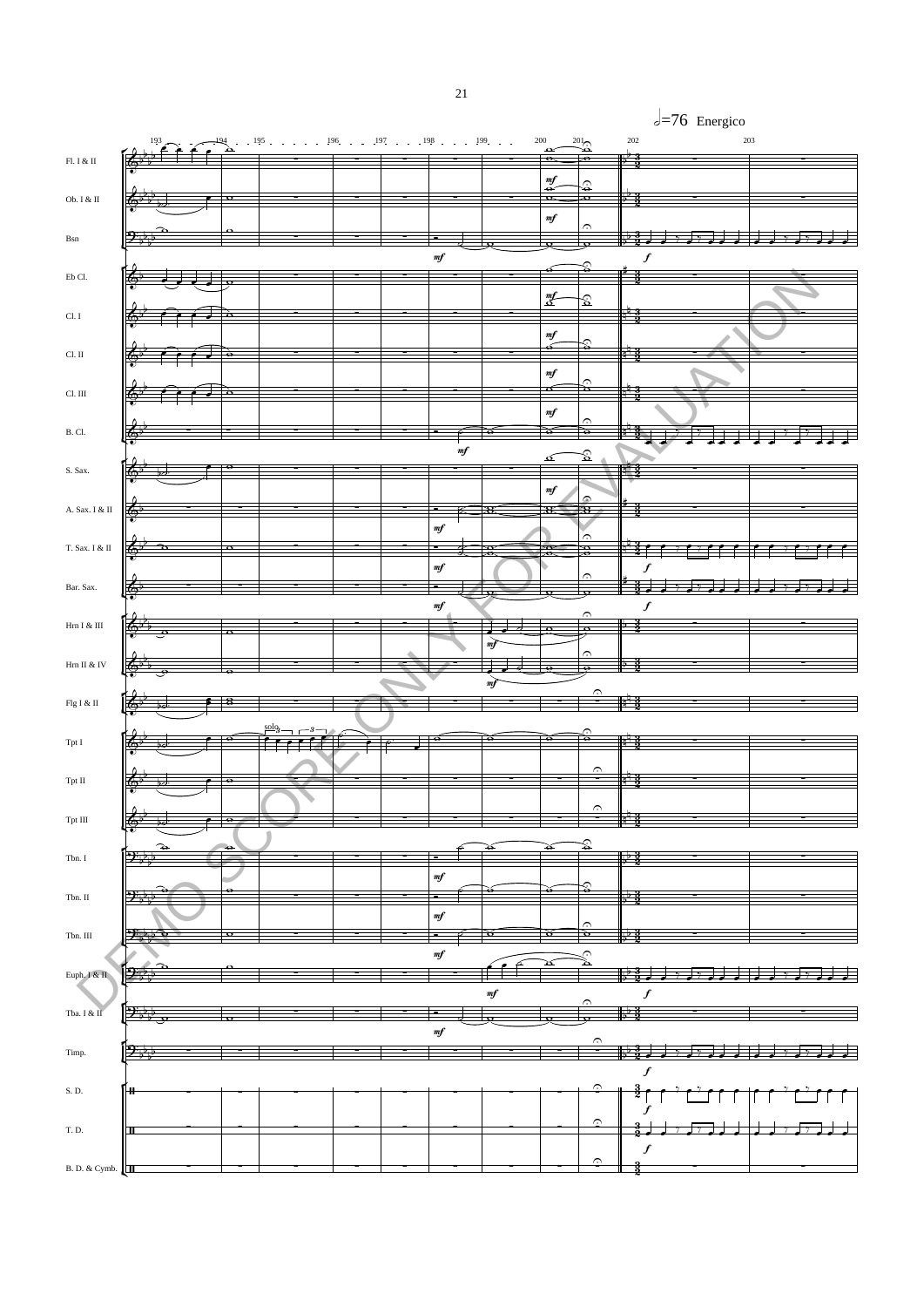| Fl. I & II                       | 204<br>$\frac{2}{\frac{1}{2}}$ | 205 | 206                                                        |                   | 207           | $^{208}$ $\epsilon$ $\epsilon$ $\epsilon$ $\epsilon$ | ffil        |                                                  |
|----------------------------------|--------------------------------|-----|------------------------------------------------------------|-------------------|---------------|------------------------------------------------------|-------------|--------------------------------------------------|
|                                  |                                |     |                                                            |                   |               |                                                      |             |                                                  |
| Ob. I & $\Pi$                    | $\overline{\langle}$           |     |                                                            |                   |               |                                                      |             |                                                  |
| Bsn                              | <del>י⊄</del>                  |     |                                                            |                   |               |                                                      |             |                                                  |
| $\operatorname{Eb}$ Cl.          | $\blacklozenge$                |     |                                                            | रम्म              |               | स्राू                                                |             |                                                  |
| Cl. I                            |                                |     |                                                            |                   |               | $\leftrightarrow$                                    |             |                                                  |
| $\rm Cl.$ $\rm II$               |                                |     |                                                            |                   |               | $\overline{\mathcal{C}}$ ,                           |             |                                                  |
| $\rm Cl.$ $\rm III$              | Ģ                              |     |                                                            | الجراجي           | $\rightarrow$ | $\left\{ \cdot \right\}$                             |             |                                                  |
| $\, {\bf B} . \, {\bf Cl} . \,$  | €                              |     |                                                            |                   |               |                                                      |             |                                                  |
|                                  |                                |     |                                                            |                   |               |                                                      |             | Ţ                                                |
| S. Sax.                          |                                |     |                                                            |                   | स्ट्रि        | ir erdir                                             |             |                                                  |
| A. Sax. I & $\rm II$             |                                |     |                                                            | fri               |               | <b>fri</b>                                           |             |                                                  |
| T. Sax. I & II                   | ⊙                              |     | $7$ $^{\circ}$ $^{\circ}$ $^{\circ}$ $^{\circ}$ $^{\circ}$ |                   | $\mathbf{f}$  |                                                      |             | $\gamma$ in the set of $\gamma$                  |
| Bar. Sax.                        | б                              |     |                                                            |                   |               |                                                      |             |                                                  |
| Hrn I & III                      | ∲                              |     |                                                            |                   |               |                                                      |             |                                                  |
| Hrn II & IV                      | $\Phi$                         |     |                                                            |                   |               |                                                      |             |                                                  |
| Flg I & II                       | 6                              |     |                                                            | $\leftrightarrow$ |               |                                                      |             |                                                  |
| Tpt I                            |                                |     |                                                            |                   |               |                                                      | Œ           |                                                  |
| $\operatorname{Tpt}\nolimits\Pi$ | 6                              |     |                                                            |                   |               |                                                      |             |                                                  |
| $\operatorname{Tpt}$ III         | 6                              |     |                                                            |                   |               |                                                      | <u>Fire</u> |                                                  |
| Tbn. I                           | 2                              |     |                                                            |                   |               | $\boldsymbol{f}$                                     |             |                                                  |
|                                  |                                |     |                                                            |                   |               |                                                      |             |                                                  |
| Tbn. II                          | $\rightarrow$                  |     |                                                            |                   |               |                                                      |             |                                                  |
| Tbn. III                         | $\mathcal{P}_\mathcal{F}$      |     |                                                            |                   |               |                                                      |             |                                                  |
| Euph. I & $\Pi$                  | 27                             |     |                                                            |                   |               |                                                      |             | $\frac{1}{2}$                                    |
| Tba. I & II                      | $\mathfrak{P}$                 |     |                                                            |                   |               |                                                      |             |                                                  |
| Timp.                            | $2\cdot$ .                     |     | $\frac{1}{2}$                                              | $\rightarrow$     | 7.7.1.        |                                                      |             | $\overline{y}$ , $\overline{y}$ , $\overline{y}$ |
| S.D.                             | ╫<br>$\overline{\phantom{a}}$  |     | م ہنے ہ                                                    | $+$               | ┮∸┮<br>Т      |                                                      |             | <del>101000</del>                                |
| T. D.                            | ш<br>$\overline{\mathcal{T}}$  |     | FT I I I I I I I Y JTT I I I                               | 57 J              |               |                                                      |             | $7\sqrt{7}$                                      |
| <b>B. D. &amp; Cymb.</b> THE     |                                |     |                                                            |                   |               |                                                      |             |                                                  |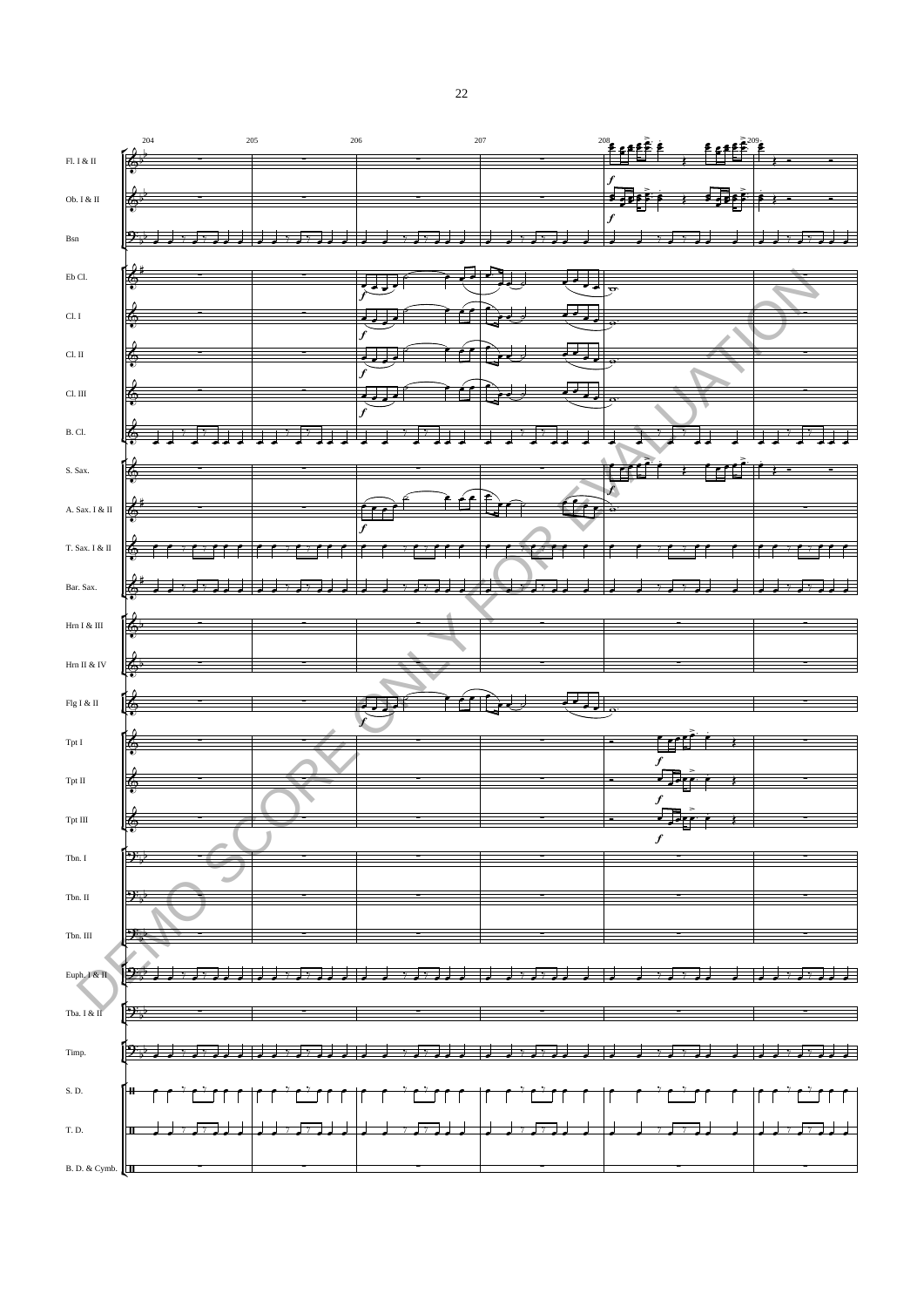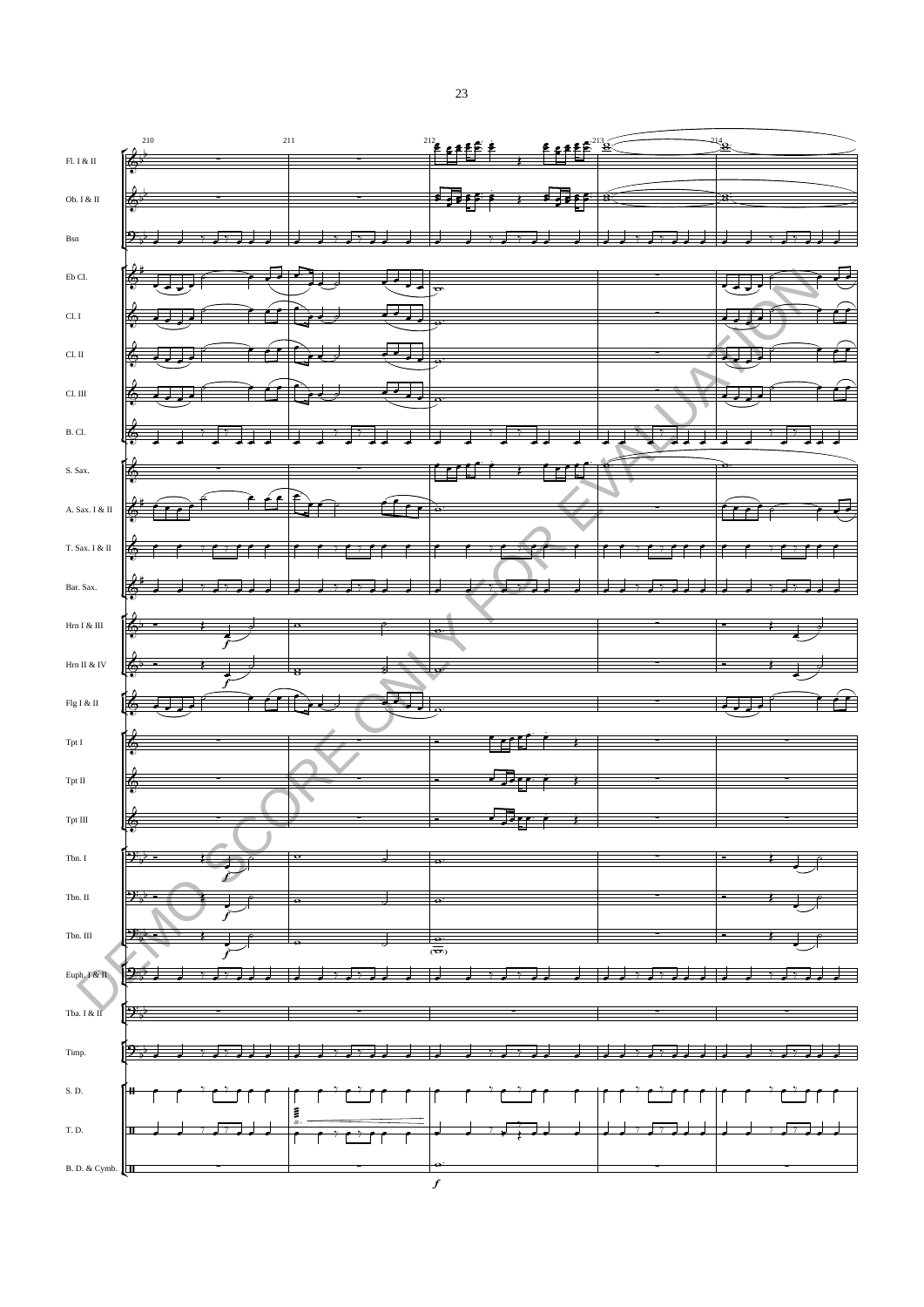|                          | $\left( e^{1} \right)$                                                      |                                                                                                                                              |                                                                     |                                                   | 219                                                                                                                                             |
|--------------------------|-----------------------------------------------------------------------------|----------------------------------------------------------------------------------------------------------------------------------------------|---------------------------------------------------------------------|---------------------------------------------------|-------------------------------------------------------------------------------------------------------------------------------------------------|
| Fl. I & II               |                                                                             |                                                                                                                                              |                                                                     |                                                   |                                                                                                                                                 |
| Ob. I & II               |                                                                             | $\sqrt{2}$                                                                                                                                   |                                                                     |                                                   | ÉÈ                                                                                                                                              |
|                          |                                                                             |                                                                                                                                              |                                                                     |                                                   |                                                                                                                                                 |
| Bsn                      |                                                                             |                                                                                                                                              |                                                                     |                                                   |                                                                                                                                                 |
| Eb Cl.                   |                                                                             |                                                                                                                                              |                                                                     |                                                   | $\widehat{\mathcal{F}}$                                                                                                                         |
|                          | $\overline{\mathcal{F} \cdot \mathcal{F}}$                                  |                                                                                                                                              |                                                                     | ्रस                                               |                                                                                                                                                 |
| CLI                      | $\frac{1}{\sqrt{2}}$                                                        |                                                                                                                                              |                                                                     |                                                   | ÉÊ                                                                                                                                              |
|                          |                                                                             |                                                                                                                                              |                                                                     |                                                   |                                                                                                                                                 |
| Cl. II                   | $\left  \begin{array}{cc} 1 & 0 \\ 0 & 0 \end{array} \right _{\mathcal{P}}$ |                                                                                                                                              |                                                                     |                                                   |                                                                                                                                                 |
| Cl. III                  | $\frac{1}{2}$                                                               |                                                                                                                                              |                                                                     | <b>The County</b>                                 |                                                                                                                                                 |
|                          |                                                                             |                                                                                                                                              |                                                                     |                                                   |                                                                                                                                                 |
| B.Cl.                    | $\overline{6}$                                                              | <del>u profil de la partida de la pa</del> tria de la contra de la contra de la contra de la contra de la contra de la con                   |                                                                     |                                                   | $\frac{1}{2}$ , $\frac{1}{2}$ , $\frac{1}{2}$ , $\frac{1}{2}$                                                                                   |
| S. Sax.                  |                                                                             |                                                                                                                                              |                                                                     |                                                   | $\overline{H}$                                                                                                                                  |
|                          |                                                                             |                                                                                                                                              |                                                                     |                                                   |                                                                                                                                                 |
| A. Sax. I & II           |                                                                             | $\frac{1}{2}$ , and the set of $\frac{1}{2}$ , $\frac{1}{2}$ , $\frac{1}{2}$ , $\frac{1}{2}$ , $\frac{1}{2}$ , $\frac{1}{2}$ , $\frac{1}{2}$ |                                                                     |                                                   |                                                                                                                                                 |
|                          |                                                                             |                                                                                                                                              |                                                                     |                                                   |                                                                                                                                                 |
| T. Sax. I & II           | $\spadesuit$                                                                | <del>r rouer e le rouer e</del> le visite le                                                                                                 |                                                                     |                                                   | $\upharpoonright$ $\upharpoonright$ $\upharpoonright$ $\upharpoonright$ $\upharpoonright$ $\upharpoonright$ $\upharpoonright$ $\upharpoonright$ |
| Bar. Sax.                | $\frac{1}{2}$                                                               | $\frac{1}{2}$ , $\frac{1}{2}$                                                                                                                |                                                                     |                                                   |                                                                                                                                                 |
|                          |                                                                             |                                                                                                                                              |                                                                     |                                                   |                                                                                                                                                 |
| Hrn I & III              |                                                                             |                                                                                                                                              |                                                                     |                                                   |                                                                                                                                                 |
| Hrn II & IV              | $\overline{\mathbb{C}}$                                                     |                                                                                                                                              |                                                                     |                                                   |                                                                                                                                                 |
|                          |                                                                             |                                                                                                                                              |                                                                     |                                                   |                                                                                                                                                 |
| Fig I & II               | $\left. \frac{1}{\sqrt{2}}\right  _{\circ}$                                 |                                                                                                                                              |                                                                     | <b>Q.J</b> f                                      |                                                                                                                                                 |
|                          |                                                                             |                                                                                                                                              |                                                                     |                                                   |                                                                                                                                                 |
| Tpt I                    |                                                                             | $\sqrt{2}$                                                                                                                                   |                                                                     |                                                   | $\frac{f}{\delta}$                                                                                                                              |
| $Tpt$ II                 |                                                                             | $\frac{1}{\sqrt{2}}$                                                                                                                         |                                                                     |                                                   |                                                                                                                                                 |
|                          |                                                                             |                                                                                                                                              |                                                                     |                                                   | $f\hspace{-0.1cm}f$                                                                                                                             |
| $\operatorname{Tpt}$ III | 6                                                                           | $\overline{\phantom{a}}$                                                                                                                     |                                                                     |                                                   |                                                                                                                                                 |
| Tbn. I                   | ס ⊄ול                                                                       |                                                                                                                                              |                                                                     |                                                   | $f\hspace{-0.1cm}f$<br>$\tilde{\sigma}$                                                                                                         |
|                          |                                                                             |                                                                                                                                              | $\overset{\text{>}}{\overline{f}}$                                  |                                                   |                                                                                                                                                 |
| Tbn. II                  | י ∉                                                                         | $\overline{\bullet}$                                                                                                                         | $\overline{\bullet}$                                                | $\overline{\bullet}$                              | þ                                                                                                                                               |
| Tbn. III                 | $2^+$                                                                       |                                                                                                                                              | $\stackrel{\text{>}}{f}$                                            |                                                   |                                                                                                                                                 |
|                          |                                                                             | $\bullet$<br>কে                                                                                                                              | $\overline{\cdot}$<br>$f\overline{\overline{\mathfrak{S}}^{\cdot}}$ | $\bullet$<br>$\overline{(\overline{\mathbf{y}})}$ | $\overline{\phantom{a}}$<br>$\overline{(\overline{\mathbf{y}})}$                                                                                |
| Euph. I & II             | $2_{\rm F}$                                                                 |                                                                                                                                              |                                                                     |                                                   |                                                                                                                                                 |
|                          |                                                                             |                                                                                                                                              |                                                                     |                                                   |                                                                                                                                                 |
| Tba. I & II              | $\mathfrak{P}_\mathbb{F}$                                                   |                                                                                                                                              | $\overline{\bullet}$<br>$\overline{\overline{\mathbf{y}}}$          | $\overline{\bullet}$<br>$\overline{\mathbf{v}}$   | ਝੋਂ                                                                                                                                             |
| Timp.                    | ツマ                                                                          |                                                                                                                                              |                                                                     |                                                   |                                                                                                                                                 |
|                          |                                                                             |                                                                                                                                              |                                                                     |                                                   |                                                                                                                                                 |
| S.D.                     |                                                                             |                                                                                                                                              |                                                                     |                                                   |                                                                                                                                                 |
|                          | ā                                                                           |                                                                                                                                              |                                                                     |                                                   | S, MI                                                                                                                                           |
|                          |                                                                             |                                                                                                                                              |                                                                     |                                                   |                                                                                                                                                 |
| T. D.                    | щ                                                                           |                                                                                                                                              |                                                                     |                                                   |                                                                                                                                                 |
| B.D. & Cymb.             |                                                                             |                                                                                                                                              | Ĥ                                                                   |                                                   |                                                                                                                                                 |

ff

<sup>24</sup>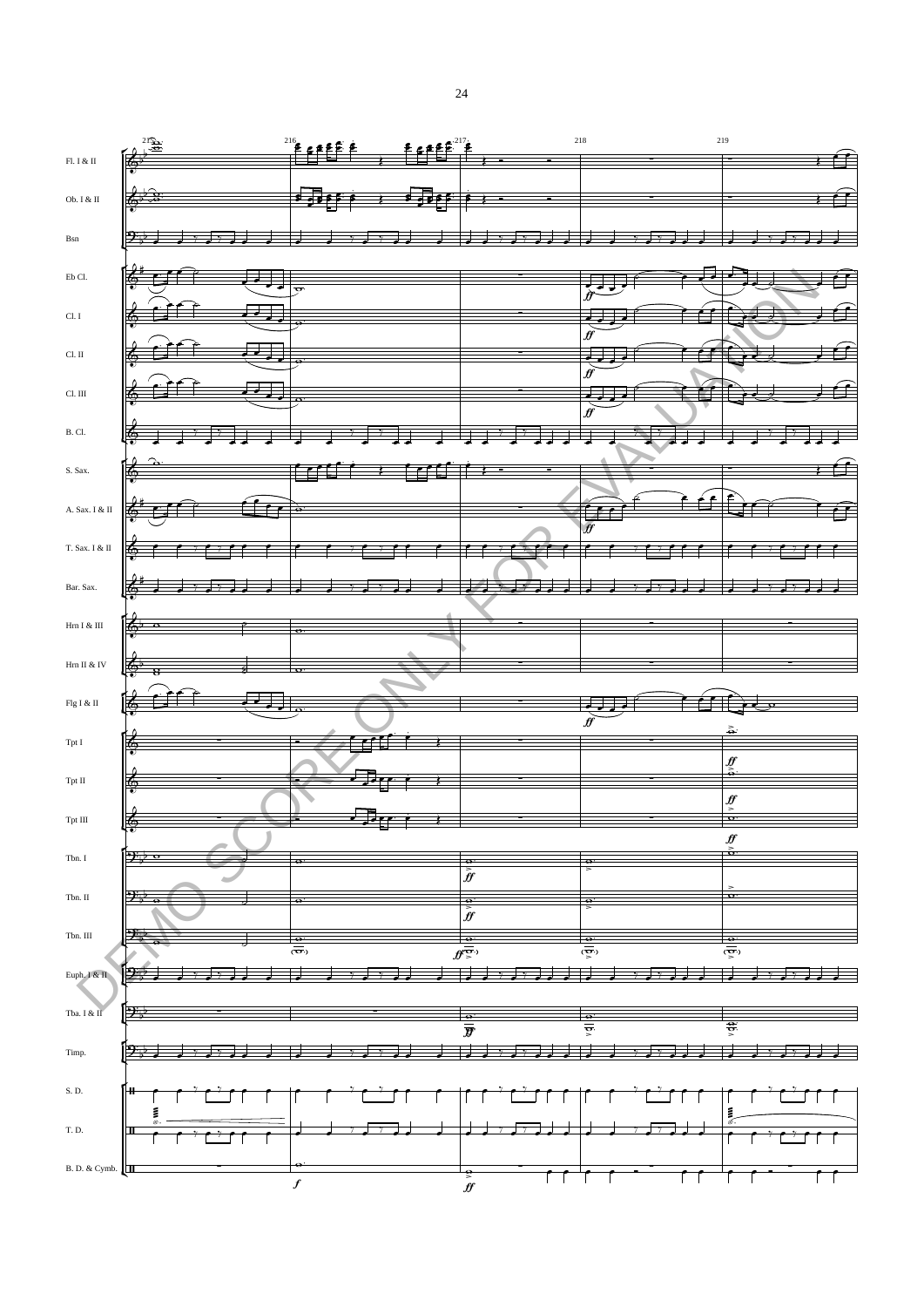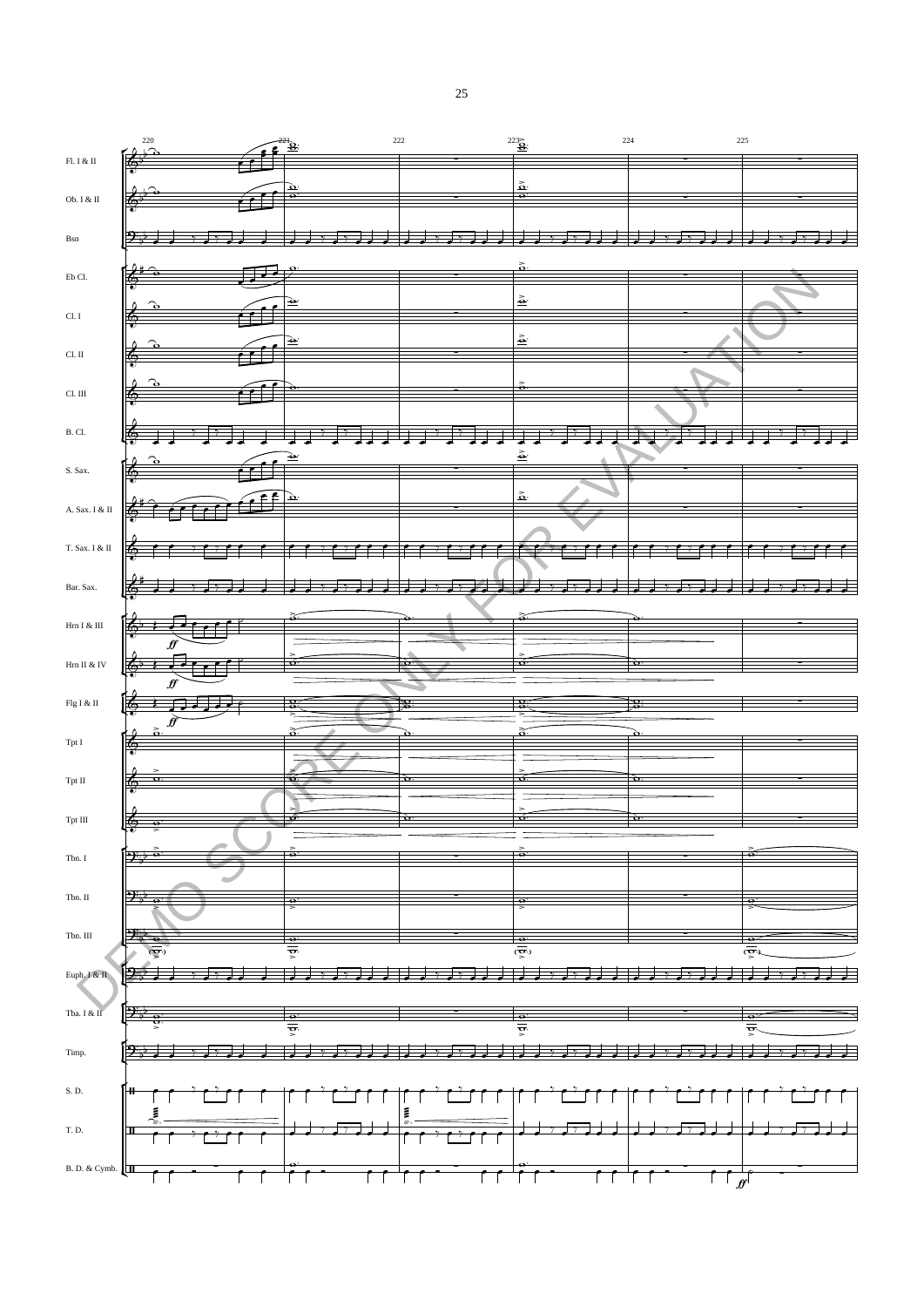|                                | 226                     | 227<br>228                     | 229                                                                                                                  | 230                           |                             | 231                                                                                                                                           | 232                                                                                 |
|--------------------------------|-------------------------|--------------------------------|----------------------------------------------------------------------------------------------------------------------|-------------------------------|-----------------------------|-----------------------------------------------------------------------------------------------------------------------------------------------|-------------------------------------------------------------------------------------|
| Fl. I & II                     | $\frac{2}{6}$           |                                |                                                                                                                      |                               |                             |                                                                                                                                               |                                                                                     |
|                                |                         |                                |                                                                                                                      |                               |                             |                                                                                                                                               |                                                                                     |
|                                |                         |                                |                                                                                                                      |                               |                             |                                                                                                                                               |                                                                                     |
| Ob. I & $\rm II$               | $\overline{\mathbb{S}}$ |                                |                                                                                                                      |                               |                             |                                                                                                                                               |                                                                                     |
|                                |                         |                                |                                                                                                                      |                               |                             |                                                                                                                                               |                                                                                     |
|                                |                         |                                |                                                                                                                      |                               |                             |                                                                                                                                               |                                                                                     |
| Bsn                            | $\rightarrow$           |                                |                                                                                                                      |                               |                             |                                                                                                                                               | $\overline{\phantom{a}}$                                                            |
|                                |                         |                                |                                                                                                                      |                               |                             |                                                                                                                                               |                                                                                     |
|                                | k.                      |                                |                                                                                                                      |                               |                             |                                                                                                                                               |                                                                                     |
| Eb Cl.                         |                         |                                |                                                                                                                      |                               |                             |                                                                                                                                               |                                                                                     |
|                                |                         |                                |                                                                                                                      |                               |                             |                                                                                                                                               |                                                                                     |
| Cl. I                          |                         |                                |                                                                                                                      |                               |                             |                                                                                                                                               |                                                                                     |
|                                | $\breve{\mathbb{P}}$    |                                |                                                                                                                      |                               |                             |                                                                                                                                               |                                                                                     |
|                                |                         |                                |                                                                                                                      |                               |                             |                                                                                                                                               |                                                                                     |
| $\mathop{\rm Cl}\nolimits.$ II | 6                       |                                |                                                                                                                      |                               |                             |                                                                                                                                               |                                                                                     |
|                                |                         |                                |                                                                                                                      |                               |                             |                                                                                                                                               |                                                                                     |
|                                |                         |                                |                                                                                                                      |                               |                             |                                                                                                                                               |                                                                                     |
| $\rm Cl.$ $\rm III$            | $\blacklozenge$         |                                |                                                                                                                      |                               |                             |                                                                                                                                               |                                                                                     |
|                                |                         |                                |                                                                                                                      |                               |                             |                                                                                                                                               |                                                                                     |
|                                |                         |                                |                                                                                                                      |                               |                             |                                                                                                                                               |                                                                                     |
| B.Cl.                          | ļ6.                     | ית התקינת התחינות והיות התחינת |                                                                                                                      |                               | $\mathbb{R}^n$              | 六元                                                                                                                                            | 萛                                                                                   |
|                                |                         |                                |                                                                                                                      |                               |                             |                                                                                                                                               |                                                                                     |
|                                |                         |                                |                                                                                                                      |                               |                             |                                                                                                                                               |                                                                                     |
| S. Sax.                        | 俸                       |                                |                                                                                                                      |                               |                             |                                                                                                                                               |                                                                                     |
|                                |                         |                                |                                                                                                                      |                               |                             |                                                                                                                                               |                                                                                     |
| A. Sax. I & $\Pi$              | $\phi^*$                |                                |                                                                                                                      |                               |                             |                                                                                                                                               |                                                                                     |
|                                |                         |                                |                                                                                                                      |                               |                             |                                                                                                                                               |                                                                                     |
|                                |                         |                                |                                                                                                                      |                               |                             |                                                                                                                                               |                                                                                     |
| T. Sax. I & $\Pi$              | IĢ.                     |                                | <u>1711 - 1920 - 1930 - 1930 - 1930 - 1930 - 1930 - 1930 - 1930 - 1930 - 1930 - 1930 - 1930 - 1930 - 1930 - 1930</u> |                               |                             |                                                                                                                                               | $\overline{\phantom{1}}$                                                            |
|                                |                         |                                |                                                                                                                      |                               |                             |                                                                                                                                               |                                                                                     |
|                                |                         |                                |                                                                                                                      |                               |                             |                                                                                                                                               |                                                                                     |
| Bar. Sax.                      | $\clubsuit$             |                                |                                                                                                                      | Ť7                            |                             |                                                                                                                                               | $\overline{\phantom{a}}$                                                            |
|                                |                         |                                |                                                                                                                      |                               |                             |                                                                                                                                               |                                                                                     |
|                                |                         |                                |                                                                                                                      |                               |                             |                                                                                                                                               |                                                                                     |
| Hrn I & III                    | ౕ                       |                                |                                                                                                                      |                               | $\rightarrow$ $\rightarrow$ |                                                                                                                                               | $\overline{U}$ , $\overline{U}$ , $\overline{U}$                                    |
|                                |                         |                                |                                                                                                                      |                               |                             |                                                                                                                                               |                                                                                     |
|                                |                         |                                |                                                                                                                      |                               |                             |                                                                                                                                               |                                                                                     |
| Hrn II & IV                    | $\Phi$                  |                                |                                                                                                                      | $\frac{1}{f}$                 |                             | $\frac{1}{2}$                                                                                                                                 |                                                                                     |
|                                |                         |                                |                                                                                                                      |                               |                             |                                                                                                                                               |                                                                                     |
| Flg I & II                     |                         |                                |                                                                                                                      | <u>R</u>                      |                             |                                                                                                                                               | $\frac{1}{2}$ $\frac{1}{2}$ $\frac{1}{2}$ $\frac{1}{8}$<br>$\overline{\phantom{0}}$ |
|                                |                         |                                |                                                                                                                      |                               |                             |                                                                                                                                               |                                                                                     |
|                                |                         |                                |                                                                                                                      |                               |                             |                                                                                                                                               |                                                                                     |
| Tpt I                          | $\epsilon$              |                                |                                                                                                                      | ╎╏╶┛                          |                             |                                                                                                                                               | $\sim$ $\sim$                                                                       |
|                                |                         |                                |                                                                                                                      | ff                            |                             |                                                                                                                                               |                                                                                     |
|                                |                         |                                |                                                                                                                      |                               |                             |                                                                                                                                               |                                                                                     |
| $\rm Tpt\ II$                  | 6                       |                                |                                                                                                                      | $\frac{1}{2}$                 | $\overline{\phantom{a}}$    | $\frac{1}{2}$ $\frac{1}{2}$ $\frac{1}{2}$                                                                                                     |                                                                                     |
|                                |                         |                                |                                                                                                                      | f f                           |                             |                                                                                                                                               |                                                                                     |
| $\operatorname{Tpt}$ III       | $\overline{6}$          |                                |                                                                                                                      | $\frac{1}{2}$ , $\frac{1}{2}$ |                             | $\frac{1}{2}$ , $\frac{1}{2}$ , $\frac{1}{2}$ , $\frac{1}{2}$ , $\frac{1}{2}$ , $\frac{1}{2}$ , $\frac{1}{2}$ , $\frac{1}{2}$ , $\frac{1}{2}$ |                                                                                     |
|                                |                         |                                |                                                                                                                      |                               |                             |                                                                                                                                               |                                                                                     |
|                                |                         |                                |                                                                                                                      | ℋ                             |                             |                                                                                                                                               |                                                                                     |
| Tbn. I                         | 9 ⊳ ∘                   | $\overline{\bullet}$           |                                                                                                                      |                               |                             |                                                                                                                                               |                                                                                     |
|                                |                         |                                |                                                                                                                      |                               |                             |                                                                                                                                               |                                                                                     |
|                                |                         | $f\hspace{-0.1cm}f$            |                                                                                                                      | $f\hspace{-0.1cm}f$           |                             |                                                                                                                                               |                                                                                     |
| Tbn. II                        | $2+$                    |                                |                                                                                                                      |                               |                             |                                                                                                                                               |                                                                                     |
|                                |                         | $\frac{1}{2}$                  |                                                                                                                      | f f                           |                             |                                                                                                                                               |                                                                                     |
|                                |                         |                                |                                                                                                                      |                               |                             |                                                                                                                                               |                                                                                     |
| Tbn. III                       | 27                      |                                |                                                                                                                      |                               |                             |                                                                                                                                               |                                                                                     |
|                                | $\varphi$ .             | $f\sqrt{2}$                    | <u>رتحت </u>                                                                                                         | ∯                             |                             |                                                                                                                                               |                                                                                     |
| Euph. I & $\Pi$                |                         |                                |                                                                                                                      |                               |                             |                                                                                                                                               |                                                                                     |
|                                |                         |                                |                                                                                                                      |                               |                             |                                                                                                                                               |                                                                                     |
|                                |                         |                                |                                                                                                                      |                               |                             |                                                                                                                                               |                                                                                     |
| Tba. I & II                    | $2\sqrt{2}$             |                                |                                                                                                                      |                               |                             |                                                                                                                                               |                                                                                     |
|                                | <u>ज्ञ</u>              | $f\bar{f} \overline{S}$        |                                                                                                                      |                               |                             |                                                                                                                                               |                                                                                     |
|                                |                         |                                |                                                                                                                      |                               |                             |                                                                                                                                               |                                                                                     |
| Timp.                          | $2\frac{1}{2}$          |                                |                                                                                                                      |                               |                             |                                                                                                                                               |                                                                                     |
|                                |                         |                                |                                                                                                                      |                               |                             |                                                                                                                                               |                                                                                     |
|                                |                         |                                |                                                                                                                      |                               |                             |                                                                                                                                               |                                                                                     |
| S. D.                          | ╫                       |                                |                                                                                                                      |                               |                             |                                                                                                                                               | ┯<br>ਾ                                                                              |
|                                |                         |                                |                                                                                                                      |                               |                             |                                                                                                                                               |                                                                                     |
|                                |                         |                                |                                                                                                                      |                               |                             |                                                                                                                                               |                                                                                     |
| T. D.                          | ≖                       |                                |                                                                                                                      |                               |                             |                                                                                                                                               |                                                                                     |
|                                |                         |                                |                                                                                                                      |                               |                             |                                                                                                                                               |                                                                                     |
|                                |                         |                                |                                                                                                                      |                               |                             |                                                                                                                                               |                                                                                     |
| <b>B. D. &amp; Cymb.</b> THE   |                         |                                |                                                                                                                      |                               |                             |                                                                                                                                               |                                                                                     |
|                                |                         |                                |                                                                                                                      |                               |                             |                                                                                                                                               |                                                                                     |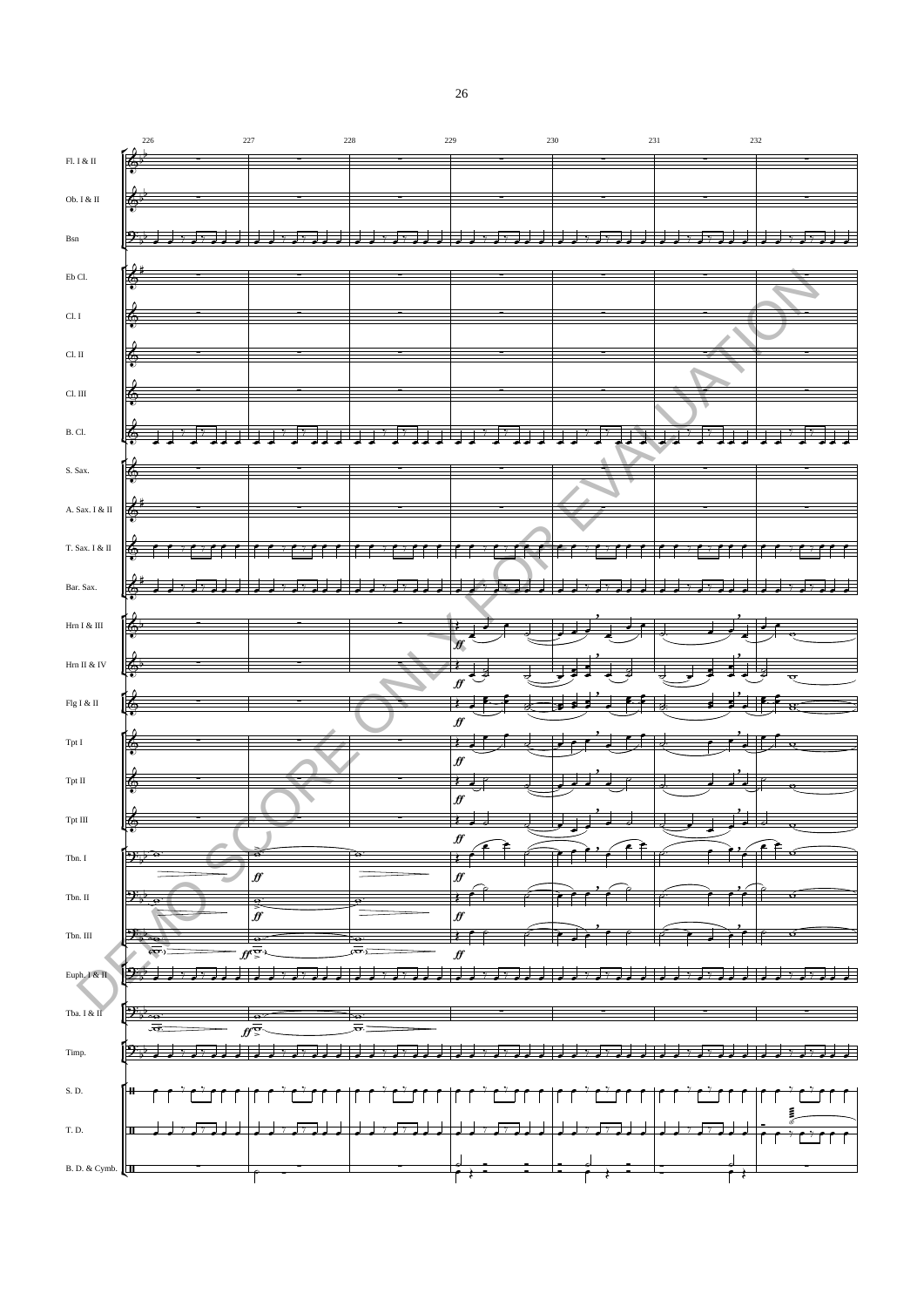| Fl. I & II                      | 233                                         | أكثث                 | <del>írr`íf</del> f | <u>Trantistri francisti Trancistri francisti </u> |    |           |                          |  |    |
|---------------------------------|---------------------------------------------|----------------------|---------------------|---------------------------------------------------|----|-----------|--------------------------|--|----|
|                                 |                                             | $\frac{f}{f}$        |                     |                                                   |    |           |                          |  |    |
| Ob. I & II                      | $\overline{\langle}$                        | "ff                  |                     |                                                   |    |           |                          |  |    |
| Bsn                             |                                             |                      |                     |                                                   |    |           |                          |  |    |
| Eb Cl.                          |                                             |                      |                     |                                                   |    |           |                          |  |    |
| $\mathop{\rm Cl}\nolimits.$ I   |                                             | <u>fre</u>           | الناعج              |                                                   |    | شام       |                          |  | ra |
| $\rm Cl.$ $\rm II$              | 6                                           | f f<br>tere ter      |                     | <u>teret teret teret</u>                          |    | أسائع وأم | <u>i tetek tetek eta</u> |  | ॻऻ |
|                                 |                                             | f f                  |                     |                                                   |    | التشخخخ   |                          |  |    |
| $\rm Cl.$ $\rm III$             |                                             | ŒÈ                   |                     |                                                   |    |           | Érf                      |  |    |
| $\, {\bf B} . \, {\bf Cl} . \,$ | 6                                           |                      |                     |                                                   |    |           |                          |  |    |
| S. Sax.                         |                                             |                      |                     |                                                   |    |           | ←⊷                       |  |    |
| A. Sax. I & II                  |                                             | $\int_{0}^{t}$<br>ff |                     |                                                   |    |           |                          |  |    |
| T. Sax. I & II                  | ၜၞ                                          |                      |                     |                                                   |    |           |                          |  |    |
| Bar. Sax.                       | €                                           |                      |                     |                                                   |    |           |                          |  |    |
| $\rm Hm$ I & III                | ∲                                           |                      |                     | ò                                                 |    |           |                          |  |    |
| Hrn II & IV                     | ∲                                           |                      |                     | B.                                                |    |           |                          |  |    |
|                                 |                                             | 8                    |                     |                                                   |    |           |                          |  |    |
| Flg I & II                      |                                             |                      |                     |                                                   |    |           |                          |  |    |
| Tpt I                           |                                             |                      |                     |                                                   |    |           |                          |  |    |
| Tpt II                          |                                             | ءَα⊤                 |                     | ò.                                                |    |           |                          |  |    |
| Tpt III                         | $\blacklozenge$<br>$\overline{\mathcal{S}}$ | $\rightarrow$ $\sim$ |                     | ক্র                                               |    |           |                          |  |    |
| Tbn. I                          |                                             | $\bullet$            |                     | ⊖                                                 |    |           |                          |  |    |
| Tbn. II                         | בקיל                                        |                      |                     | ð                                                 |    |           |                          |  |    |
|                                 |                                             |                      |                     |                                                   |    |           |                          |  |    |
| Tbn. III                        |                                             | ⊖<br>ŒΞ,             |                     | $\bullet$<br>ە <del>ت</del> ە                     |    |           |                          |  |    |
| Euph. I & $\Pi$                 |                                             |                      |                     |                                                   |    |           |                          |  |    |
| Tba. I & II                     | $\mathcal{P}$                               |                      |                     |                                                   |    |           |                          |  |    |
| Timp.                           | $9\frac{1}{2}$                              |                      |                     |                                                   | ナテ |           |                          |  |    |
| S.D.                            | ┉                                           |                      |                     |                                                   |    |           |                          |  |    |
| T. D.                           | ╨                                           |                      |                     |                                                   |    |           |                          |  |    |

 $\frac{3}{2}$   $\frac{1}{2}$ 

 $\frac{1}{2}$   $\frac{1}{2}$   $\frac{1}{2}$   $\frac{1}{2}$   $\frac{1}{2}$   $\frac{1}{2}$   $\frac{1}{2}$   $\frac{1}{2}$   $\frac{1}{2}$   $\frac{1}{2}$   $\frac{1}{2}$   $\frac{1}{2}$   $\frac{1}{2}$   $\frac{1}{2}$   $\frac{1}{2}$   $\frac{1}{2}$   $\frac{1}{2}$   $\frac{1}{2}$   $\frac{1}{2}$   $\frac{1}{2}$   $\frac{1}{2}$   $\frac{1}{2}$ 

-

B. D. & Cymb.

 $\begin{array}{ccc} \mathbf{r} & \mathbf{r} \\ \mathbf{r} & \mathbf{r} \end{array}$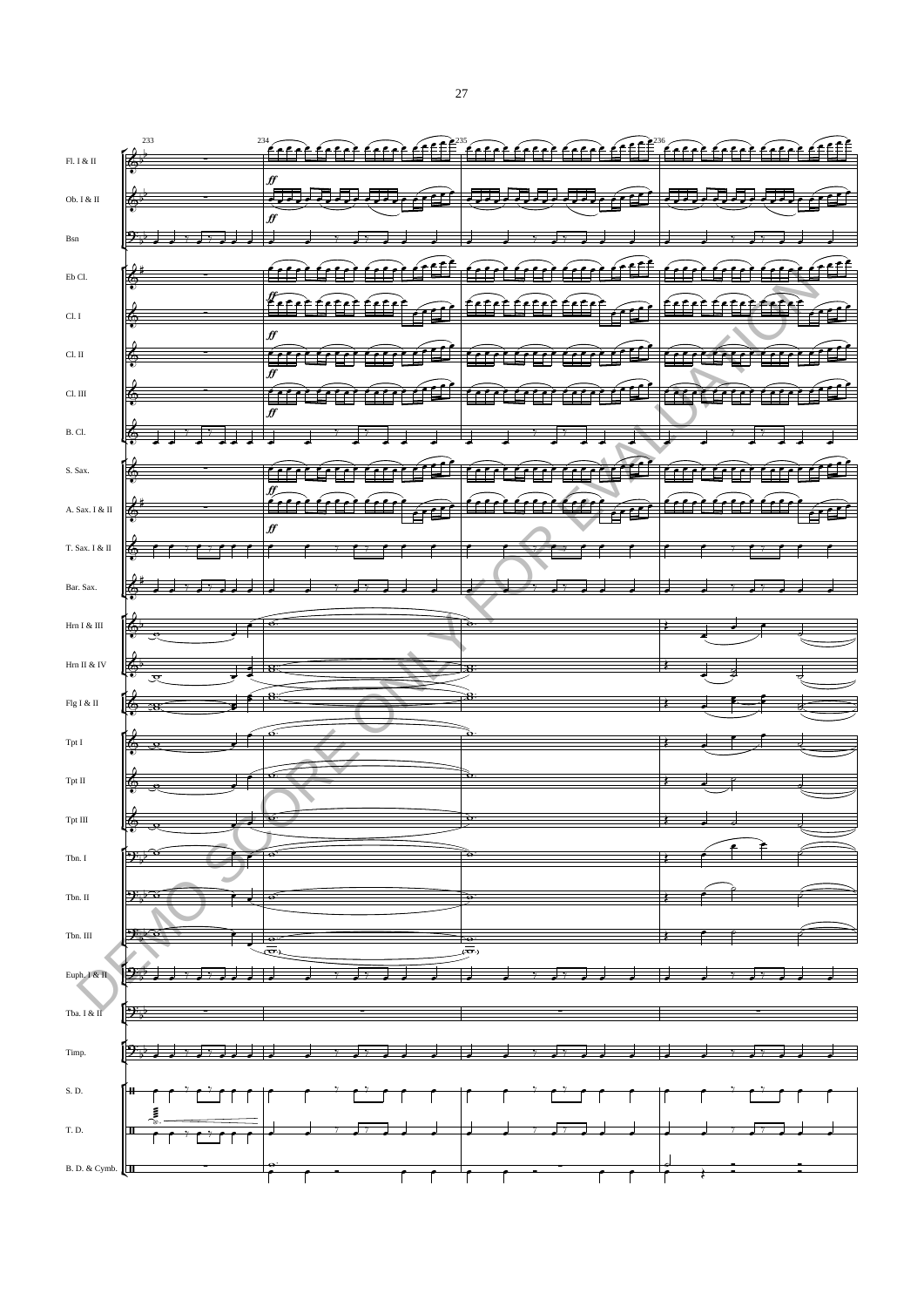| Fl. I & II                                 |                        |                                                                     | <u>יוני וליני ויוני ויוני ויוני ויוני ויוני ויוני ויוני ויוני ויוני ויוני ויוני ויוני ויוני ויוני ויוני ויוני וי</u> |                          |
|--------------------------------------------|------------------------|---------------------------------------------------------------------|----------------------------------------------------------------------------------------------------------------------|--------------------------|
| Ob. I & II                                 |                        |                                                                     |                                                                                                                      |                          |
| Bsn                                        | ツマ                     |                                                                     |                                                                                                                      |                          |
| Eb Cl.                                     |                        |                                                                     |                                                                                                                      |                          |
| CLI                                        |                        | <u>tan (CC) amperimental (CC) anno</u>                              |                                                                                                                      | 台印                       |
| $\rm Cl.$ $\rm II$                         | 6                      | an comment de comment de la comme de la comme                       |                                                                                                                      |                          |
| Cl. III                                    | 6                      | angarang tinang kalendar di anggangan                               |                                                                                                                      | <u>erriforman</u>        |
| B.Cl.                                      | 6                      |                                                                     |                                                                                                                      |                          |
| S. Sax.                                    | 6                      | <u> Fereire erreft</u>                                              | <u> tetet tetet tetet tetet tetet tetet te</u>                                                                       |                          |
| A. Sax. I & II                             |                        | <u>m, ta, margarethau an ta, an an caoinn an comhannach. Ta an </u> |                                                                                                                      |                          |
| T. Sax. I & II                             | ⊝                      | $\cdot$ $\cdot$ $\cdot$                                             |                                                                                                                      |                          |
| Bar. Sax.                                  |                        |                                                                     |                                                                                                                      |                          |
| Hrn I & III                                | 睿<br>┲                 |                                                                     | ∙                                                                                                                    |                          |
| Hrn II & IV                                | ౕ                      |                                                                     |                                                                                                                      | $\overline{\sigma}$      |
| Flg I & II                                 |                        | $\Rightarrow$                                                       |                                                                                                                      |                          |
| Tpt I                                      | 库                      | سفاركم أر<br>$\overline{\phantom{a}}$                               |                                                                                                                      | $\overline{\bullet}$     |
| Tpt II                                     | $\overline{\rho}$<br>嗓 |                                                                     |                                                                                                                      | $\overline{\phantom{0}}$ |
| Tpt III                                    | $6 \cdot 1$            |                                                                     | $\overline{\phantom{a}}$                                                                                             |                          |
| Tbn. I                                     |                        |                                                                     |                                                                                                                      |                          |
| Tbn. II                                    |                        |                                                                     |                                                                                                                      |                          |
| Tbn. III                                   |                        |                                                                     |                                                                                                                      |                          |
| Euph. I & $\Pi$                            |                        |                                                                     |                                                                                                                      |                          |
| Tba. I & $\mathbf{I}\overline{\mathbf{I}}$ |                        |                                                                     |                                                                                                                      |                          |
| Timp.                                      | ソー                     |                                                                     |                                                                                                                      | ff                       |
| S. D.                                      | ╫                      |                                                                     |                                                                                                                      | s/un                     |
| T. D.                                      | п                      |                                                                     |                                                                                                                      |                          |
| <b>B. D. &amp; Cymb.</b> THE               |                        |                                                                     |                                                                                                                      |                          |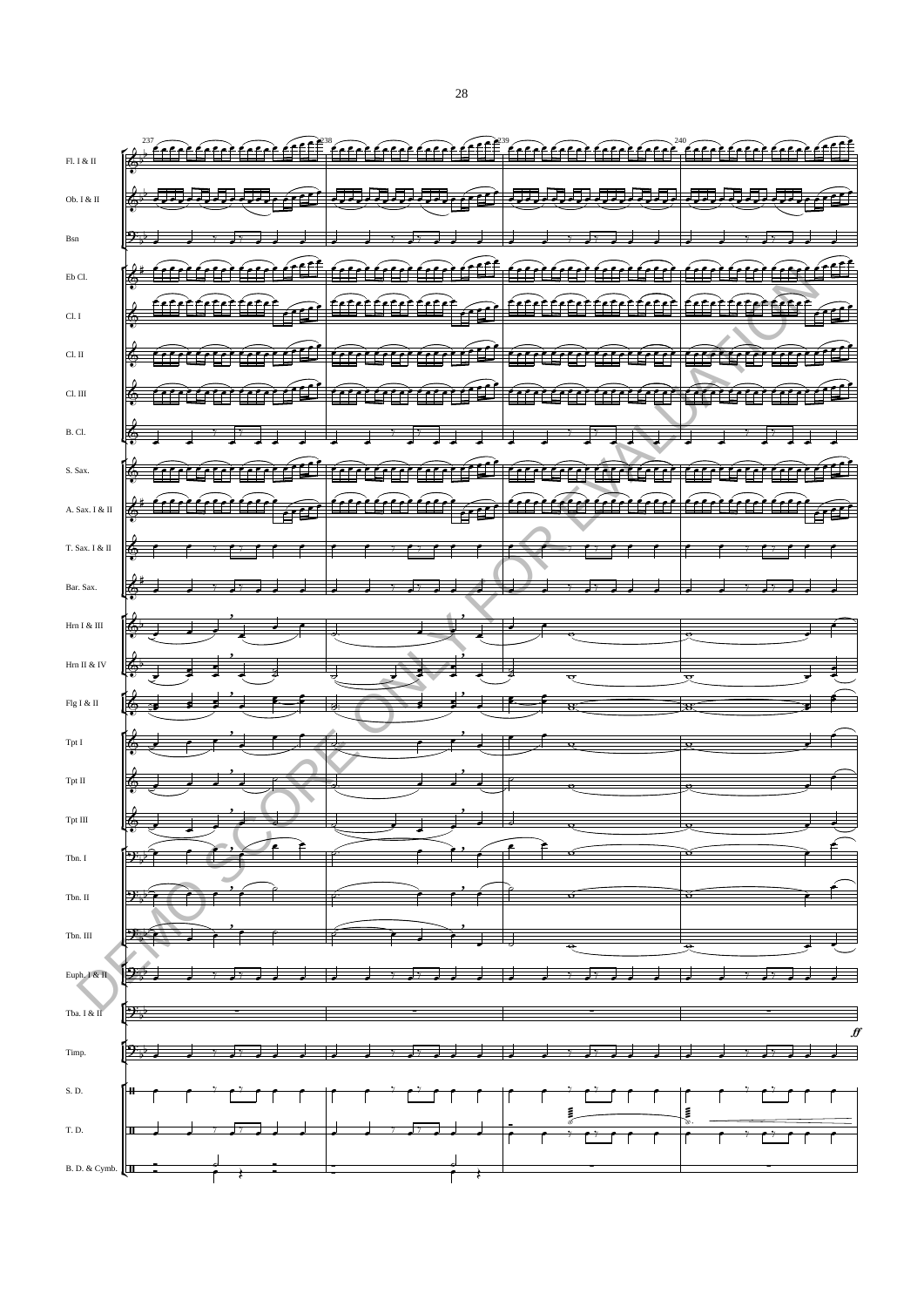| $\phi$ which a which is which in $\phi$ which $\phi$ |  |  |
|------------------------------------------------------|--|--|
|                                                      |  |  |
| $9\frac{1}{2}$ , , , ,                               |  |  |
|                                                      |  |  |
|                                                      |  |  |

Cl. II Cl. III B. Cl. S. Sax. A. Sax. I & II T. Sax. I & II Ł Ľ manini proprinti manini manini ran tara tara ta 1988, an tara tara tara ta 1988, an tara tara tara ta 1988. An tara tara tara ta 1988  $\frac{2}{3}$  .  $\overline{1}$  $\overline{1}$ ,  $\overline{1}$ ,  $\overline{1}$ ,  $\overline{1}$ ,  $\overline{1}$ TATITI.  $\overline{1}$  , *<i><u> L'ISSE CO</u>* <u> Littlett til</u> Fri Æ أناءكم 6 e e 1erege e e 1erege e Commerce e e 1erege DEMO SCORE ONLY FOR EVALUATION





| Tbn. II         | 立<br>$\Theta$ |        |   | يمت           |        |  | تعد                      |                               |   | ىغ                         |                               |  |
|-----------------|---------------|--------|---|---------------|--------|--|--------------------------|-------------------------------|---|----------------------------|-------------------------------|--|
| Tbn. III        |               |        |   | ™e∸           |        |  |                          |                               |   | ∸e                         |                               |  |
| Euph. I & $\Pi$ | டி            | $\sim$ | J | $G\mathbf{C}$ | Į<br>ł |  | $\widetilde{\mathbf{A}}$ | $\overline{\phantom{a}}$<br>t |   | $\overline{\mathfrak{so}}$ | $\overline{\phantom{a}}$<br>÷ |  |
| Tba. I & II     | $\Theta$      |        |   |               | -      |  |                          |                               |   |                            | ÷<br>-                        |  |
|                 |               |        |   |               |        |  |                          |                               | Ξ |                            |                               |  |

| Timp.                | ு   |  |  |                                   | $\overline{\phantom{a}}$ |  |  |  |  |  |
|----------------------|-----|--|--|-----------------------------------|--------------------------|--|--|--|--|--|
| S. D.                | I⊦# |  |  | <del>ؘؘ؞ڗڗ؊؊؊ڒ؊؊؊؊؊؊؊؊؊؊؊؊؊</del> |                          |  |  |  |  |  |
| T.D.                 | lπ  |  |  | $\overline{\phantom{a}}$          |                          |  |  |  |  |  |
| B. D. & Cymb. $\Box$ |     |  |  |                                   |                          |  |  |  |  |  |

Fl. I & II

Ob. I & II

Bsn

Eb Cl.

Ł

Ľ

ÍĠ

Cl. I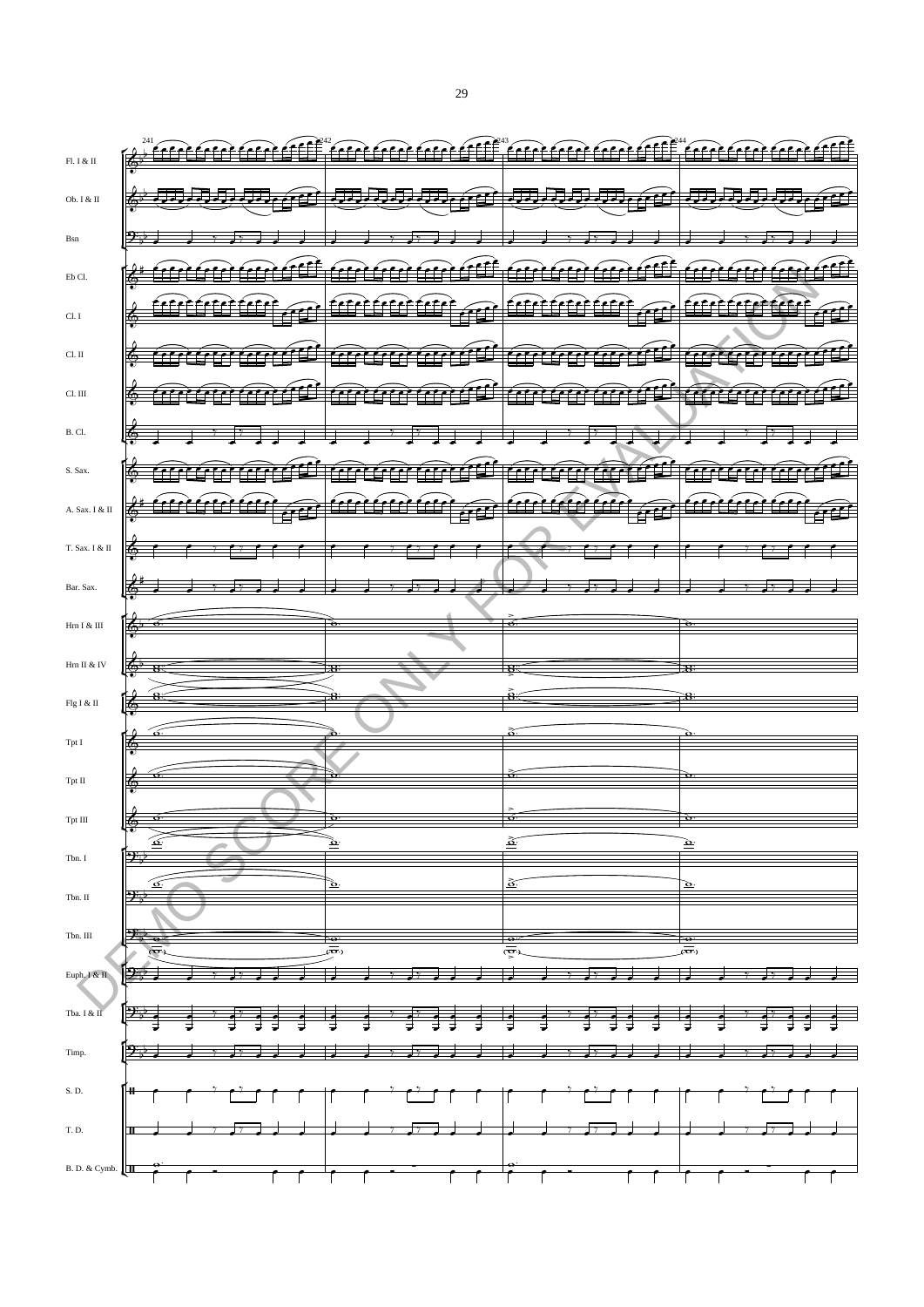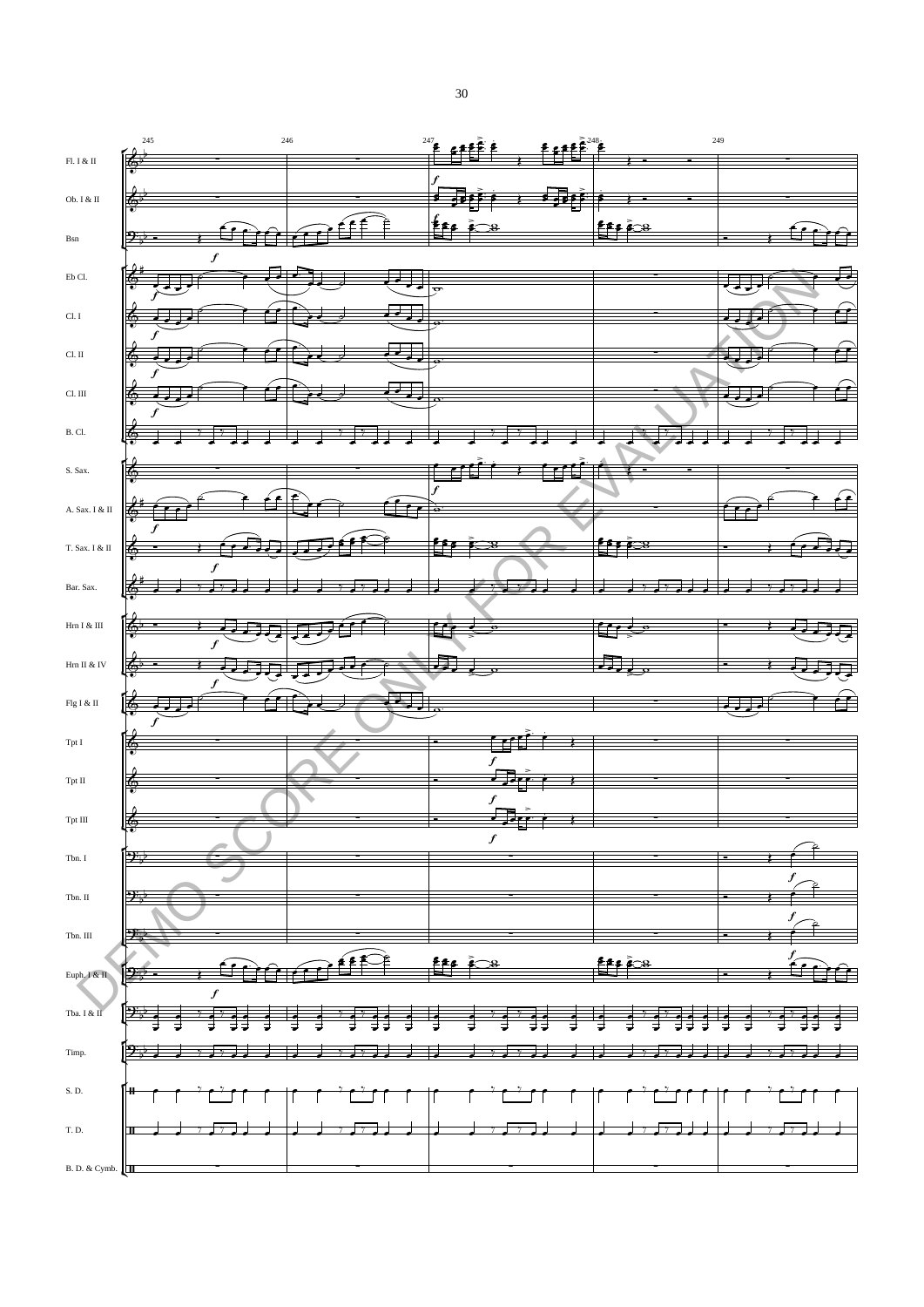| ۰,     |  |
|--------|--|
| ×<br>٧ |  |

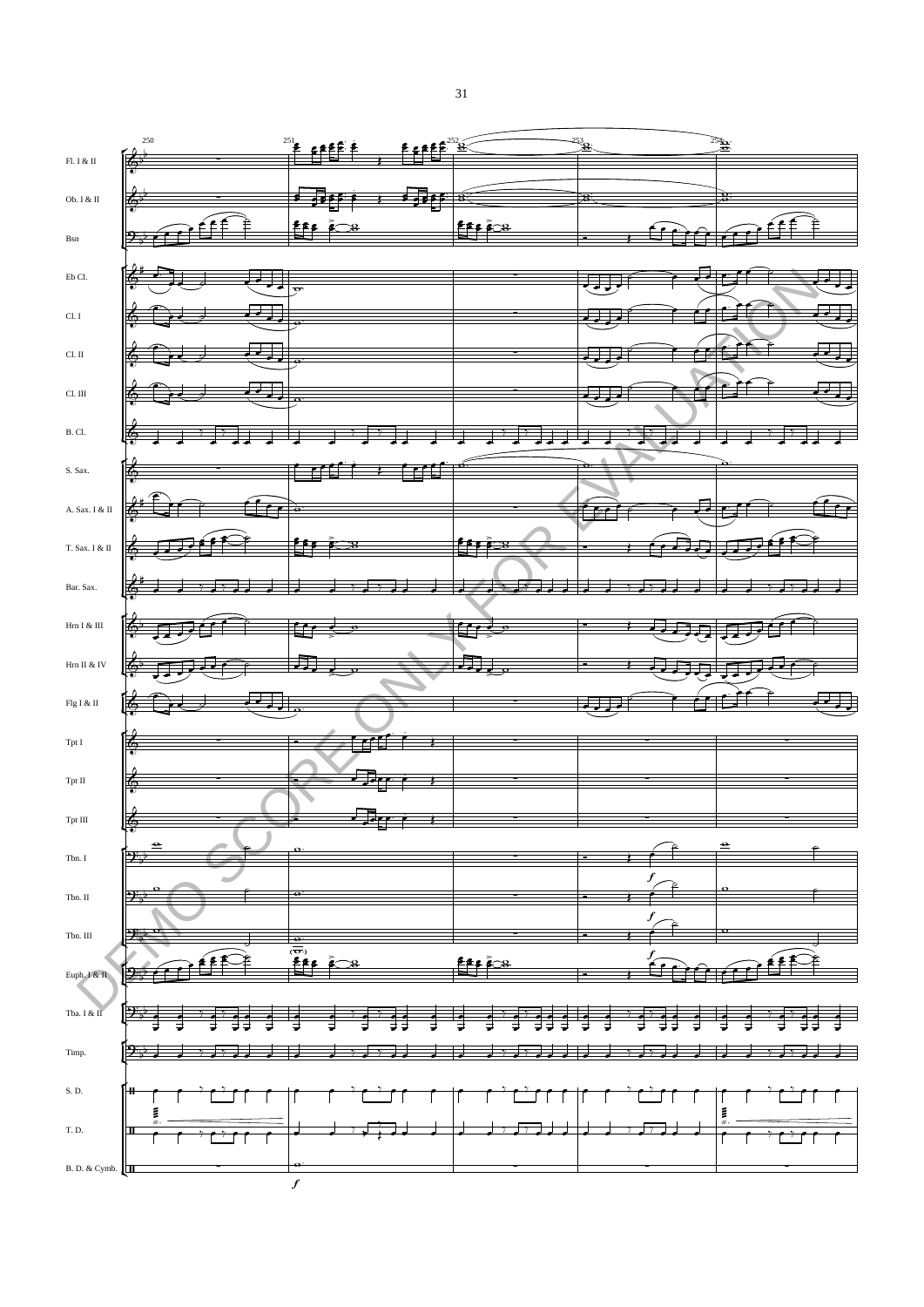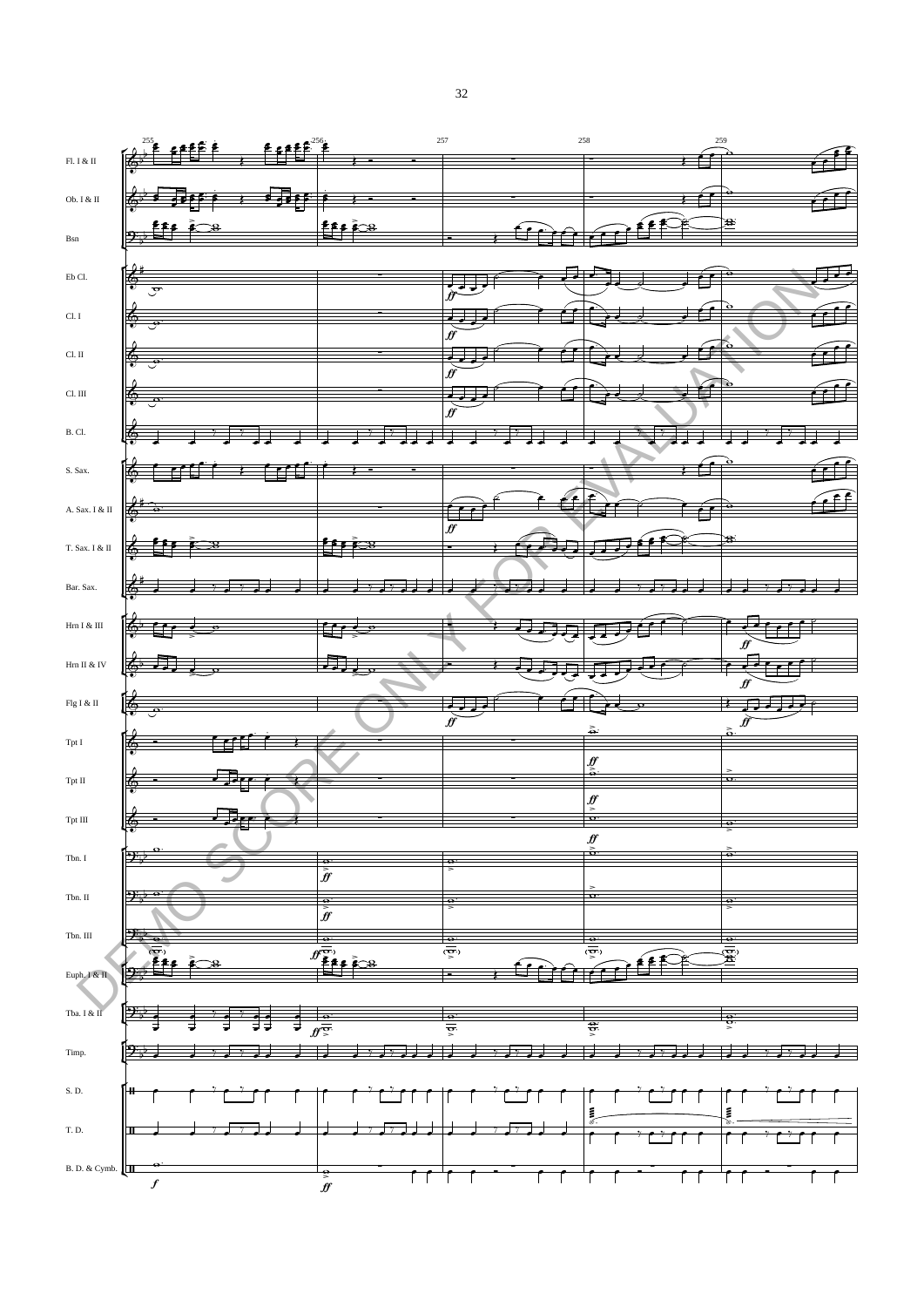